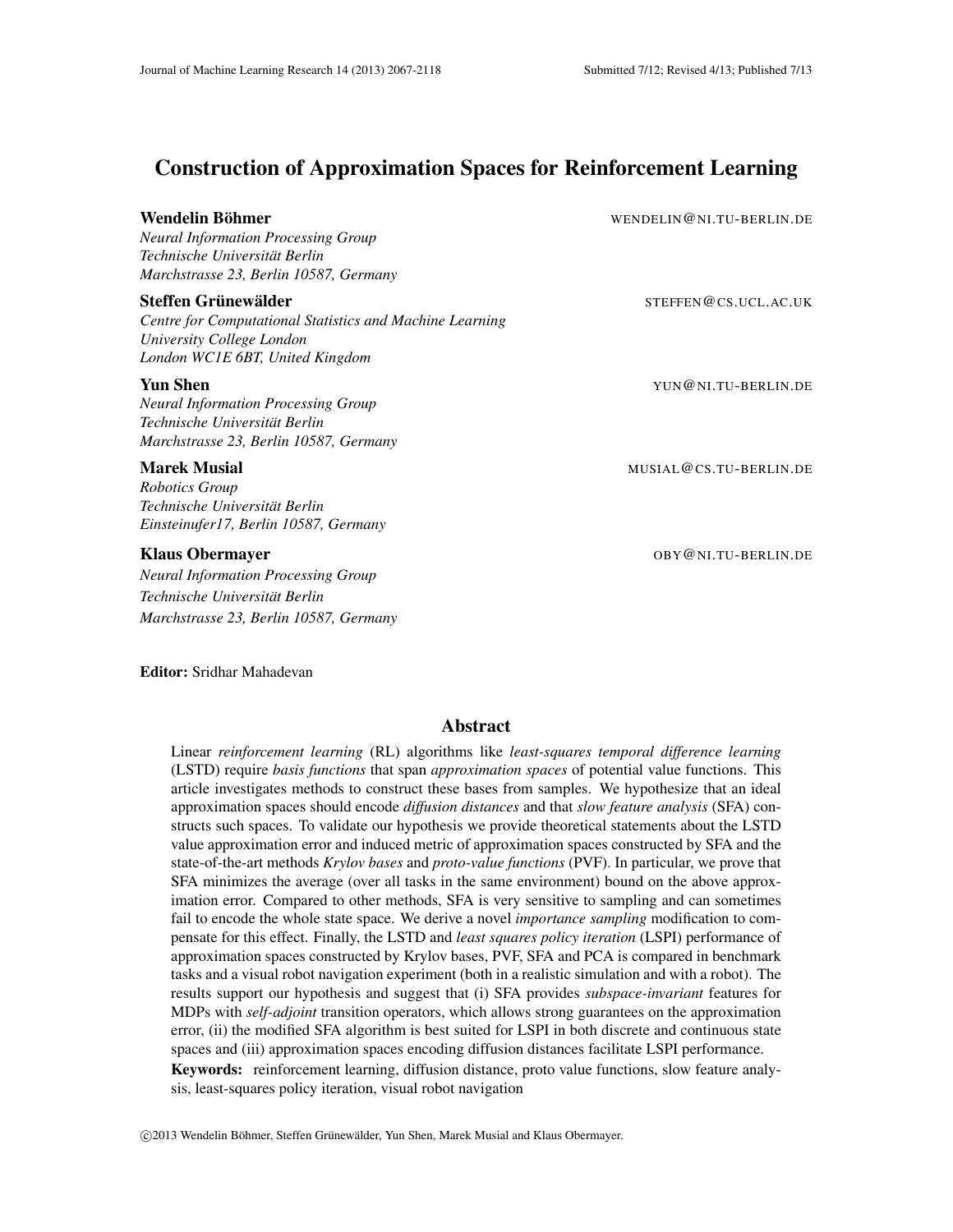## 1. Introduction

*Reinforcement learning* (RL, Sutton and Barto, 1998; Bertsekas and Tsitsiklis, 1996) provides a framework to autonomously learn *control policies* in stochastic environments and has become popular in recent years for controlling robots (e.g., Abbeel et al., 2007; Kober and Peters, 2009). The goal of RL is to compute a policy which selects *actions* that maximize the *expected future reward* (called *value*). An agent has to make these decisions based on the *state*  $x \in \mathcal{X}$  of the system. The state space  $X$  may be finite or continuous, but is in many practical cases too large to be represented directly. *Approximated RL* addresses this by choosing a function from *function set* F that resembles the true value function. Many function sets  $\mathcal F$  have been proposed (see, e.g., Sutton and Barto, 1998; Kaelbling et al., 1996, for an overview). This article will focus on the space of *linear functions* with *p* non-linear *basis functions*  $\{\phi_i(\cdot)\}_{i=1}^p$  $_{i=1}^{p}$  (Bertsekas, 2007), which we call *approximation space*  $\mathcal{F}_{\phi}$ .

The required basis functions  $\phi_i(\cdot)$  are usually defined by hand (e.g., Sutton, 1996; Konidaris et al., 2011) and a bad choice can critically impede the accuracy of both the value estimate and the resulting control policy (see, e.g., Thrun and Schwartz, 1993). To address this issue, a growing body of literature has been devoted to the *construction* of basis functions and their theoretical properties (Mahadevan and Maggioni, 2007; Petrik, 2007; Parr et al., 2007; Mahadevan and Liu, 2010; Sun et al., 2011). Recently, the unsupervised method *slow feature analysis*(SFA, Wiskott and Sejnowski, 2002) has been proposed in this context (Legenstein et al., 2010; Luciw and Schmidhuber, 2012). This article presents a theoretical analysis of this technique and compares it with state-of-the-art methods. We provide theoretical statements for two major classes of automatically constructed basis functions (*reward-based* and *subspace-invariant* features, Parr et al., 2008) with respect to the induced Euclidean metric and the approximation error of *least-squares temporal difference learning* (LSTD, Bradtke and Barto, 1996). We also prove that under some assumptions SFA minimizes an average bound on the approximation error of all tasks in the same environment and argue that no better solution based on a single training sequence exists.

In practical applications (such as robotics) the state can not always be observed directly, but may be deducted from *observations*<sup>1</sup>  $z \in \mathcal{Z}$  of the environment. *Partial observable Markov decision processes* (POMDPs, Kaelbling et al., 1998) deal with the necessary inference of hidden states from observations. POMDPs are theoretically better suited, but become quickly infeasible for robotics. In contrast, this article focuses on another obstacle to value estimation: the *metric* associated with observation space  $\chi$  can influence basis function construction. We assume for this purpose a unique one-to-one correspondence<sup>2</sup> between states  $x \in \mathcal{X}$  and observations  $z \in \mathcal{Z}$ . To demonstrate the predicted effect we evaluate construction methods on a robotic visual navigation task. The observations are first-person perspective images, which exhibit a very different Euclidean metric than the underlying state of robot position and orientation. We hypothesize that *continuous SFA* (RSK-SFA, Böhmer et al., 2012) is not severely impeded by the change in observation metric and substantiate this in comparison to *continuous proto value functions* (PVF, Mahadevan and Maggioni, 2007) and *kernel PCA* (Schölkopf et al., 1998). We also confirm theoretical predictions that SFA is sensitive to the sampling policy (Franzius et al., 2007) and derive an *importance sampling* modification to compensate for these imbalances.

<sup>1.</sup> In this article the set of all possible observations  $\mathcal Z$  is assumed to be a manifold in vector space  $\mathbb R^d$ .

<sup>2.</sup> This makes  $\&$  an isomorphism of  $\&$ , embedded in  $\mathbb{R}^d$ . The only difference is the associated *metric*. In the following we will continue to discriminate between  $\mathfrak X$  and  $\mathfrak X$  for illustrative purposes.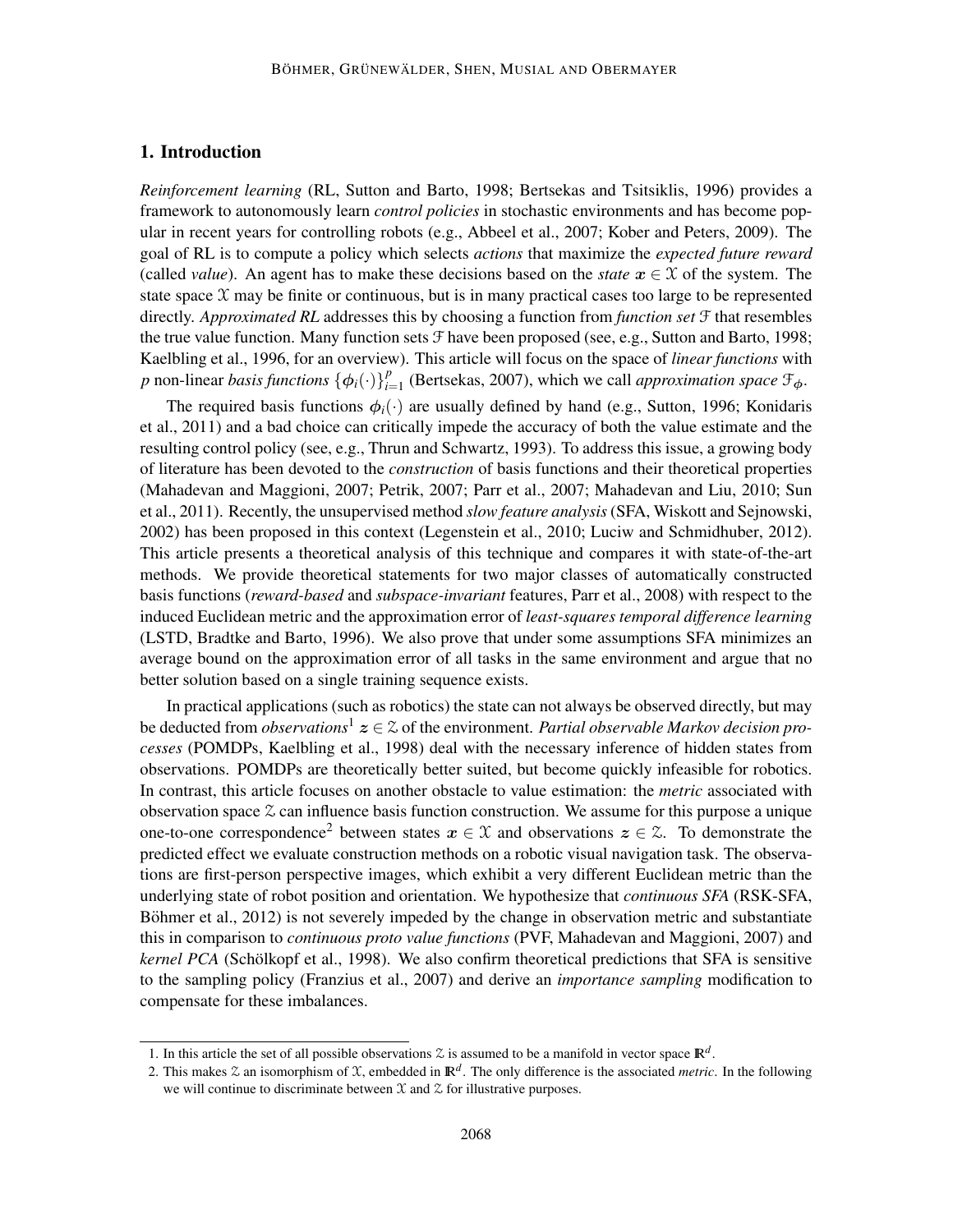### 1.1 Approximation Spaces

State spaces X can be finite or continuous.<sup>3</sup> We define the corresponding observation space  $\chi$  to be isomorphic, but it may be governed by a very different *metric*. For example: finite  $\mathfrak X$  are usually equipped with a *discrete metric*, in which all states have equal distance to each other. Isomorphic observations  $z \in \mathcal{Z} \subset \mathbb{R}^d$ , on the other hand, might be equipped with an Euclidean metric in  $\mathbb{R}^d$  instead. To approximate the *value function*  $V(\cdot): \mathcal{Z} \to \mathbb{R}$ , one aims for a function  $f(\cdot) \in \mathcal{F}$ that minimizes the *approximation error* w.r.t. some norm  $||V - f||$ . This article is focusing on the Euclidean  $L_2$  norm<sup>4</sup> (see Section 2 for details), which depends on the metric's distance function. Besides different approximation errors, *generalization* to unseen states will also be very different in these spaces. This raises the question which metric is best suited to approximate value functions. Values are defined as the expected sum of *future* rewards. States with similar futures will therefore have similar values and are thus close by under an ideal metric. *Diffusion distances* compare the probabilities to end up in the same states (see, e.g., Coifman et al., 2005, and Section 4.1). It sands therefore to reason that a diffusion metric facilitates value approximation.

This article is using the term *approximation space*  $\mathcal{F}_{\phi}$  for the set of linear functions with *p* non-linear basis functions  $\phi_i : \mathcal{Z} \to \mathbb{R}$ ,  $\mathcal{F}_{\phi} := \{ f(\cdot) = \mathbf{w}^\top \phi(\cdot) | \mathbf{w} \in \mathbb{R}^p \}$ . Function approximation can be essentially performed by an inverse of the covariance matrix (see Section 2.3) and value estimation can be guaranteed to converge (Bertsekas, 2007). Nonetheless, the choice of basis functions  $\phi: \mathcal{Z} \to \mathbb{R}^p$  and thus approximation space  $\mathcal{F}_{\phi}$  will strongly affect approximation quality and generalization to unseen samples. An ideal approximation space should therefore (i) be able to approximate the value function well and (ii) be equipped with a Euclidean metric in  $\{\phi(z)|z \in \mathcal{Z}\}\$ that resembles a diffusion metric. Approximation theory provides us with general functional bases that allow arbitrarily close approximation of continuous functions and thus fulfill (i), for example polynomials or a Fourier basis (Konidaris et al., 2011). However, those bases can usually not be defined on high-dimensional observation spaces Z, as they are prone to the *curse of dimensionality*.

A straightforward approach to basis construction would extract a low-dimensional manifold of  $\Omega$  and construct a general function base on top of it. This can be achieved by manifold extraction (Tenenbaum et al., 2000; Jenkins and Mataric, 2004) or by computer vision techniques (e.g., Visual SLAM, Smith et al., 1990; Davison, 2003), which require extensive knowledge of the latent state space X. Some approaches construct basis functions  $\phi(\cdot)$  directly on the observations  $z \in \mathcal{Z}$ , but are either restricted to linear maps  $\phi(\cdot)$  (PP, Sprague, 2009) or do not generalize to unseen samples (ARE, Bowling et al., 2005). None of the above methods extracts  $\mathcal X$  in a representation that encodes a diffusion metric.

Recent analysis of the approximation error has revealed two opposing approaches to basis construction: *reward-based* and *subspace-invariant* features (Parr et al., 2008). The former encode the propagated reward function and the latter aim for eigenvectors of the transition matrix. Section 3.1 provides an overview of the reward-based *Krylov bases* (Petrik, 2007), *Bellman error basis functions* (BEBF, Parr et al., 2007), *Bellman average reward bases* (BARB, Mahadevan and Liu, 2010) and *Value-function of the Bellman error* bases (V-BEBF, Sun et al., 2011). All of these algorithms are defined exclusively for finite state spaces. The encoded metric is investigated in Section 4.1. *Proto-value functions* (PVF, Mahadevan and Maggioni, 2007, and Section 3.3) are the state-of-the-

<sup>3.</sup> This article does not discuss discrete countable infinite state spaces, which are isomorphisms to IN.

<sup>4.</sup> Other approaches are based on the *L*<sup>∞</sup> norm (Guestrin et al., 2001; Petrik and Zilberstein, 2011) or the *L*<sup>1</sup> norm (de Farias and Roy, 2003). However, all norms eventually depend on the metric of  $\mathfrak X$  or  $\mathfrak X$ .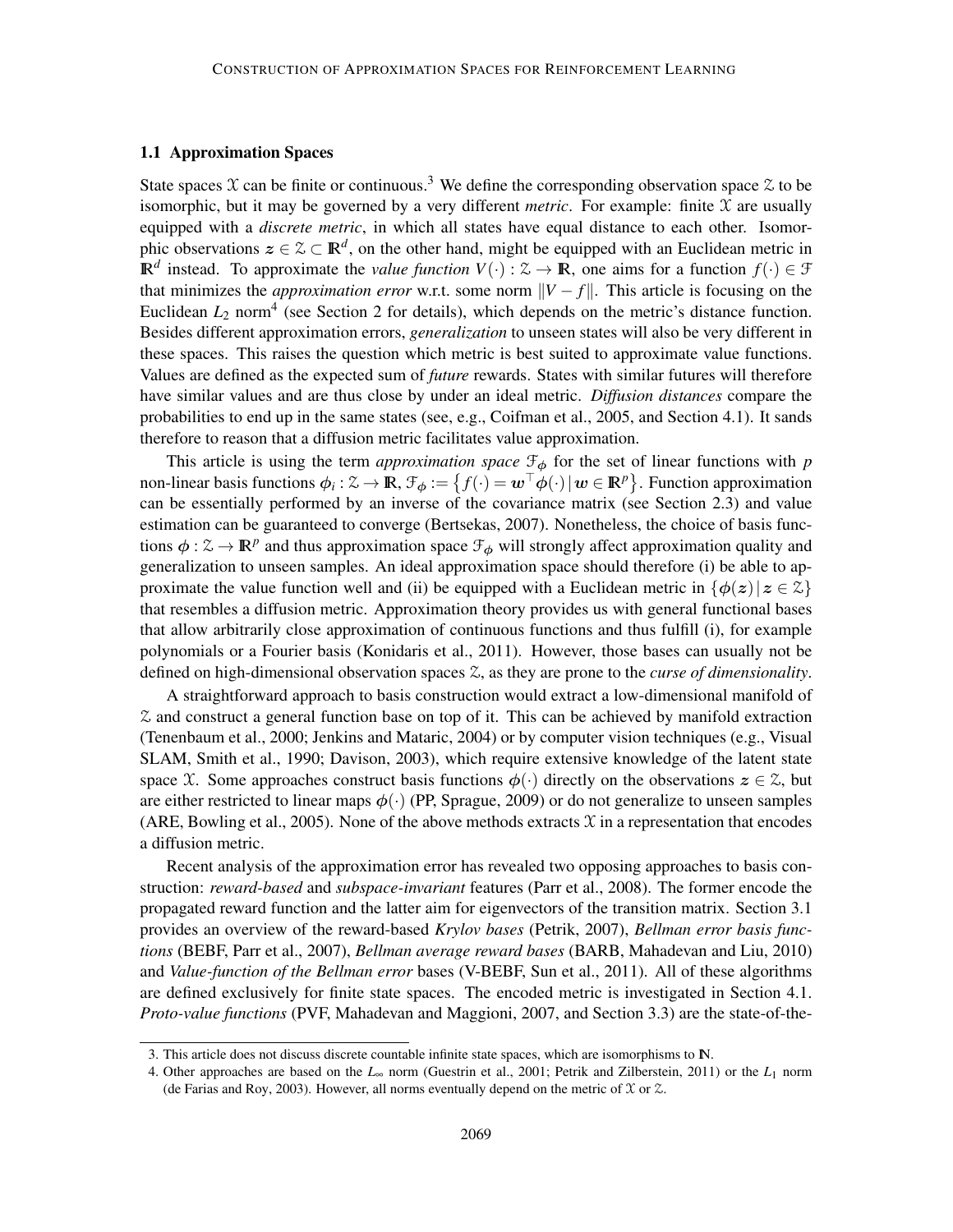

Figure 1: Scheme of a general RL architecture for visual tasks. First (solid arrow) one or many visual tasks generate images z to train a *representation*  $\phi : \mathcal{Z} \to \mathbb{R}^p$ , which is a *functional basis* in the true state space  $X$ . Given such a basis (dashed) one task is used to train a *control policy* with a *linear RL* algorithm. In the verification phase (dotted) the trained control policy generates multiple test trajectories.

art subspace-invariant feature construction method. In finite state spaces PVF are the eigenvectors to the smallest eigenvalues of the normalized graph Laplacian of an undirected graph representing the *transition possibility* (not *probability*) between states. As the calculation requires no knowledge of the reward, this technique has proven useful to transfer knowledge between different tasks in the same environment (Ferguson and Mahadevan, 2006; Ferrante et al., 2008). In Section 4.3 we will explain this observation by defining the class of learning problems for which this transfer is nearly optimal. To cope with continuous state or observation spaces, there also exists an extension based on the PVF of a k-nearest neighbors graph and Nyström approximation between the graph nodes (Mahadevan and Maggioni, 2007). However, as this approach is based on neighborhood relationships in  $\mathcal{Z}$ , the solution will not preserve diffusion distances.

An extension preserving these distances are Laplacian eigenmaps (Belkin and Niyogi, 2003) of the *transition operator*. Recently Sprekeler (2011) has shown that *slow feature analysis* (SFA, Wiskott and Sejnowski, 2002, and Section 3.4) approximates Laplacian eigenmaps. In the limit of an infinite training sequence, it can be shown (under mild assumptions) that the resulting nonlinear SFA features span a Fourier basis in the unknown state space  $\mathfrak X$  (Wiskott, 2003). Franzius et al. (2007) show additionally that the *order* in which the basis functions are encoded is strongly dependent on the *relative velocities* in different state dimensions. This can lead to an insufficient approximation for *low dimensional*, but has little effect on *high dimensional* approximation spaces. Section 3.5 addresses this problem with an *importance sampling* modification to SFA.

## 1.2 Visual Tasks

Most benchmark tasks in RL have either a finite or a continuous state space with a well behaving Euclidean metric.<sup>5</sup> Theoretical statements in Section 4 predict that SFA encodes diffusion distances, which are supposed to facilitate generalization. Testing this hypothesis requires a task that can be solved either with a well behaving true state  $x \in \mathcal{X}$  or based on observations  $z \in \mathcal{Z} \subset \mathbb{R}^d$  with a disadvantageous metric. Value functions approximated w.r.t. a diffusion metric, that is, with SFA features, should provide comparable performance in both spaces. Based on a method that encodes only Euclidean distances in  $\mathcal{Z}$  (e.g., PCA), on the other hand, the performance of the approximated value functions should differ.

<sup>5.</sup> An example for finite state spaces is the *50-state chain* (Section 5.2). The *puddle-world task* (Section 5.3) and the *mountain-car task* (not evaluated) have been defined with continuous and with discrete state spaces (Boyan and Moore, 1995; Sutton, 1996). Both continuous tasks are defined on well-scaled two dimensional state spaces. Euclidean distances in these spaces resemble diffusion distances closely.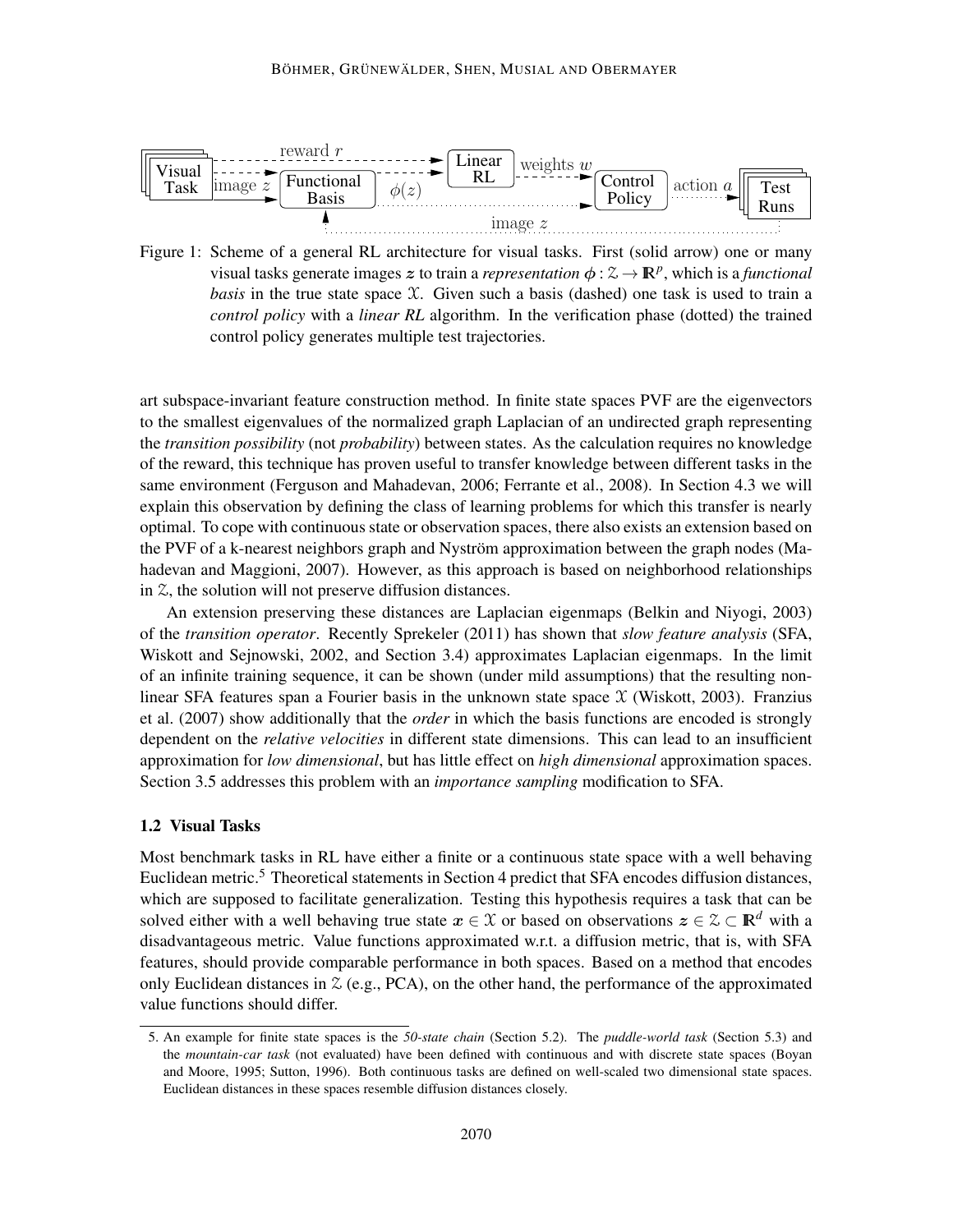

Figure 2: The figure shows the visual control process to guide a robot into the circular goal area. At its position (a), the robot observes an image with its head mounted camera (b). A function  $\phi(\cdot)$ , generated by one of the discussed unsupervised methods, maps the image into a *p*-dimensional feature space (c). For each action  $a \in A$ , these features are weighted by the LSPI parameter vector  $w^a \in \mathbb{R}^p$  (d), giving rise to the Q-value function  $Q^{\pi}(\cdot, \cdot)$ (e). The control always chooses the action *a* with the highest Q-value (f).

Applied to visual input, for example camera images, this class of problems is called *visual tasks.* Setting problems of *partial observability* aside, the true state  $x$  is usually assumed to be sufficiently *represented* by a set of hand-crafted features of z. However, there is no straightforward way to extract the state reliably out of visual data without introducing artificial markers to the environment. Current approaches to visual tasks aim thus to learn a feature mapping  $\phi : \mathcal{Z} \to \mathbb{R}^p$ from observations  $z$ , without loosing too much information about the true state  $x$  (see Jodogne and Piater, 2007, for an overview). Figure 1 shows a sketch of a general RL architecture to solve visual tasks with linear RL methods. Here we first learn an *image representation*  $\phi : \mathcal{Z} \to \mathbb{R}^p$ from experience (solid arrow), collected in one or more visual tasks within the same environment. To learn a *control policy* (dashed arrows) the agent treats the representation  $\phi(z) \in \mathbb{R}^p$  of each observed image  $z \in \mathcal{Z}$  as the representation of the corresponding state  $x \in \mathcal{X}$ . A linear RL algorithm can estimate future *rewards*  $r \in \mathbb{R}$  by approximating the linear *Q-value function*  $Q^{\pi}$ :  $\mathbb{R}^p \times A \rightarrow$ **IR** with *weight vector*  $\mathbf{w} \in \mathbb{R}^{p|\mathcal{A}|}$ . The control policy always chooses the *action*  $a \in \mathcal{A}$  with the highest Q-value predicted by  $Q^{\pi}$  and can be verified by independent test runs from random start positions (dotted arrows). For example, in the context of navigation, Lange and Riedmiller (2010) employed a *deep auto-encoder* (Hinton and Osindero, 2006), Legenstein et al. (2010) hierarchical nonlinear *slow feature analysis* (SFA, Wiskott and Sejnowski, 2002) and Luciw and Schmidhuber (2012) *incremental SFA* (Kompella et al., 2012) to represent the underlying state space. The control problem was subsequently solved by different *approximate RL* algorithms. All above works verified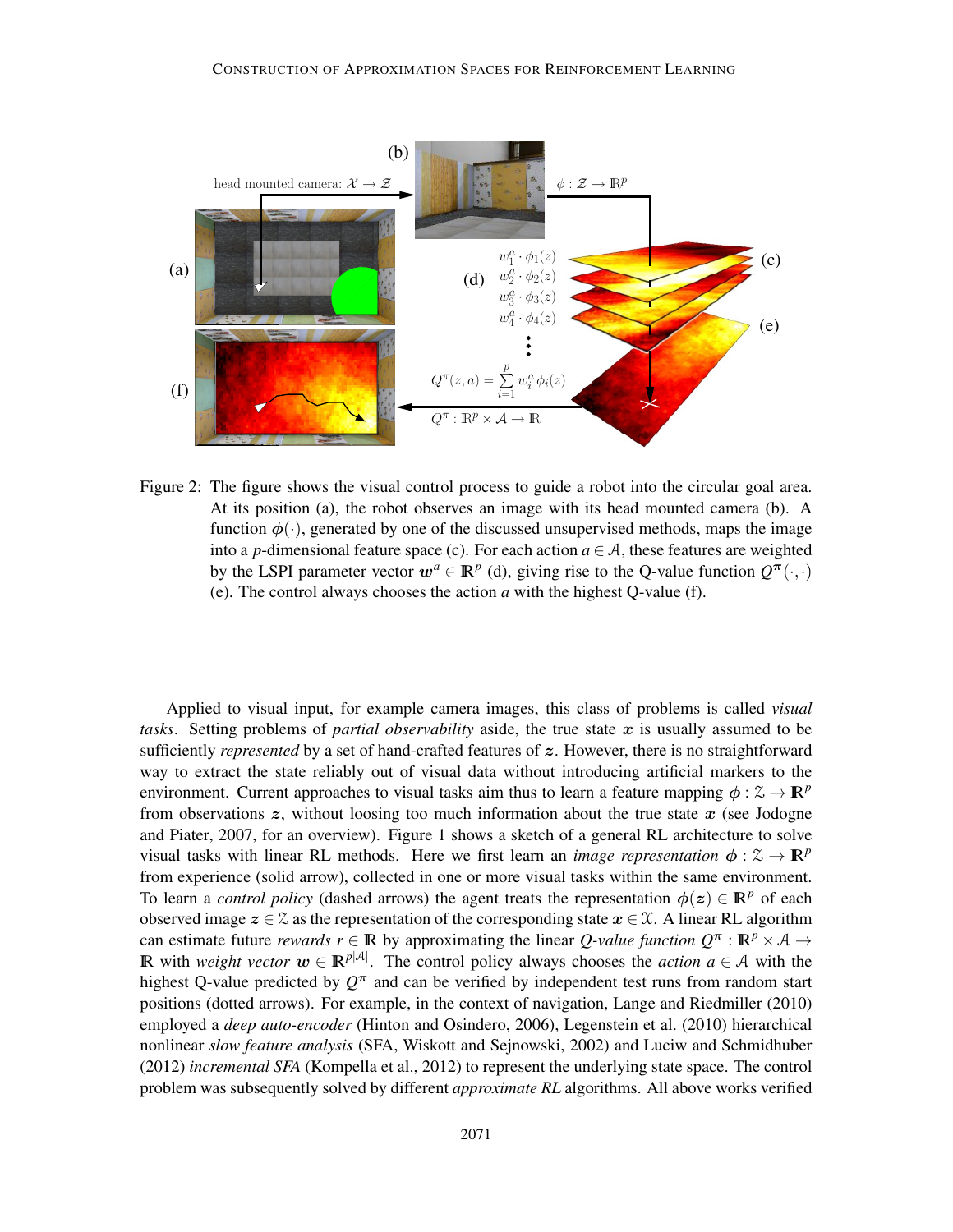their approaches on a very regular observation space  $\mathcal Z$  by providing the agent with a bird's eye view of an artificial world, in which a set of pixels determines the agents position uniquely.

To yield a less ideal observation space  $\mathcal{Z}$ , the visual navigation task in Section 5.4 observes firstperson perspective images<sup>6</sup> instead. Figure 2 shows the control loop of the robot. The true state x is the robot's position at which an image  $z$  is taken by a head-mounted camera.  $\chi$  is continuous and in principle the actions  $a \in A$  should be continuous too. However, selecting continuous actions is not trivial and for the sake of simplicity we restricted the agent to three discrete actions: move forward and turn left or right.

## 1.3 Contributions

The contributions of this article are threefold:

- 1. We provide theoretical statements about the encoded *diffusion metric* (Section 4.1) and the LSTD value *approximation error* (Section 4.2) of both reward-based (Krylov bases) and subspace-invariant (SFA) features. We also prove that SFA minimizes an average bound on the approximation error of a particular set of tasks (Section 4.3). We conclude that *SFA can construct better approximation spaces for LSTD than PVF* and demonstrate this on multiple discrete benchmark tasks (Sections 5.1 to 5.3).
- 2. We investigate the role of the metric in approximation space  $\mathcal{F}_{\phi}$  on a visual robot navigation experiment, both in a realistic simulation and on a robot (Sections 5.4 to 5.7). We demonstrate than SFA can sometimes fail to encode the whole state space due to its dependence on the sampling policy and address this problem with a novel *importance sampling* modification to the SFA algorithm.
- 3. We compare the performance of approximation spaces constructed by Krylov bases, PVF, SFA and PCA for *least-squares policy iteration* (LSPI, Lagoudakis and Parr, 2003). Results suggest that (i) the modified SFA algorithm is best suited for LSPI in both discrete and continuous state spaces and (ii) approximation spaces that encode a diffusion metric facilitate LSPI performance.

Both theoretical and empirical results leave room for interpretation and unresolved issues for future works. Section 6 discusses open questions as well as potential solutions. Finally, the main results and conclusions of this article are summarized in Section 7.

## 2. Reinforcement Learning

In this section we review *reinforcement learning* in potentially continuous state spaces  $X$ , which require a slightly more complicated formalism than used in standard text books (e.g., Sutton and Barto, 1998). The introduced notation is necessary for Section 4 and the corresponding proofs in Appendix A. However, casual readers familiar with the RL problem can skip this section and still comprehend the more practical aspects of the article.

There exist many linear RL algorithms one could apply to our experiment, like *temporal difference learning* (TD(λ), Sutton and Barto, 1998) or *Q-learning* (Watkins and Dayan, 1992). We

<sup>6.</sup> Rotating a camera by some degrees represents only a minor change in its orientation and therefore in  $\mathfrak{X}$ , but shifts all pixels and can lead to very large Euclidean distances in Z. Moving slightly forward, on the other hand, changes only the pixels of objects close by and thus yields a much smaller distance in Z.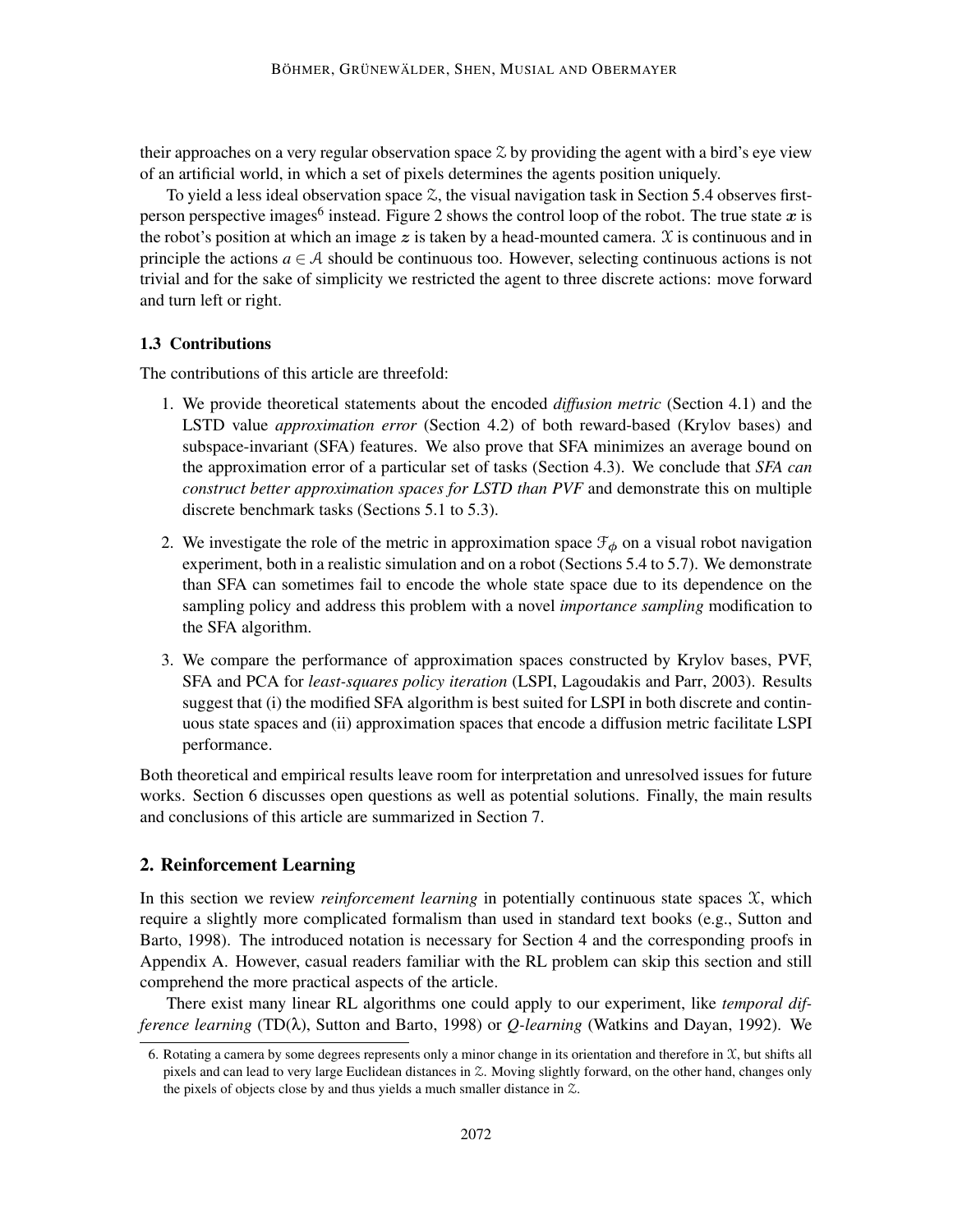chose here the *least-squares policy iteration* algorithm (LSPI, Lagoudakis and Parr, 2003, see Section 2.4), because the underlying *least-squares temporal difference* algorithm (LSTD, Bradtke and Barto, 1996, see Section 2.3) is the most sample effective unbiased value estimator (Grünewälder and Obermayer, 2011). For practical implementation we consider *sparse kernel methods*, which are introduced in Section 2.5.

## 2.1 The Reinforcement Learning Problem

We start with the definition of a *Markov decision process* (MDP). Let  $\mathcal{B}(\mathcal{X})$  denote the collection of all *Borel sets* of set  $X$ . A *Markov decision process* is a tuple  $(X, A, P, R)$ . In our setup,  $X$  is a *finite* or *compact continuous*<sup>7</sup> state space and A the finite<sup>8</sup> action space. The *transition kernel*<sup>9</sup> *P* :  $X \times A \times B(X) \rightarrow [0,1]$  represents the probability  $P(A|x,a)$  to end up in set  $A \in B(X)$  after executing action *a* in state *x*.  $R: \mathcal{X} \times \mathcal{A} \times \mathcal{X} \times \mathcal{B}(\mathbb{R}) \rightarrow [0,1]$  is a distribution over *rewards*:  $R(B|x,a,y)$  is the probability to receive a reward within set  $B \in \mathcal{B}(\mathbb{R})$  after a transition from state *x* to state *y*, executing action *a*. In our context, however, we will be content with the mean *reward function*  $r: \mathcal{X} \times \mathcal{A} \to \mathbb{R}$ , defined as  $r(x, a) = \int_{\mathbb{R}} \int_{\mathcal{X}} r R(dr|x, a, y) P(dy|x, a), \forall x \in \mathcal{X}, a \in \mathcal{A}$ . A control *policy*  $\pi : \mathcal{X} \times \mathcal{B}(\mathcal{A}) \to [0,1]$  is a conditional distribution of actions given states. The goal of *reinforcement learning* is to find a policy that maximizes the *value*  $V^{\pi}(x)$  at each state x, that is the expected sum of discounted future rewards

$$
V^{\boldsymbol{\pi}}(x_0) := \mathbb{E}\left[\sum_{t=0}^{\infty} \gamma^t r(x_t, a_t) \middle| \begin{array}{ccc} a_t & \sim & \boldsymbol{\pi}(\cdot|x_t) \\ x_{t+1} & \sim & P(\cdot|x_t, a_t) \end{array} \right], \quad \forall x_0 \in \mathfrak{X}.
$$

Here the *discount factor*  $\gamma \in [0,1)$  determines the relative importance of short term to long term rewards.<sup>10</sup> The value function can also be expressed *recursively*:

$$
V^{\boldsymbol{\pi}}(x) = \int r(x, a) \, \boldsymbol{\pi}(da|x) + \gamma \iint V^{\boldsymbol{\pi}}(y) P(dy|x, a) \, \boldsymbol{\pi}(da|x), \quad \forall x \in \mathcal{X}.
$$

In finite state (and action) spaces this equation can be solved by dynamic programming. Note that for fixed  $V^{\pi}(\cdot)$  the equation is linear in the policy  $\pi(\cdot|\cdot)$  and vice versa, allowing an *expectation maximization* type algorithm called *policy iteration* (PI, Sutton and Barto, 1998) to find the best policy. To allow for continuous state spaces, however, we need to translate this formalism into a Hilbert space.

## 2.2 MDP in Hilbert Spaces

For the sake of feasibility we will restrict our discussion to value functions  $v^{\pi} \in L^2(\mathfrak{X}, \xi)$  from the space of *square-integrable functions* on  $\mathcal{X}$ , endowed with probability measure  $\xi : \mathcal{B}(\mathcal{X}) \to$ [0,1],  $\int \xi(dx) = 1$ . This Hilbert space contains ξ-measurable functions and should suffice for all

<sup>7.</sup> Compact state spaces X are necessary for *ergodicity*, see Footnote 12 on Page 2074. All finite X are compact.

<sup>8.</sup> For generality we maintain the notation of continuous compact action spaces as long as possible.

<sup>9.</sup> Following probability theory, a *kernel* denotes here a *conditional measure* over some set, in this article  $\mathcal{X} \times \mathcal{A}$  or just X. If this measure over the whole set is always one then it is called a *transition* or *Markov kernel*. Note that the *Radon-Nikodym derivative* of a kernel w.r.t. the uniform measure is called a *kernel function* in integral calculus. Note also the difference to *positive semi-definite kernels* in the context of RKHS (see Section 3.2).

<sup>10.</sup> In classical decision theory,  $\gamma$  can be interpreted as the continuous version of a maximal search depth in the decision tree. Alternatively, one can see  $\gamma^t$  as shrinking certainty about predicted rewards.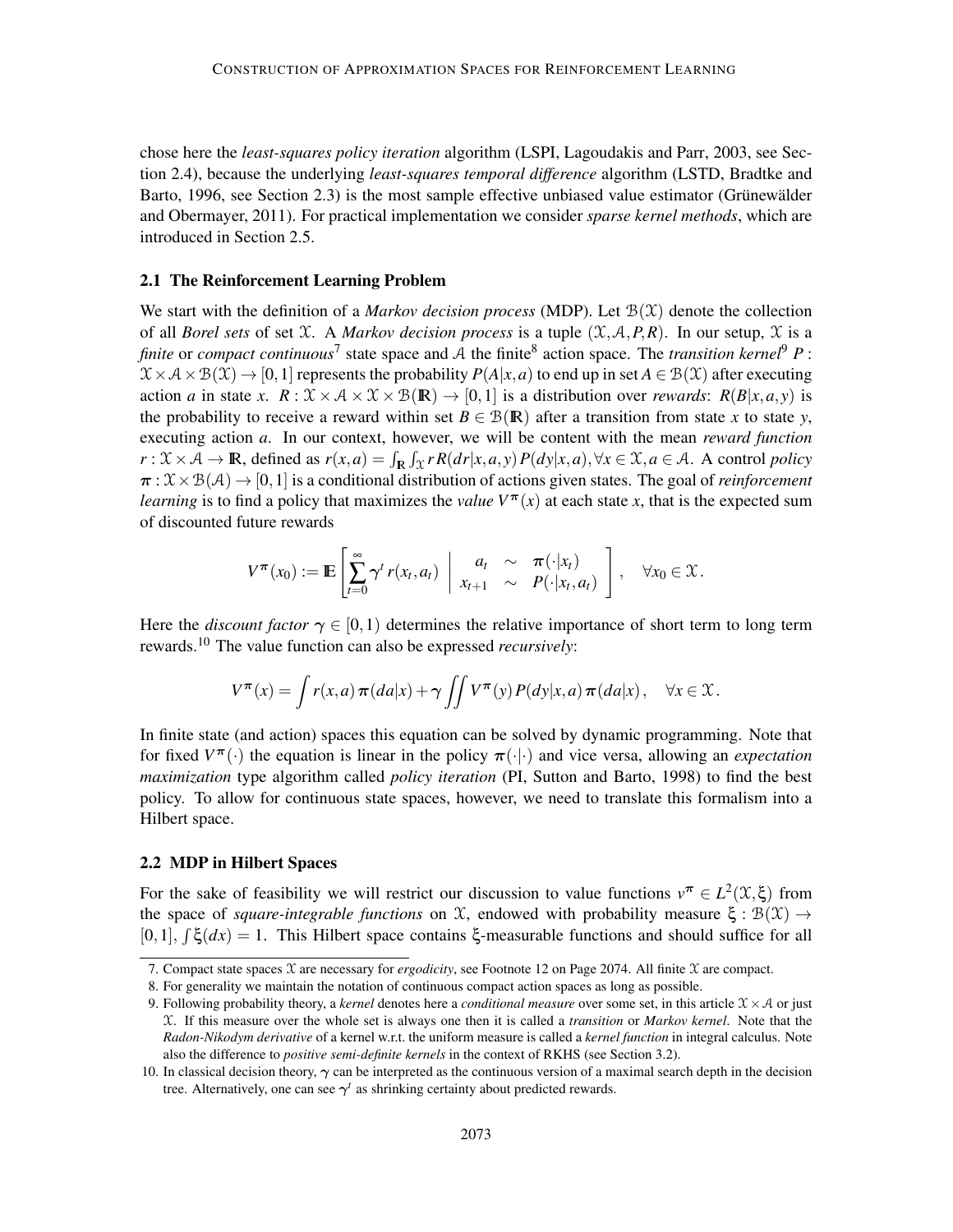continuous setups. The induced *inner product* and *norm* are

$$
\langle f, g \rangle_{\xi} = \int f(x) g(x) \xi(dx)
$$
 and  $||f||_{\xi} = \langle f, f \rangle_{\xi}^{1/2}, \quad \forall f, g \in L^{2}(\mathfrak{X}, \xi)$ .

For a fixed policy  $\pi$ , this yields the *transition operator*<sup>11</sup>  $\hat{P}^{\pi}$  :  $L^2(\mathfrak{X}, \xi) \to L^2(\mathfrak{X}, \xi)$ ,

$$
\hat{P}^{\pi}[f](x) := \iint f(y) P(dy|x, a) \pi(da|x), \quad \forall x \in \mathcal{X}, \quad \forall f \in L^{2}(\mathcal{X}, \xi).
$$

The operator is called *ergodic* if every Markov chain sampled by the underlying transition kernel *P* and policy  $\pi$  is ergodic.<sup>12</sup> This is a convenient assumption as it implies the existence of a *steady state distribution*  $\xi$ , which we will use as measure of  $L^2(\mathfrak{X}, \xi)$ . This also implies

$$
\xi(B) = \iint P(B|x,a) \pi(da|x) \xi(dx), \quad \forall B \in \mathcal{B}(\mathcal{X}).
$$

Under the assumption that all rewards are *bounded*, that is,  $|r(x,a)|^2 < \infty \Rightarrow \exists r^{\pi} \in L^2(\mathfrak{X}, \xi)$ :  $r^{\pi}(x) := \int r(x,a) \pi(da|x), \forall x \in \mathcal{X}, \forall a \in \mathcal{A}$ , we can define the *Bellman operator* in  $L^2(\mathcal{X}, \xi)$ 

$$
\hat{B}^{\pi}[f](x) := r^{\pi}(x) + \gamma \hat{P}^{\pi}[f](x), \quad \forall x \in \mathcal{X}, \quad \forall f \in L^{2}(\mathcal{X}, \xi),
$$

which performs *recursive value propagation*. This is of particular interest as one can show<sup>13</sup> that  $\hat{B}^{\pi}[f]$  is a contract mapping in  $\|\cdot\|_{\xi}$  and an infinite application starting from any function  $f \in$  $L^2(\mathcal{X}, \xi)$  converges to the *true* value function  $v^{\pi} \in L^2(\mathcal{X}, \xi)$ .

#### 2.3 Least-squares Temporal Difference Learning

Infinitely many applications of the Bellman operator  $\hat{B}^{\pi}[\cdot]$  are not feasible in practice. However, there exist an efficient solution if one restricts oneself to an approximation from  $\mathcal{F}_{\phi} = \{f(\cdot) =$  $w^{\top}\phi(\cdot)|w \in \mathbb{R}^p$   $\subset L^2(\mathfrak{X}, \xi)$ . For linearly independent basis functions  $\phi_i \in L^2(\mathfrak{X}, \xi)$  the projection of any function  $f \in L^2(\mathfrak{X}, \xi)$  into  $\mathfrak{F}_{\phi}$  w.r.t. norm  $\|\cdot\|_{\xi}$  can be calculated by the linear *projection*  $\omega$ *operator*  $\hat{\Pi}_{\xi}^{\phi}: L^{2}(\mathfrak{X}, \xi) \rightarrow L^{2}(\mathfrak{X}, \xi),$ 

$$
\hat{\Pi}_{\xi}^{\phi}[f](x) := \sum_{j=1}^{p} \sum_{i=1}^{p} \langle f, \phi_i \rangle_{\xi} (\mathbf{C}^{-1})_{ij} \phi_j(x), \quad C_{ij} := \langle \phi_i, \phi_j \rangle_{\xi}, \quad \forall x \in \mathcal{X}, \quad \forall f \in L^2(\mathcal{X}, \xi).
$$

Instead of infinitely many alternating applications of  $\hat{B}^\pi$  and  $\hat{\Pi}^\phi_\xi$ , one can directly calculate the fixed point  $f^{\pi} \in \mathcal{F}_{\phi}$  of the combined operator

$$
f^{\boldsymbol{\pi}} \stackrel{!}{=} \hat{\Pi}^{\boldsymbol{\phi}}_{\xi} \big[ \hat{B}^{\boldsymbol{\pi}}[f^{\boldsymbol{\pi}}] \big] \qquad \Rightarrow \qquad \boldsymbol{w}^{\boldsymbol{\pi}} = \Big( \underbrace{\langle \boldsymbol{\phi}, \boldsymbol{\phi} - \gamma \hat{P}^{\boldsymbol{\pi}}[\boldsymbol{\phi}] \rangle_{\xi}}_{\mathbf{A}^{\boldsymbol{\pi}} \in \mathbb{R}^{p \times p}} \Big)^{\dagger} \underbrace{\langle \boldsymbol{\phi}, r^{\boldsymbol{\pi}} \rangle_{\xi}}_{\boldsymbol{b}^{\boldsymbol{\pi}} \in \mathbb{R}^{p}},
$$

<sup>11.</sup> Every *kernel*  $A: \mathcal{X} \times \mathcal{B}(\mathcal{X}) \to [0, \infty)$  induces a linear operator  $\hat{A}: L^2(\mathcal{X}, \xi) \to L^2(\mathcal{X}, \xi)$ ,  $\hat{A}[f](x) := \int A(dy|x) f(y)$ ,  $\forall x \in \mathcal{X}$  $X, \forall f \in L^2(\mathfrak{X}, \xi)$ , which in this article bears the same name with a hat.

<sup>12.</sup> A Markov chain is called *ergodic* if it is *aperiodic* and *positive recurrent*: if there is a nonzero probability to break any periodic cycle and if any infinite sequence eventually must come arbitrarily close to every state  $x \in \mathcal{X}$ . This is a property of the transition kernel rather than the policy. If *one* policy that assigns a nonzero probability to each action yields ergodic Markov chains, then *every* such policy does. Of course this does not hold for deterministic policies.

<sup>13.</sup> In a straightforward extension of the argument for finite state spaces (Bertsekas, 2007, Chapter 6).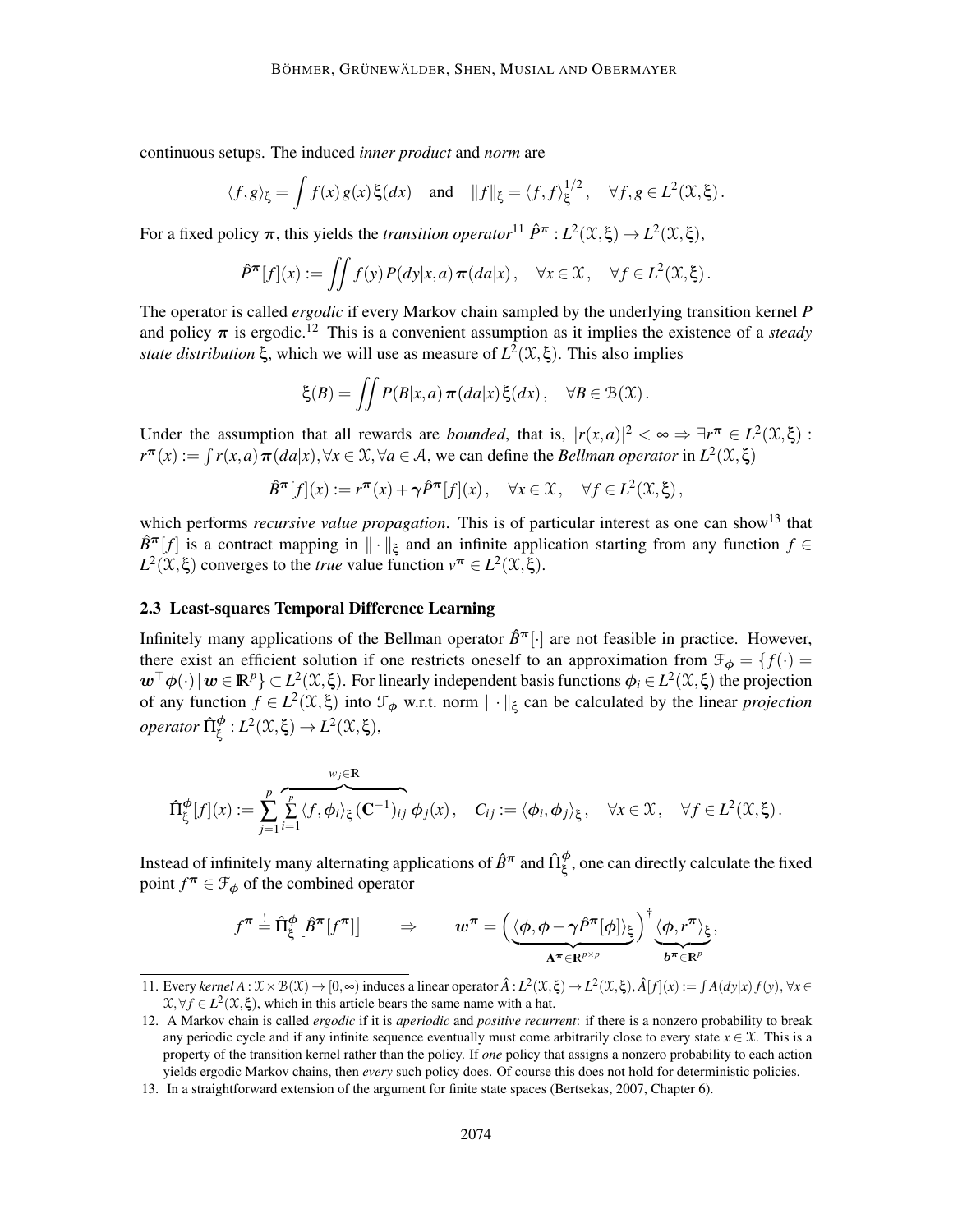where  $w^{\pi} \in \mathbb{R}^p$  denotes the corresponding parameter vector of fixed point  $f^{\pi}(x) = (w^{\pi})^{\top} \phi(x)$ ,  $\forall x \in \mathfrak{X}, (\mathbf{A}^{\boldsymbol{\pi}})^{\dagger}$  denotes the *Moore-Penrose pseudo-inverse* of matrix  $\mathbf{A}^{\boldsymbol{\pi}}$  and we wrote  $(\langle \phi, \phi \rangle_{\xi})_{ij} =$  $\langle \phi_i, \phi_j \rangle_{\xi}$  for convenience.

The stochastic matrices  $A^{\pi}$  and  $b^{\pi}$  can be bias-free estimated given a set of transitions  $\{\phi(x_t) \stackrel{r_t}{\rightarrow}$  $\phi(x_t')\}_{t=1}^n$  of start states  $x_t \sim \xi(\cdot)$ , executed actions  $a_t \sim \pi(\cdot|x_t)$ , corresponding successive states  $x'_t \sim P(\cdot | x_t, a_t)$  and received rewards  $r_t \sim R(\cdot | x_t, a_t, x'_t)$ . The resulting algorithm is known as *leastsquares temporal difference learning* (LSTD, Bradtke and Barto, 1996). It can be shown that it converges<sup>14</sup> in  $\|\cdot\|_{\xi}$  norm (Bertsekas, 2007). Note that for this property the samples must be drawn from steady state distribution ξ and policy  $\pi$ , usually by a long Markov chain executing  $\pi$ .

Moreover, Tsitsiklis and Van Roy (1997) have proven that in  $\|\cdot\|_{\xi}$  norm the error between true value function  $v^{\pi} \in L^2(\mathcal{X}, \xi)$  and approximation  $f^{\pi} \in \mathcal{F}_{\phi}$  is bounded<sup>15</sup> by

$$
\left\|v^{\boldsymbol{\pi}}-f^{\boldsymbol{\pi}}\right\|_{\xi} \leq \frac{1}{\sqrt{1-\gamma^2}}\left\|v^{\boldsymbol{\pi}}-\hat{\Pi}_{\xi}^{\phi}\left[v^{\boldsymbol{\pi}}\right]\right\|_{\xi}.
$$

In Section 4 we will improve upon this bound significantly for a special case of SFA features. We will also show that for a specific class of tasks the basis functions  $\phi_i(\cdot)$  extracted by SFA minimize a mean bound on the right hand side of this equation, in other words minimize the mean approximation error over all considered tasks.

#### 2.4 Least-squares Policy Iteration

Estimating the value function does not directly yield a control policy. This problem is tackled by *least-squares policy iteration* (LSPI, Lagoudakis and Parr, 2003), which alternates between *Q-value estimation* (the expectation step) and *policy improvement* (the maximization step). At iteration *i* with current policy  $\pi_i$ , the *Q-value function*  $Q^{\pi_i}$ :  $\mathfrak{X} \times \mathcal{A} \to \mathbb{R}$  is defined as the value of state  $x \in \mathfrak{X}$ conditioned on the next action  $a \in \mathcal{A}$ :

$$
Q^{\pi_i}(x,a) := r(x,a) + \gamma \int V^{\pi_i}(y) P(dy|x,a) = r(x,a) + \gamma \iint Q^{\pi_i}(y,b) \pi_i(db|y) P(dy|x,a).
$$

Note that *Q-value estimation* is equivalent to *value estimation* in the space of twice integrable functions over the space of state-action pairs  $\mathcal{X} \times \mathcal{A}$  endowed with probability measure  $\mu(B, A) :=$ <br> $\int_B \pi_i(A|x) \xi(dx)$ ,  $\forall (B, A) \in \mathcal{B}(\mathcal{X}) \times \mathcal{B}(\mathcal{A})$ , that is,  $L^2(\mathcal{X} \times \mathcal{A}, \mu)$ . The corresponding transit erator  $\hat{P}_Q^{\pi_i}: L^2(\mathcal{X} \times \mathcal{A}, \mu) \to L^2(\mathcal{X} \times \mathcal{A}, \mu)$  is

$$
\hat{P}_Q^{\pi_i}[f](x,a) := \iint f(y,b) \,\pi_i(db|y) P(dy|x,a) , \quad \forall f \in L^2(\mathfrak{X} \times \mathcal{A}, \mu) , \quad \forall x \in \mathfrak{X}, \quad \forall a \in \mathcal{A} .
$$

The greedy policy  $\pi_{i+1}$  in the *i*'th *policy improvement* step will for each state *x* draw one of the actions with the highest Q-value, that is,  $a^{\pi i}(x) \sim \argmax_{a} Q^{\pi i}(x, a)$ , and stick with it: *<sup>a</sup>*∈<sup>A</sup>

$$
\pi_{i+1}(a|x) := \begin{cases} 1, & \text{if } a = a^{\pi_i}(x) \\ 0, & \text{else} \end{cases}, \forall x \in \mathcal{X}, \forall a \in \mathcal{A}.
$$

<sup>14.</sup> In a straightforward extension of the argument for finite state spaces (Bertsekas, 2007, Chapter 6).

<sup>15.</sup> Besides this bound in the weighted *L*<sup>2</sup> norm there exists a multitude of bounds in *L*<sup>∞</sup> and sometimes *L*<sup>1</sup> norm. See Petrik and Zilberstein (2011) for a recent overview.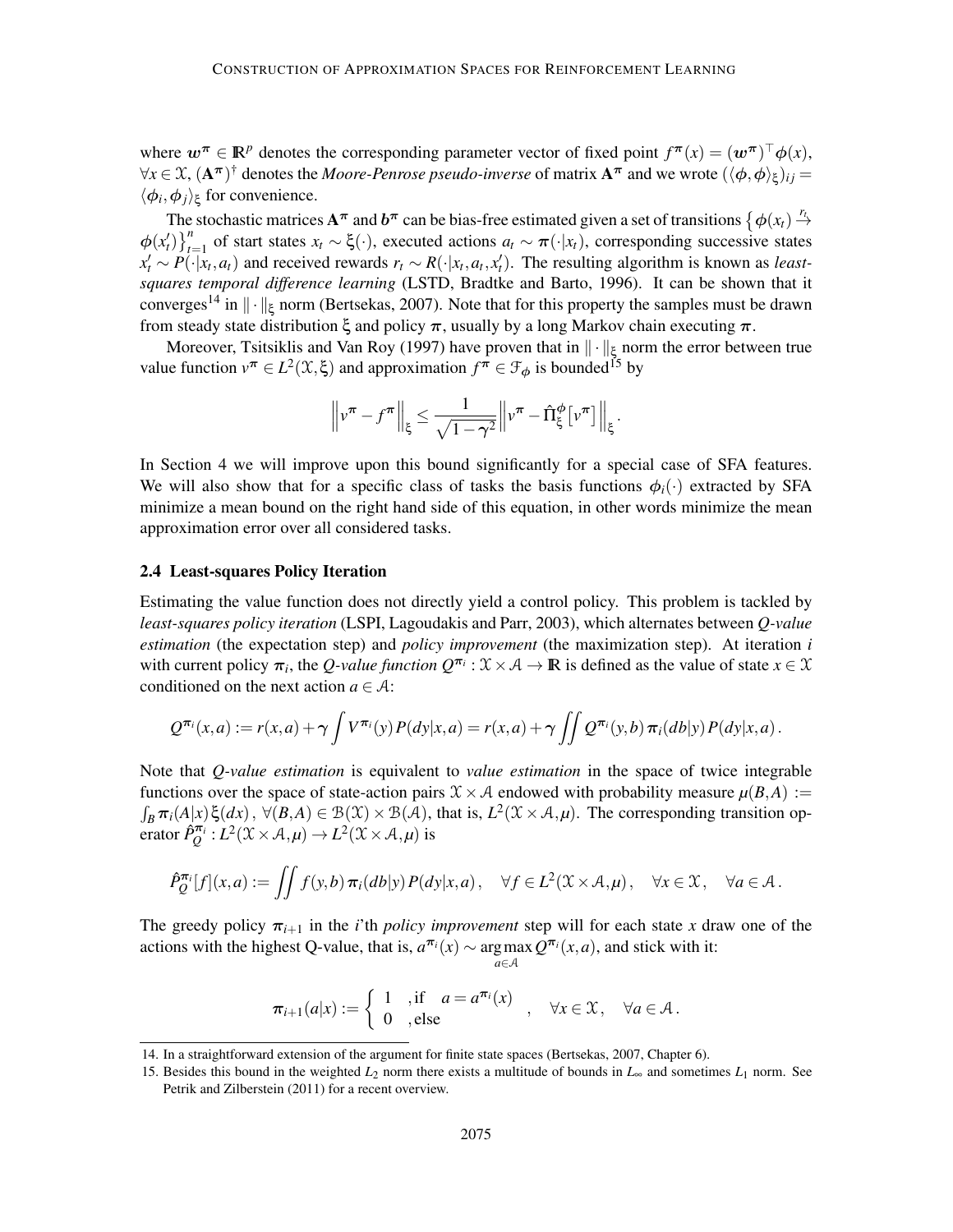In finite state-action spaces, this procedure will provably converge to a policy that maximizes the value for all states (Kaelbling et al., 1996).

To cope with continuous state and/or action spaces, LSPI employs the LSTD algorithm to estimate approximated Q-value functions  $f^{\pi_i} \in \mathcal{F}_{\phi}$ , where the basis functions  $\phi_i \in L^2(\mathcal{X} \times \mathcal{A}, \mu)$  are defined over state-action pairs rather than states alone. In difference to value estimation, any experienced set of transitions  $\{(x_t, a_t) \stackrel{r_t}{\to} x_t'\}_{t=1}^n$  yields the necessary information for Q-value estimation with arbitrary policies  $\pi_i$ , in other words the LSTD training set

$$
\left\{\phi(x_t,a_t)\stackrel{r_t}{\rightarrow}\int\phi(x'_t,a)\,\pi_i(da|x'_t)\right\}_{t=1}^n.
$$

However, convergence guarantees hold *only* when  $\mu$  is the steady state distribution of  $P_Q^{\pi_i}$ , which usually only holds in the first iteration. Although it can thus not be guaranteed, empirically LSPI fails only for large function spaces  $\mathcal{F}_{\phi}$  and  $\gamma$  close to 1. In Section 5, Figure 8, we demonstrate this at the example of well and poorly constructed basis functions.

The easiest way to encode  $p$  state-action pairs for finite action spaces  $A$  is to use an arbitrary  $q := p/|\mathcal{A}|$  dimensional state encoding  $\phi : \mathcal{X} \to \mathbb{R}^q$  and to extend it by  $\overline{\phi}(x, a) := \phi(x) e_a^{\top}, \forall x \in \mathcal{A}$  $X, \forall a \in \mathcal{A}$ , where  $e_a \in \mathbb{R}^{|\mathcal{A}|}$  is a column vector of length 1 which is 0 everywhere except in one dimension uniquely associated with action *a*. The resulting  $q \times |A|$  matrix  $\bar{\phi}(x, a)$  can be treated as set of *p* state-action basis functions.

## 2.5 Reproducing Kernel Hilbert Spaces

Although  $L^2(\mathfrak{X}, \xi)$  is a very powerful tool for analysis, it has proven problematic in machine learning (Wahba, 1990; Schölkopf and Smola, 2002). Many algorithms employ instead the well behaving *reproducing kernel Hilbert spaces*  $\mathcal{H}_{\kappa} \subset L^2(\mathcal{Z}, \xi)$  (RKHS, see, e.g., Schölkopf and Smola, 2002). A RKHS is induced by a *positive semi-definite kernel function*  $\kappa : \mathcal{Z} \times \mathcal{Z} \to \mathbb{R}$ ; the set  $\{\kappa(\cdot, x) | x \in \mathcal{Z}\}\$ is a full (but not orthonormal) basis of  $\mathcal{H}_{\kappa}$ . The inner product of two kernel functions in  $\mathcal{H}_{\kappa}$  can be expressed as a kernel function itself. Take the example of the *Gaussian kernel* used in this article:

$$
\langle \kappa(\cdot, x), \kappa(\cdot, y) \rangle_{\mathfrak{H}_{\kappa}} = \kappa(x, y) \quad := \quad \exp\left(-\frac{1}{2\sigma^2} ||x - y||_2^2\right), \qquad \forall x, y \in \mathbb{Z}.
$$

Due to compactness of  $\mathfrak{X}$ , all continuous functions  $f$  in  $L^2(\mathfrak{X}, \xi)$  can be approximated arbitrarily well in  $L_{\infty}$  (supremum) norm by functions from  $\mathcal{H}_{\kappa}$ .

Naive implementation of the *kernel trick* with *n* observed samples  $\{z_t\}_{t=1}^n$  induces a computational complexity of  $O(n^3)$  and a memory complexity of  $O(n^2)$ . For large *n* it can thus be necessary to look for approximate solutions in the subspace spanned by some *sparse subset*  ${s_i}_{i=1}^m$  ${z_t}_{t=1}^n$ ,  $m \ll n$ , and thus  $f(\cdot) = \sum_{i=1}^m \alpha_i \kappa(\cdot, s_i) \in \mathcal{H}_{\kappa}, \alpha \in \mathbb{R}^m$  (*projected process* matrix sparsification, Rasmussen and Williams, 2006). If subset and approximation space are chosen well, the LSTD solution  $f^{\pi} \in \mathcal{F}_{\phi}$  can be approximated well too:

$$
f^{\boldsymbol{\pi}} \quad \in \quad \underbrace{\mathcal{F}_{\boldsymbol{\phi}} \quad \subset \quad \mathcal{F}_{\{\boldsymbol{\kappa}(\cdot, \boldsymbol{s}_i)\}_{i=1}^m} \quad \subset \quad \underbrace{\mathcal{H}_{\boldsymbol{\kappa}} \quad \subset \quad L^2(\mathcal{Z}, \boldsymbol{\xi})}_{\text{approximation space}}.
$$

However, finding a suitable subset is not trivial (Smola and Schölkopf, 2000; Csató and Opper, 2002). We employ the *matching pursuit for maximization of the affine hull* algorithm (MP-MAH,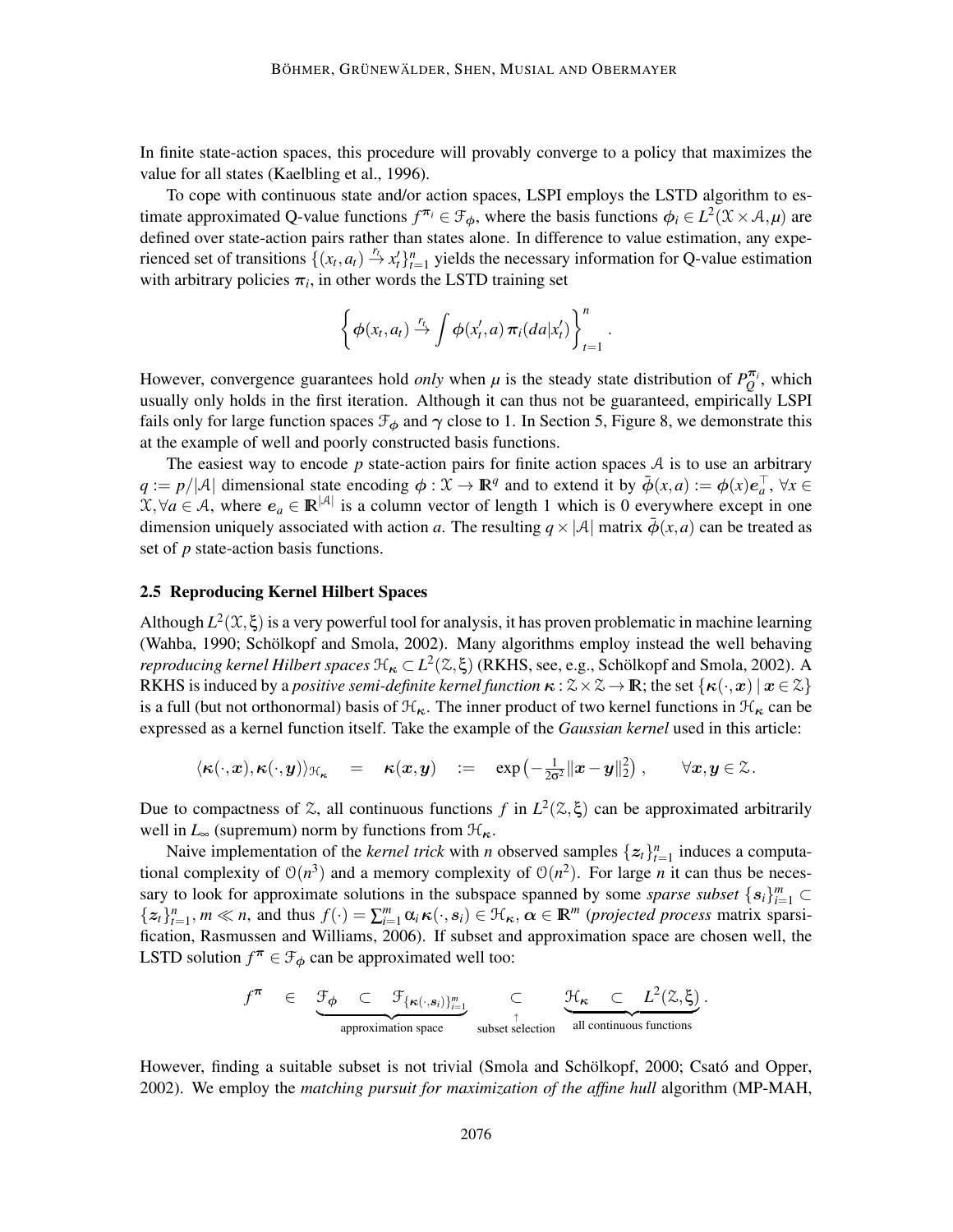Böhmer et al., 2012) to find a uniformly distributed subset. Section 5.5 empirically evaluates the effect of this choice.

A MDP with *discrete state space*  $\mathcal{Z} := \{x_i\}_{i=1}^d$  can also be embedded as a RKHS. The kernel  $\kappa(x_i, x_j) = \delta_{ij}$  induces the *discrete metric*, where  $\delta_{ij}$  is the *Kronecker delta*. In this metric every state is an *open set* and thus Borel sets, integrals, ergodicity and all other concepts in this section can be extended to discrete state spaces. The discrete metric does not allow generalization to neighboring states, though. In this case the "sparse" subsets of the kernel algorithms discussed in Section 3 must contain *all* states, that is,  $\{s_i\}_{i=1}^m = \{x_i\}_{i=1}^d$ , which restricts the formalism to *finite* or *compact continuous* state spaces.

#### 3. Basis Function Construction

Solving an MDP with the methods discussed in Section 2 requires the projection into an approximation space  $\mathcal{F}_{\phi} = \{f(\cdot) = \boldsymbol{w}^\top \phi(\cdot) | \boldsymbol{w} \in \mathbb{R}^p\} \subset L^2(\mathcal{Z}, \xi)$ . The discussed algorithms make it necessary to specify the involved basis functions  $\phi_i(\cdot) \in L^2(\mathbb{Z}, \xi), \forall i \in \{1, \dots, p\}$ , *before* training, though. As the true value function  $v^{\pi} \in L^2(\mathbb{Z}, \xi)$  is initially unknown, it is not obvious how to pick a basis that will eventually approximate it well. Classical choices (like Fourier bases, Konidaris et al., 2011) are known to approximate *any* continuous function arbitrarily well in the limit case. However, if applied on high-dimensional observations, for example,  $z \in \mathbb{R}^d$ , the number of required functions *p* scales exponentially with *d*. It would therefore be highly advantageous to exploit knowledge of task or observation space and *construct* a low dimensional basis.

In this context, recent works have revealed two diametrically opposed concepts (Parr et al., 2008). Expressed in the notation of Section 2, the *Bellman error* of the fixed point solution  $f^{\pi}(\cdot)$  =  $(w^{\pi})^{\top} \phi(\cdot) \stackrel{\perp}{=} \hat{\Pi}^{\phi}_{\xi}[\hat{B}^{\pi}[f^{\pi}]] \in \mathcal{F}_{\phi}$  can be separated into two types of error functions,

$$
\hat{B}^{\pi}[f^{\pi}] - f^{\pi} = \underbrace{\left(\hat{I} - \hat{\Pi}_{\xi}^{\phi}\right)[r^{\pi}]}_{\Delta' \in L^{2}(\mathbb{Z}, \xi)} + \gamma \sum_{i=1}^{p} w_{i}^{\pi} \underbrace{\left(\hat{I} - \hat{\Pi}_{\xi}^{\phi}\right)[\hat{P}^{\pi}[\phi_{i}]]}_{\Delta_{i}^{\phi} \in L^{2}(\mathbb{Z}, \xi)},
$$

the *reward error*  $\Delta^r \in L^2(\mathbb{Z}, \xi)$  and the *per-feature errors*  $\Delta_i^{\phi} \in L^2(\mathbb{Z}, \xi)$ . Correspondingly, there have been two opposing approaches to basis function construction in literature:

- 1. *Reward-based features* encode the reward function and how it propagates in time. ∆<sup>r</sup> is thus zero everywhere, but  $\Delta_p^{\phi}$  can still induce Bellman errors.
- 2. *Subspace-invariant features* aim for eigenfunctions of transition operator *P*ˆ<sup>π</sup> to achieve no per-feature errors.  $\Delta^r$ , however, can still induce Bellman errors.

This article focuses on subspace-invariant feature sets, but reward-based features are introduced for comparison in Section 3.1. As a baseline which encodes distances in  $\mathfrak X$  but does not attempt subspace invariance, we introduce *principal component analysis* (PCA, Section 3.2). We continue with *proto value functions* (PVF, Section 3.3), which are the current state of the art in subspace-invariant features. *Slow feature analysis* (SFA, Section 3.4) has only recently been proposed to generate basis functions for RL. Section 4 analyzes the properties of both reward-based and subspace-invariant features in detail and Section 5 empirically compares all discussed algorithms in various experiments.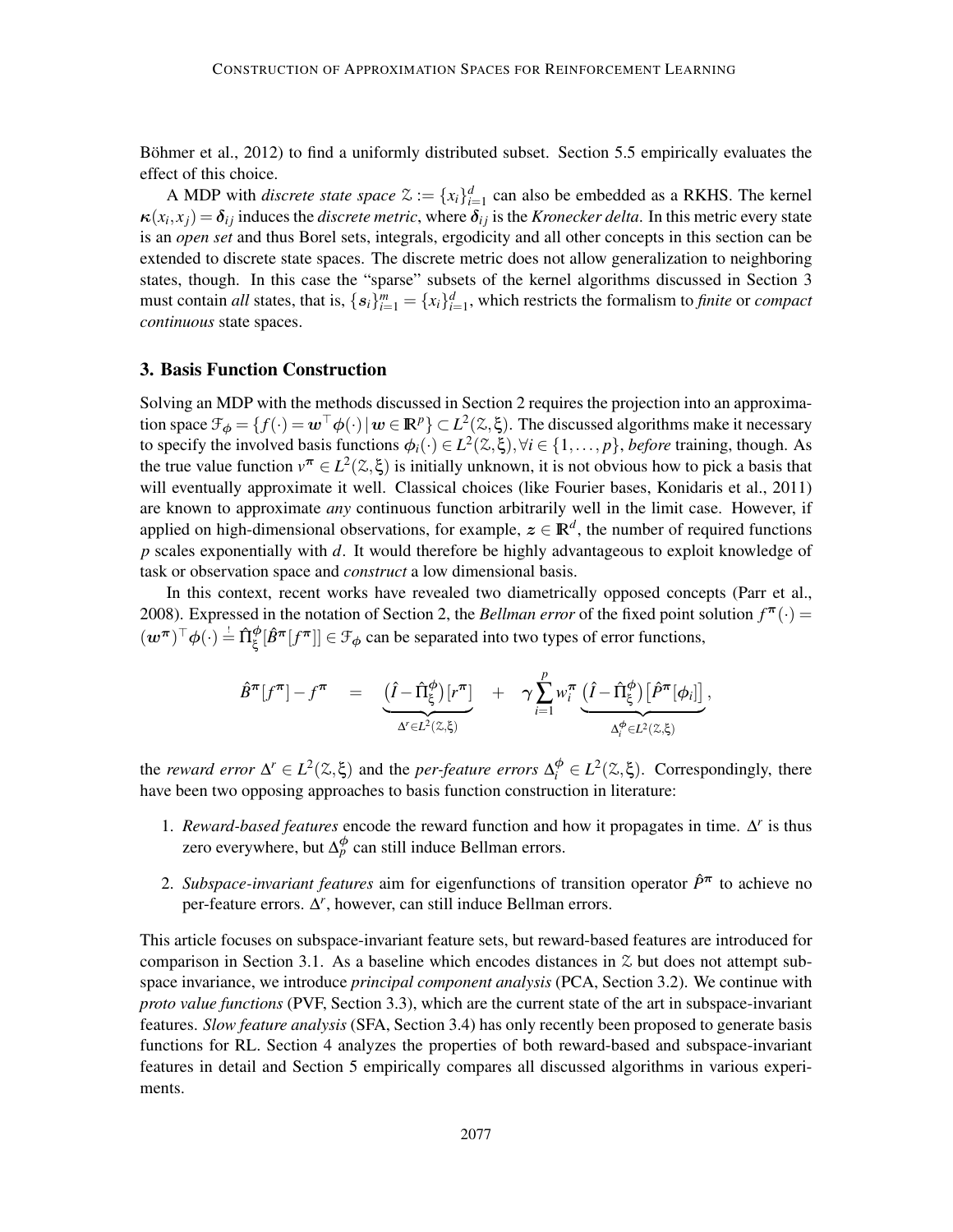#### 3.1 Reward-based Basis Functions

The true value function  $v^{\pi} \in L^2(\mathbb{Z}, \xi)$  is defined as  $v^{\pi}(z) = \sum_{i=0}^{\infty} \gamma_{i}^{i} (\hat{P}^{\pi})^{i} [r](z), \forall z \in \mathbb{Z}$ , where  $(\hat{P}^{\pi})^t$  refers to *t* consecutive applications of operator  $\hat{P}^{\pi}$  and  $(\hat{P}^{\pi})^0 := \hat{I}$ . This illustrates the intuition of *Krylov bases* (Petrik, 2007):

$$
\phi_i^K := (\hat{P}^{\pi})^{i-1}[r] \in L^2(\mathbb{Z}, \xi), \qquad \Phi_k^K := \{\phi_1^K, \dots, \phi_k^K\}.
$$

These bases are natural for *value iteration*, as the value functions of all iterations can be exactly represented (see also Corollary 10, Page 2087). However, the transition operator must be approximated from observations and the resulting basis  $\Phi_k^K$  is not orthonormal. If employed, a projection operator must thus compute an expensive inverse (see Section 2.3). *Bellman error basis functions* (BEBF, Parr et al., 2007) rectify this by defining the  $(k+1)$ 'th feature as the Bellman error of the fixed point solution  $f^k \in \mathcal{F}_{\Phi_k^B}$  with *k* features:

$$
\phi_{k+1}^B := \hat{B}^{\pi}[f^k] - f^k \in L^2(\mathbb{Z}, \xi), \quad f^k = \hat{\Pi}_{\xi}^{\Phi_k^B} [\hat{B}^{\pi}[f^k]] \in \mathcal{F}_{\Phi_k^B}, \quad \Phi_k^B := \{ \phi_1^B, \dots, \phi_k^B \}.
$$

BEBF are orthogonal, that is,  $\langle \phi_i^B, \phi_j^B \rangle_{\xi} = \varepsilon \delta_{ij}, \varepsilon > 0$ , and scaling  $\varepsilon$  to 1 yields an orthonormal basis. Parr et al. (2007) have shown that Krylov bases and BEBF span the same approximation space  $\mathcal{F}_{\Phi_k^K} = \mathcal{F}_{\Phi_k^B}$ . Both approaches require many features if  $\gamma \to 1$ .

Mahadevan and Liu (2010) have extended BEBF to *Bellman average reward bases* (BARB) by including the *average reward* ρ as the first feature. This is motivated by *Drazin bases* and has been reported to reduce the number of required features for large  $\gamma$ . Recently, Sun et al. (2011) have pointed out that given some basis  $\Phi_k$ , the *best*  $k+1$ 'th basis function is always the fixed point solution with the current Bellman error, that is, the next BEBF  $\phi_{k+1}^B$ , as reward. Adding the resulting *Value function of the Bellman error* (V-BEBF) to the current basis can represent the true value exactly. However, the approach has to be combined with some feature selection strategy, as finding the V-BEBF fixed point is just as hard.

All above algorithms are exclusively defined on discrete MDPs. Although an extension to general RKHSs seems possible, it is not the focus of this article. However, to give readers a comparison of available methods we will evaluate orthogonalized Krylov bases (which are equivalent to BEBF) on discrete Benchmark tasks in Sections 5.2 and 5.3.

#### 3.2 Principal Component Analysis

To provide a baseline for comparison, we introduce *principal component analysis* (PCA, Pearson, 1901). As PCA does not take any transitions into account, the extracted features must therefore encode Euclidean distances in Z. PCA aims to find subspaces of maximal variance, which are spanned by the eigenvectors to the *p largest* eigenvalues of the data covariance matrix. One interpretation of PCA features  $\phi: \mathcal{Z} \to \mathbb{R}^p$  is an optimal encoding of the centered data  $\{z_t\}_{t=1}^n \subset \mathcal{Z} \subset \mathbb{R}^d$  w.r.t. linear *least-squares* reconstruction, that is the optimization problem

$$
\inf_{\phi \in (\mathcal{F}_{\text{lin}})^p} \inf_{\substack{\textbf{\textit{f}} \in (\mathcal{F}_{\phi})^d \\ \text{least-squares reconstruction in }\mathcal{F}_{\phi}}} \tilde{\mathbb{E}}_t \bigg[ \big\| z_t - \textbf{\textit{f}}(z_t) \big\|_2^2 \bigg],
$$

where  $\tilde{\mathbf{E}}_t[\cdot]$  is the empirical expectation operator w.r.t. all indices t and  $\mathcal{F}_{lin}$  the set of linear functions in  $\mathbb{R}^d$ .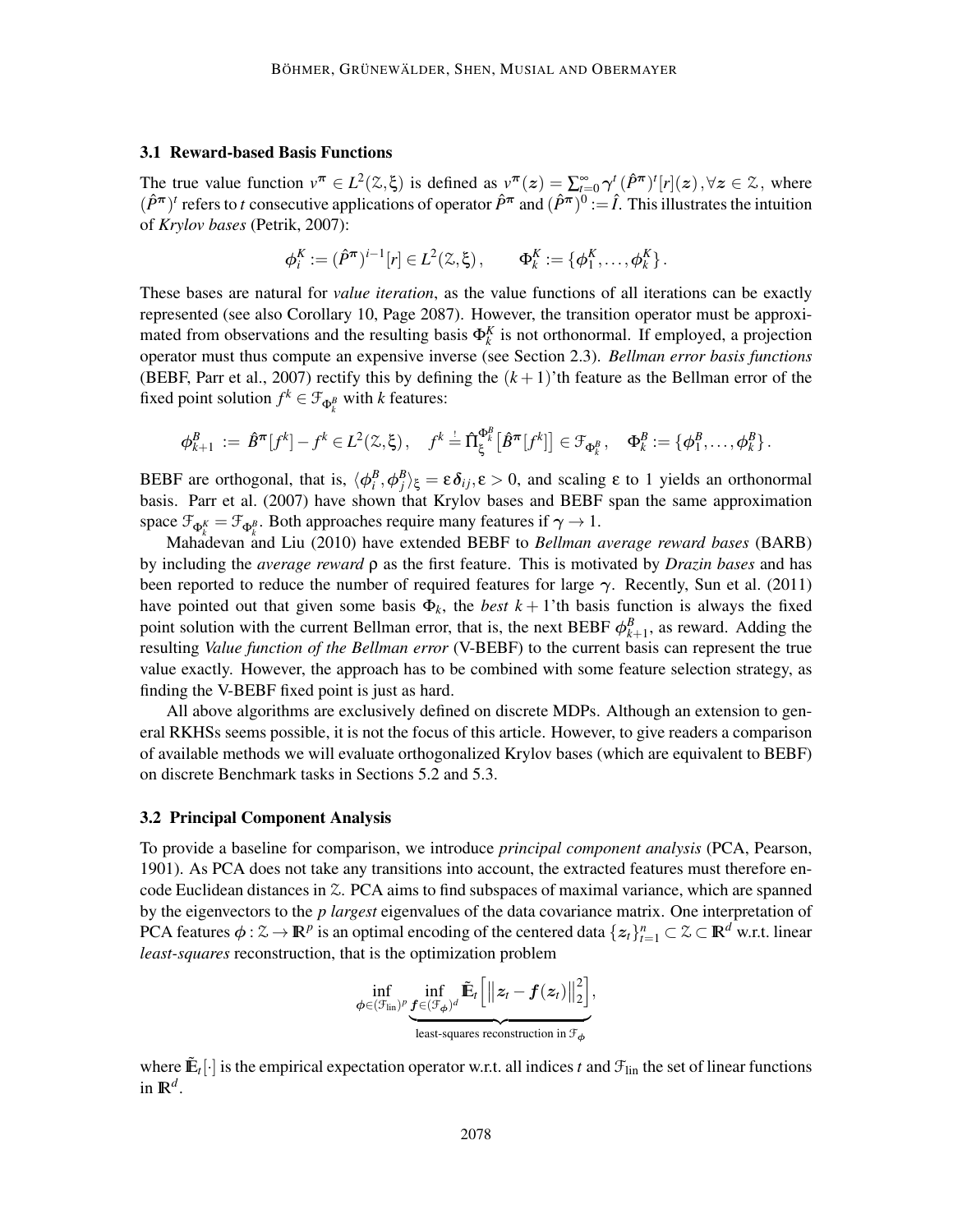In the interest of a more efficient encoding one can extend the function set  $\mathcal{F}_{lin}$ . A popular example are *reproducing kernel Hilbert spaces*, introduced in Section 2.5. The resulting algorithm is called *kernel PCA* (Schölkopf et al., 1998) and performs an eigenvalue decomposition of the centered *kernel matrix*  $K_{ij} = \kappa(z_i, z_j)$ . The eigenvectors  $v^i \in \mathbb{R}^n$  to the *p* largest eigenvalues are the coefficients to the feature maps:

$$
\phi_i(\boldsymbol{z}) := \sum_{t=1}^n v_t^i \kappa(\boldsymbol{z}, \boldsymbol{z}_t), \quad \forall \boldsymbol{z} \in \mathbb{Z}.
$$

The classical algorithm (Schölkopf et al., 1998) is severely limited by a *computational complexity* of  $O(n^3)$  and a *memory complexity* of  $O(n^2)$ . It can thus be necessary to approximate the solution by using a *sparse kernel matrix* of a subset of the data (*projected process*, Rasmussen and Williams, 2006), that is,  $K_{it} = \kappa(s_i, z_t)$ , with  $\{s_i\}_{i=1}^m \subset \{z_t\}_{t=1}^n$ ,  $m \ll n$ . The eigenvectors  $v^i \in \mathbb{R}^m$  of  $\frac{1}{n}\mathbf{K}\mathbf{K}^\top$ determine the coefficients of the *sparse kernel PCA* features. If a large enough subset is distributed uniformly in  $\mathfrak{L}$ , the approximation is usually very good.

#### 3.3 Proto-value Functions

In finite state spaces  $\mathbb{Z}, |\mathbb{Z}| < \infty$ , proto-value functions (PVF, Mahadevan and Maggioni, 2007) are motivated by *diffusion maps* on graphs (Coifman et al., 2005). For this purpose a *connection graph* is constructed out of a Markov chain  $\{z_t\}_{t=1}^n \subset \mathcal{Z}$ : for the first observed transition from state *x* to *y*, the corresponding entry of connection matrix **W** is set  $W_{xy} := 1$ . All entries of non-observed transitions are set to zero. As diffusion maps require undirected graphs, this matrix must be symmetrized by setting  $W \leftarrow \frac{1}{2}(W + W^{\top})$ . PVF are the eigenvectors to the *p* smallest eigenvalues of the *normalized graph Laplacian*  $\mathbf{L} := \mathbf{D}^{-1/2} (\mathbf{D} - \mathbf{W}) \mathbf{D}^{-1/2}$ , where  $D_{xy} = \delta_{xy} \sum_{z=1}^{|\mathcal{Z}|} W_{xz}, \forall x, y \in \mathcal{Z}$ , and  $\delta_{xy}$  is the Kronecker delta. Section 4.1 shows that this approach, also known as *spectral encoding* (Belkin and Niyogi, 2003), yields approximation spaces in which Euclidean distances are equivalent to diffusion distances on the connection graph. Note, however, that these are not exactly the diffusion distances of the transition kernel, as the transition *possibility* rather than *probability* is encoded in matrix W. Section 4.2 discusses this difference.

For infinite observation spaces  $\mathcal{Z}$  PVF are also defined by connection graphs. However, in difference to the finite case, the construction of this graph is not straightforward. Mahadevan and Maggioni (2007) proposed a symmetrized *k-nearest neighbors graph* W out of a random<sup>16</sup> set  ${s_j}_{j=1}^m \subset {z_t}_{t=1}^n$ ,  $m \ll n$ . Each node  $s_i$  is only connected with the *k* nearest nodes  ${s'_j}_{j=1}^k \subset$  ${s_j}_{j=1}^m$  (w.r.t. the Euclidean norm in Z), with weights determined by a Gaussian kernel  $\kappa(\cdot,\cdot)$  with width-parameter  $\sigma$ ,

$$
W_{ij} := \boldsymbol{\kappa}(s_i, s_j) = \exp\left(-\frac{1}{2\sigma^2}||s_i - s_j||_2^2\right).
$$

After symmetrization the PVF  $\hat{\phi}_i$  at the nodes  $s_j$  are calculated. A Nyström extension approximates the PVF for all samples z by calculating the mean over the weighted PVF of the *k* nodes  $\{s'_j\}_{j=1}^k \subset$  ${s_j}_{j=1}^m$  closest to z,

$$
\phi_i(\boldsymbol{z}) := \sum_{j=1}^k \frac{\kappa(\boldsymbol{z}, \boldsymbol{s}^{\prime}_j)}{\sum_{l=1}^k \kappa(\boldsymbol{z}, \boldsymbol{s}^{\prime}_l)} \hat{\phi}_i(\boldsymbol{s}^{\prime}_j), \quad \forall \boldsymbol{z} \in \mathcal{Z}.
$$

<sup>16.</sup> Ideally the nodes are uniformly drawn w.r.t. the true diffusion metric, in other words uniformly in  $X$ . If nodes are drawn randomly or uniformly in Z, this difference can lead to a significant deviation in the number of transitions between nodes and the resulting diffusion distances thus deviate as well.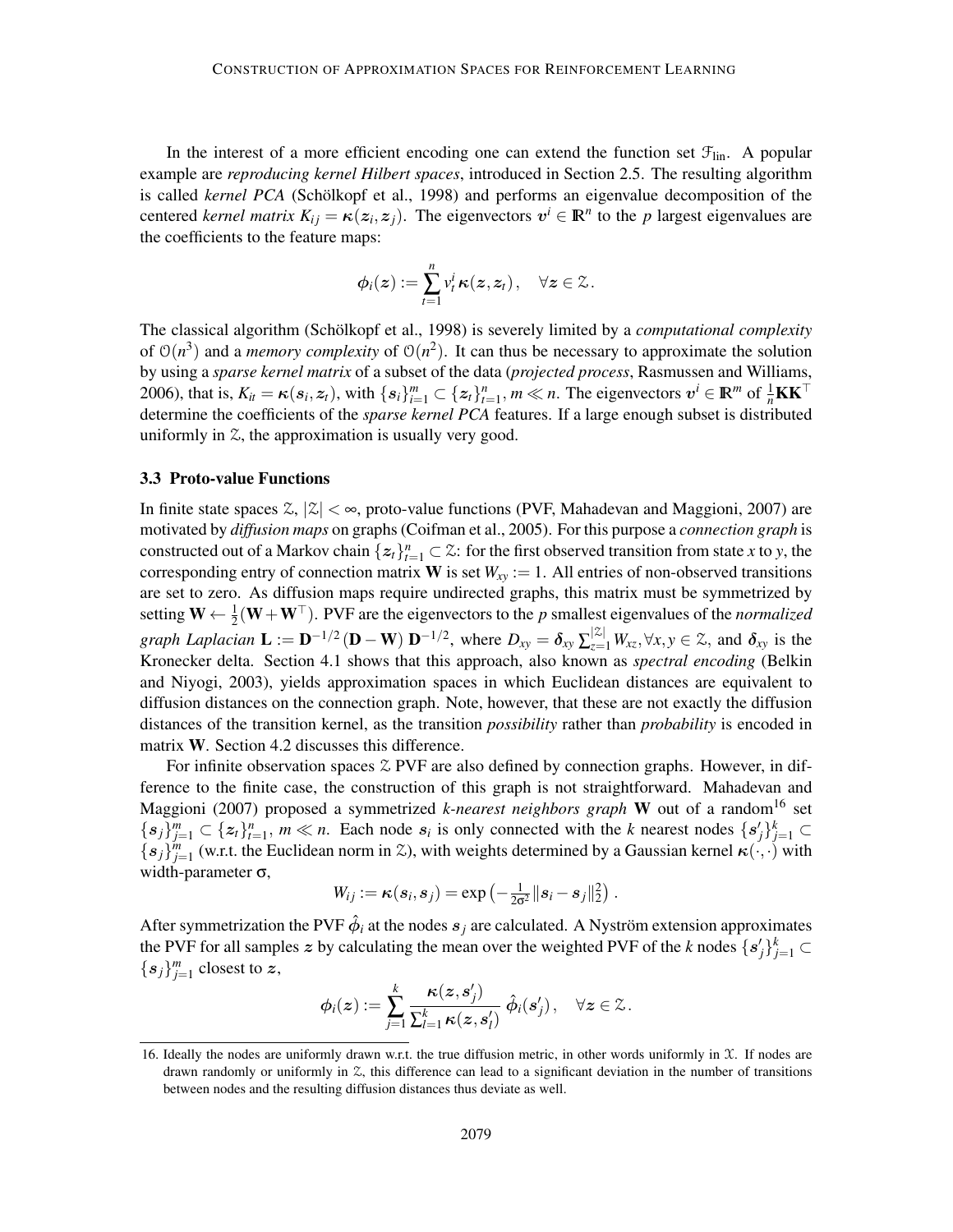Note that these features are no longer based on the *transitions* of the observed Markov chain, but on Euclidean distances in Z.

#### 3.4 Slow Feature Analysis

The unsupervised learning method *slow feature analysis* (SFA, Wiskott and Sejnowski, 2002) aims for a set of mappings  $\phi : \mathcal{Z} \to \mathbb{R}^p$  such that the values  $\phi_i(z_t)$  change slowly over an observed Markov chain  $\{z_t\}_{t=1}^n \subset \mathbb{Z}$ . The objective (called *slowness* S) is defined as the *expectation of the squared discrete temporal derivative*:

$$
\inf_{\boldsymbol{\phi} \in (\mathcal{F})^p} \quad \sum_{i=1}^p \mathcal{S}(\boldsymbol{\phi}_i) \quad := \quad \sum_{i=1}^p \widetilde{\mathbb{E}}_t[\dot{\boldsymbol{\phi}}_i^2(\boldsymbol{z}_t)] \quad \text{(slownness)}.
$$

To ensure each slow feature encodes unique information and can be calculated in an iterative fashion, the following constraints must hold  $\forall i \in \{1, \ldots, p\}$ :

| $\tilde{\mathbf{E}}_t[\phi_i(z_t)] = 0$                           |       | (zero mean),     |
|-------------------------------------------------------------------|-------|------------------|
| $\tilde{\mathbf{E}}_t[\boldsymbol{\phi}_i^2(\boldsymbol{z}_t)] =$ |       | (unit variance), |
| $\forall j \neq i : \tilde{\mathbf{E}}_t[\phi_i(z_t)\phi_j(z_t)]$ | $= 0$ | (decorrelation), |
| $\forall j > i : \mathcal{S}(\phi_i) \leq \mathcal{S}(\phi_j)$    |       | $(order)$ .      |

The principle of slowness has been used for a long time in the context of neural networks (Földiák, 1991). Kompella et al. (2012) have proposed an incremental online SFA algorithm. Recently several groups have attempted to use SFA on a random walk of observations to generate basis functions for RL (Legenstein et al., 2010; Luciw and Schmidhuber, 2012).

Although formulated as a linear algorithm, SFA was originally intended to be applied on the space of polynomials like quadratic (Wiskott and Sejnowski, 2002) or cubic (Berkes and Wiskott, 2005). The polynomial expansion of potentially high dimensional data, however, spans an impractically large space of coefficients. Hierarchical application of quadratic SFA has been proposed to solve this problem (Wiskott and Sejnowski, 2002; Legenstein et al., 2010). Although proven to work in complex tasks (Franzius et al., 2007), this approach involves a multitude of hyper-parameters and no easy way to counteract inevitable over-fitting is known so far.

An alternative to polynomial expansions are *sparse kernel methods* (see Section 2.5). We summarize in the following the *regularized sparse kernel SFA* (RSK-SFA, Böhmer et al., 2012) which we have used in our experiments. For a given sparse subset  $\{s_i\}_{i=1}^m \subset \{z_t\}_{t=1}^n$ , the algorithm determines the mapping  $\phi : \mathcal{Z} \to \mathbb{R}^p$  in 3 steps:

- i Fulfilling the zero mean constraint directly on sparse kernel matrix  $K_{it} := \kappa(s_i, z_t)$ , that is,  $\mathbf{K}' := (\mathbf{I} - \frac{1}{m})$  $\frac{1}{m} \mathbf{1}_m \mathbf{1}_m^\top \big) \mathbf{K}(\mathbf{I} - \frac{1}{n})$  $\frac{1}{n}$ **1**<sub>*n*</sub></sub><sup>T</sup><sub>*n*</sub><sup>T</sup><sub>*n*</sub><sup>T</sup><sub>*n*</sub><sup>T</sup><sub>*n*</sub><sup>T</sup><sub>*n*</sub><sup>T</sup><sub>*n*</sub><sup>T</sup><sub>*n*</sub><sup>*n*</sup><sub>*n*</sub><sup>T</sup><sub>*n*</sub><sup>*n*</sup><sub>*n*</sub><sup>*n*</sup><sub>*n*</sub><sup>*n*</sup><sub>*n*</sub><sup>*n*</sup><sub>*n*</sub><sup>*n*</sup><sub>*n*</sub><sup>*n*</sup><sub>*n*</sub><sup>*n*</sup><sub>*n*</sub><sup>*n*</sup><sub>*n*</sub><sup>*n*</sup><sub>*n*</sub><sup>*n*</sup><sub>*n*</sub><sup>*n*</sup><sub>*n*</sub><sup>*n*</sup><sub>*n*</sub><sup>*n*</sup><sub>*n*</sub>
- ii Fulfilling unit variance and decorrelation constraints by performing an eigenvalue decomposition  $\mathbf{U}\mathbf{\Lambda}\mathbf{U}^{\top} := \frac{1}{n}\mathbf{K}'\mathbf{K}'^{\top}$  and projecting  $\mathbf{K}'' := \mathbf{\Lambda}^{-\frac{1}{2}}\mathbf{U}^{\top}\mathbf{K}'.$
- iii Minimize the objective by another eigenvalue decomposition  $\mathbf{R\Sigma R}^{\top} := \frac{1}{n-1} \mathbf{K}'' \mathbf{K}''^{\top}$ , where  $K''_u := K''$  $K''_{it+1} - K''_{it}$ . Grouping the kernel functions of the sparse subset into one multivariate function  $k : \mathcal{Z} \to \mathbb{R}^m$  with  $k_i(z) := \kappa(z, s_i)$ ,  $\forall z \in \mathcal{Z}$ , the solution is given by

$$
\phi(z) = \mathbf{A}^\top \mathbf{k}(z) - c, \quad \forall z \in \mathcal{Z}
$$
  
with  $\mathbf{A} := (\mathbf{I} - \mathbf{1}_m \mathbf{1}_m^\top) \mathbf{U} \mathbf{A}^{-\frac{1}{2}} \mathbf{R}$ , and  $c := \frac{1}{n} \mathbf{A} \mathbf{K} \mathbf{1}_n$ .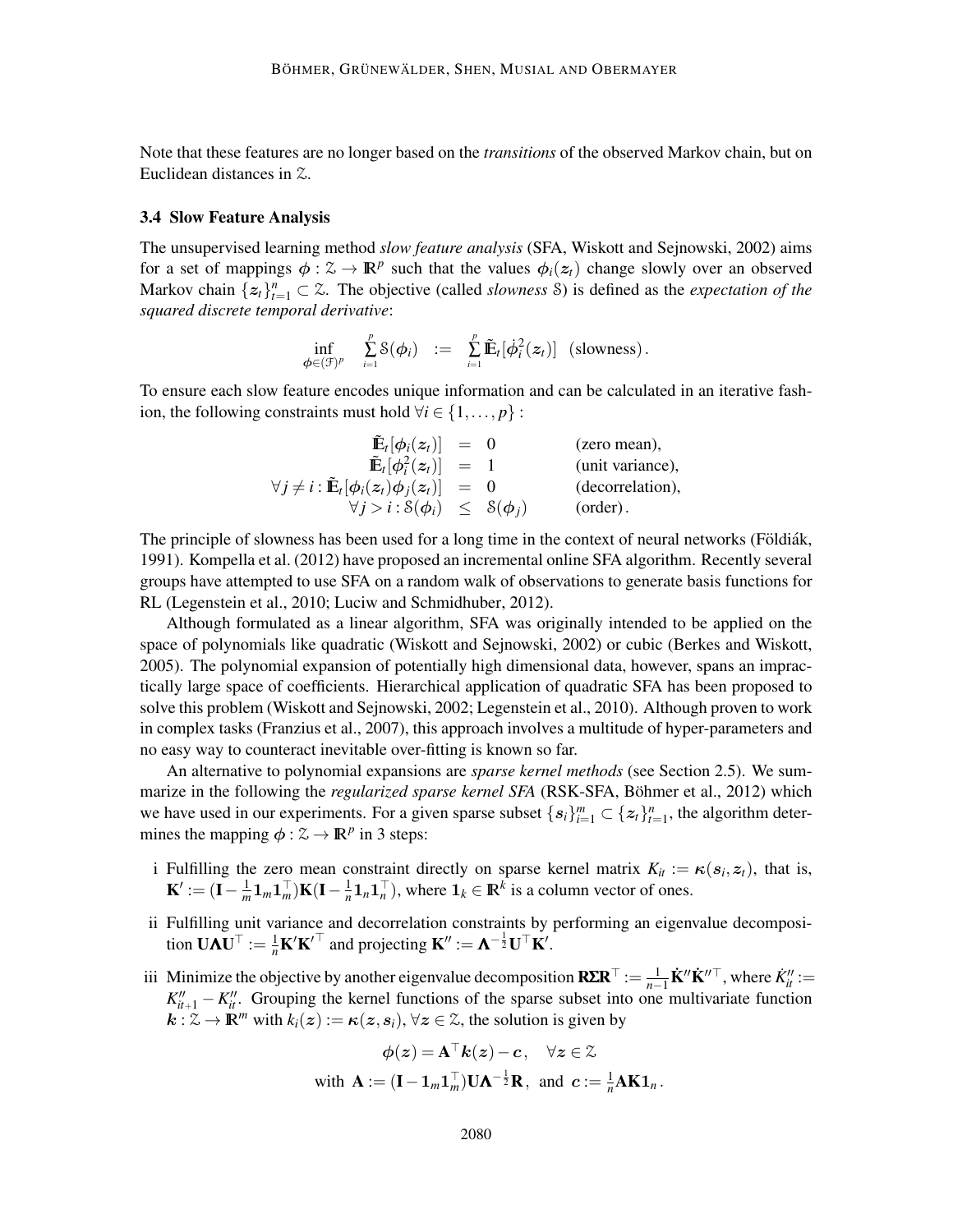Böhmer et al. (2012) have demonstrated the numerical instability of this algorithm in face of insufficient sparseness and introduced a *regularization term*  $\|\phi_i\|_{\mathcal{H}_{\kappa}}$  to the objective to stabilize the solution. In our experiments we did not face this problem, and regularization is thus omitted here.

## 3.5 Relative Velocities and Modified SFA

In the limit of an infinite Markov chain in  $\mathfrak X$  and some mild assumptions<sup>17</sup> on the transition kernel in  $X$ , the slowest possible mappings can be calculated analytically (Wiskott, 2003; Franzius et al., 2007). As the discrete temporal derivative is specified by the transition kernel in  $X$ , the analytical solutions have domain  $\mathfrak X$  as well. Note, however, that the same transition kernel yields the same feature maps in  $X$ , independent<sup>18</sup> of the actual observation space  $\mathcal{Z}$ . Section 4.1 demonstrates that these solutions are endowed with the diffusion metric of the symmetrized transition kernel, not unlike PVF in finite state spaces. Sprekeler (2011) has recently shown that in this case SFA solutions are (almost) equivalent to PVF. Note also that SFA encodes the actual transition *probabilities*, which requires more samples to converge than the transition *possibilities* encoded by PVF.

The analytically derived SFA features of Franzius et al. (2007) are of particular interest to the visual navigation experiment (Section 5.4 and Figure 2, Page 2071), as they assume the same setup. The solution is a *Fourier basis* on domain  $\mathcal{X} := [0, L_x] \times [0, L_y] \times [0, 2\pi)$ ,

$$
\phi_{\iota(i,j,l)}(x,y,\theta) = \begin{cases} \sqrt[3]{2} \cos(\frac{i\pi}{L_x}x) \cos(\frac{j\pi}{L_y}y) \sin(\frac{l+1}{2}\theta), \ l \text{ odd} \\ \sqrt[3]{2} \cos(\frac{i\pi}{L_x}x) \cos(\frac{j\pi}{L_y}y) \cos(\frac{l}{2}\theta), \ l \text{ even} \end{cases}, \quad \forall (x,y,\theta) \in \mathcal{X},
$$

where  $\iota : (\mathbb{N} \times \mathbb{N} \times \mathbb{N} \setminus \{ (0,0,0) \}) \to \mathbb{N}^+$  is an index function, which depends on the *relative velocities* in two spatial dimensions *x* and *y*, and the robot's orientation θ. It can occur that SFA features have the same slowness, in which case the solution is no longer unique. For example, if  $\phi_{(1,0,0)}$ and  $\phi_{1(0,1,0)}$  have the same slowness, then  $\delta(\phi_{1(1,0,0)}) = \delta(\phi_{1(0,1,0)}) = \delta(a\phi_{1(1,0,0)} + b\phi_{1(0,1,0)})$  holds as long as  $a^2 + b^2 = 1$ . This corresponds to an arbitrary rotation in the subspace of equally slow features. However, if we are interested in the space spanned by all features *up to a certain slowness*, every rotated solution spans the same approximation space  $\mathcal{F}_{\phi}$ .

The order  $\iota(\cdot,\cdot,\cdot)$  of the analytical SFA features derived by Franzius et al. (2007, see above) depend strongly on the *relative velocities* in the state dimensions. For example, crossing the room in our experiment in Section 5.4 requires 10 movements, during which feature  $\phi_{\text{t}(1,0,0)}$  will run through half a cosine wave. In as little as 4 rotations, on the other hand, feature  $\phi_{(0,0,1)}$  registers the same amount of change. Sampled evenly by a random policy, the first SFA features will therefore *not* encode the robot's orientation, which can critically impair the value representation in low dimensional approximation spaces. This article proposes a simple modification to the RSK-SFA algorithm to adjust the relative velocities by means of *importance sampling*.

Let  $\{(z_t, a_t)\}_{t=0}^n$  denote a training sequence sampled by policy  $\pi$  with a steady state distribution  $\xi$ , which induces the joint distribution  $\mu(B,A) = \int_B \pi(A|z) \xi(dz), \forall B \in \mathcal{B}(\mathcal{X}), \forall A \in \mathcal{B}(\mathcal{A})$ . To switch to another policy  $\tau$  and state distribution  $\zeta$ , that is, the joint distribution  $\eta(B,A)$  $\int_B \tau(A|z) \zeta(dz), \forall B \in \mathcal{B}(\mathcal{Z}), \forall A \in \mathcal{B}(\mathcal{A})$ , one can weight each transition with the *Radon-Nikodym* 

<sup>17.</sup> In this case decorrelated Brownian motion in a multivariate state space  $\chi$  with independent boundary conditions for each dimension. Examples are rectangles, cubes, tori or spheres of real coordinates.

<sup>18.</sup> In line with SFA literature, this article does not discuss *partial observability* of the state. In other words, we assume there exist an *unknown* one-to-one mapping of states  $x \in \mathcal{X}$  to observations  $z \in \mathcal{Z}$ .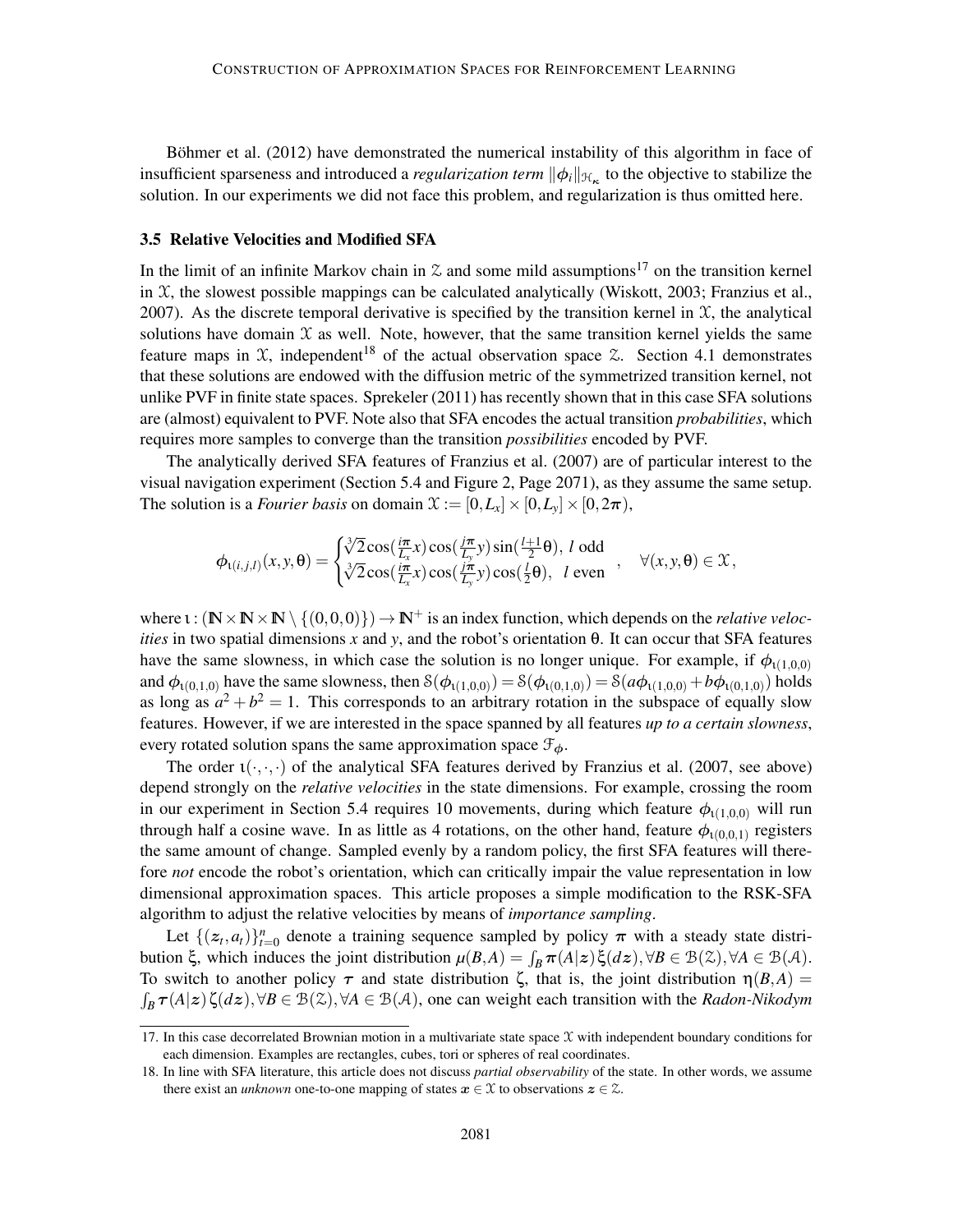*derivative*  $\frac{d\eta}{d\mu}$ . This yields the modified SFA optimization problem

$$
\inf_{\phi \in (\mathcal{F})^p} \qquad \sum_{i=1}^p \hat{\mathcal{S}}(\phi_i, \eta) \quad := \quad \sum_{i=1}^p \tilde{\mathbb{E}}_t \left[ \frac{d\eta}{d\mu}(z_t, a_t) \; \dot{\phi}_i^2(z_t) \right] \n\quad \text{s.t.} \qquad \tilde{\mathbb{E}}_t \left[ \frac{d\eta}{d\mu}(z_t, a_t) \; \phi_i(z_t) \right] \quad = \quad 0 \n\tilde{\mathbb{E}}_t \left[ \frac{d\eta}{d\mu}(z_t, a_t) \; \phi_i(z_t) \phi_j(z_t) \right] \quad = \quad \delta_{ij} \qquad \forall i, j \in \{1, \ldots, p\}.
$$

However, there is no indication which distribution  $\zeta$  and policy  $\tau$  ensure a balanced encoding.

We propose here a simple heuristic for situations in which the actions affect only mutually independent subspaces of  $\mathfrak X$ . In our robot navigation experiment, for example, rotations do not influence the robot's spatial position nor do the movements influence it's orientation. As optimal SFA features in the spatial subspace are significantly slower (see above), the first features will encode this subspace exclusively. This can be counteracted by setting  $\zeta := \xi$  and defining *d*τ  $\frac{d\tau}{d\pi}(z,a) := \vartheta(a), \forall z \in \mathbb{Z}, \forall a \in \mathcal{A}, \text{ where } \vartheta : \mathcal{A} \to \mathbb{R}^+ \text{ weights each action independent of the cur$ rent state. In practice, weights  $\vartheta(a)$  need to be adjusted by hand for each action  $a \in \mathcal{A}$ : the *higher*  $\vartheta(a)$ , the *weaker* the influence of the corresponding subspace of X onto the first features. Only the last step (iii) of RSK-SFA has to be modified by redefining  $\dot{K}''_{it} \leftarrow \vartheta^{\frac{1}{2}}(a_t) \dot{K}''_{it}$ . Figure 9, Page 2101, demonstrates the effect of this modification.

## 4. Theoretical Analysis

This section analyzes the theoretical properties of *reward-based* and *subspace-invariant* features w.r.t. value function approximation. The employed formalism is introduced in Section 2. If not stated otherwise, the features are assumed to be optimized over  $L^2(\mathcal{Z}, \xi)$  and based on an infinite ergodic Markov chain. Proofs to all given lemmas and theorems can be found in Appendix A.

At the heart of function approximation lies the concept of *similarity*. Similar states will have similar function values. Usually this similarity is given by a metric on the observation space. Deviations of the function output from this metric must be compensated by the optimization algorithm. However, value function approximation allows for *explicit* specification of the required similarity. The definition of the value assigns similar function output to states with (i) similar immediate rewards and (ii) similar futures. As discussed in Section 3, *reward-based features* focus on encoding (i), whereas *subspace-invariant features* focus on (ii). Section 4.1 analyzes how SFA encodes similar futures as *diffusion distances* and shows some restrictions imposed onto the class of subspaceinvariant features. The ramifications of these restrictions onto value function approximation are discussed in Section 4.2.

This article also presents a second, novel perspective onto value function approximation. The MDP one will face is usually not known before learning and the construction of a suitable basis is very expensive. Instead of approximating a particular MDP at hand, one could focus on a complete set M of *anticipated* MDPs. An *optimal* approximation space should be able to approximate any MDP  $m \in \mathcal{M}$  if encountered. In difference to the classical analysis put forward by Petrik (2007), Parr et al. (2007) and Mahadevan and Maggioni (2007), this point of view puts emphasis on the reuse of prior experience, as investigated in *transfer learning* (Taylor and Stone, 2009; Ferguson and Mahadevan, 2006; Ferrante et al., 2008). Section 4.3 defines a criterion of *optimal features* for some anticipated set M. Under some assumptions on M, we prove that SFA optimizes a bound on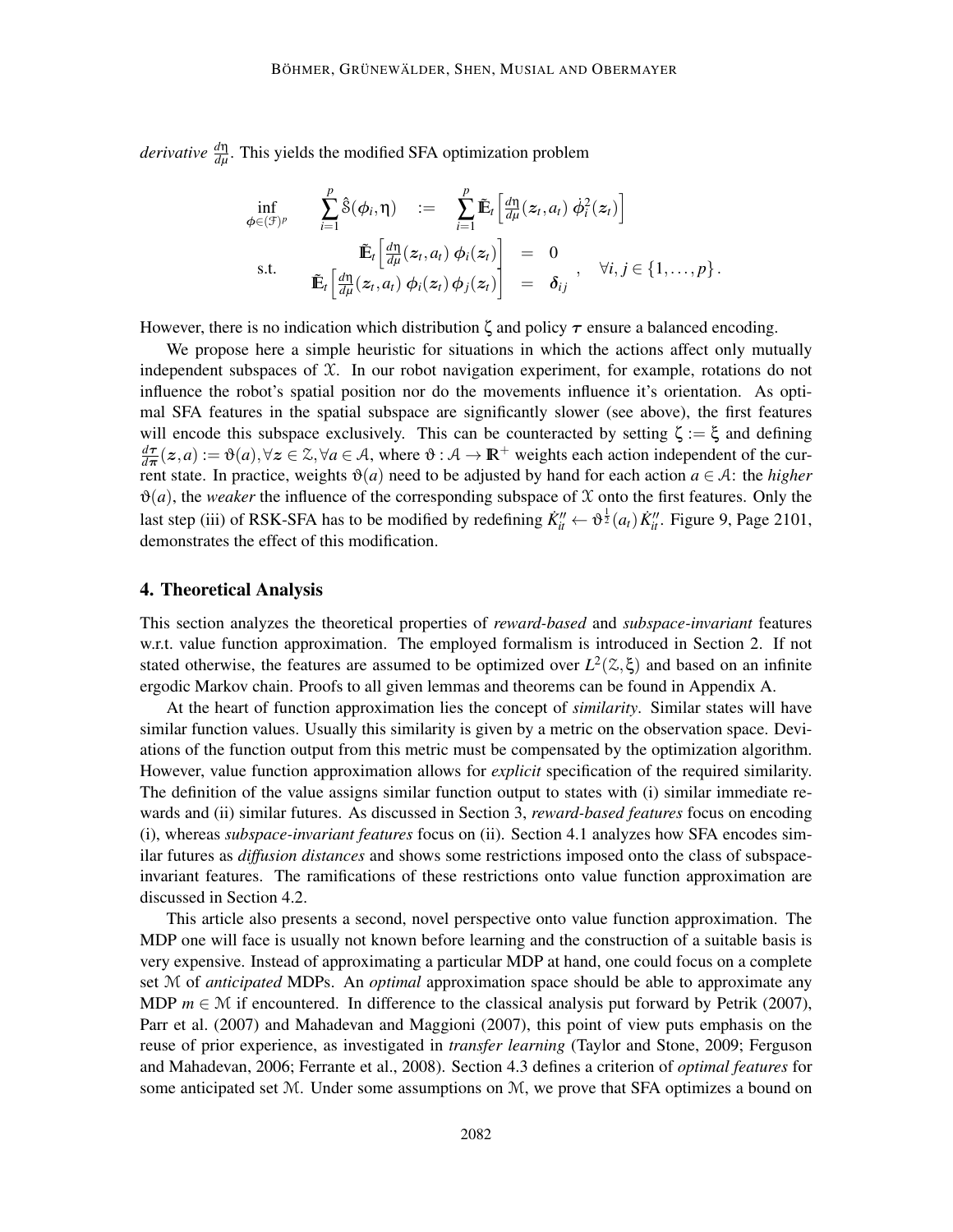this criterion and argue that there can be no better bound based on a single Markov chain. Section 4.4 provides a summarizing conclusion and further implications can be found in Section 6.

#### 4.1 Diffusion Metric

Values of observed states  $x, y \in \mathcal{Z}$  depend less on their Euclidean distance in  $\mathcal{Z}$  than on common *future states*. PVF are thus based on *diffusion distances*  $d_t(x, y)$  of a graph representing the symmetrized *transition possibilities*  $T_{xy} := W_{xy}/(\sum_{z \in \mathcal{Z}} W_{xz})$  between discrete states (see Section 3.3 or Mahadevan and Maggioni, 2007):

$$
d_t^2(x,y) = \sum_{z \in \mathcal{Z}} \xi_z \left( (\mathbf{T}^t)_{xz} - (\mathbf{T}^t)_{yz} \right)^2,
$$

where  $\xi \in \mathbb{R}^{|\mathcal{Z}|}$  are arbitrary<sup>19</sup> non-negative weights and  $\mathbf{T}^t$  denotes the *t*'th power of matrix **T**. These diffusion distances are equal to Euclidean distances in a space spanned by the eigenvectors  $\phi_i \in \mathbb{R}^{|\mathcal{Z}|}$  and eigenvalues  $\lambda_i \in \mathbb{R}$  of connectivity matrix **T** (e.g., for general similarity matrices see Coifman et al., 2005):

$$
d_t(x,y) = ||\psi^t(x) - \psi^t(y)||_2
$$
,  $\psi^t_i(x) := \lambda^t_i \phi_{ix}$ ,  $\forall t \in \mathbb{N}$ .

An extension to potentially continuous observation (or state) spaces  $\mathcal Z$  with ergodic transition kernels  $P^{\pi}$ :  $\mathcal{Z} \times \mathcal{B}(\mathcal{Z}) \to [0,1]$  is not trivial. Mean-squared differences between distributions are not directly possible, but one can calculate the difference between *Radon-Nikodym derivatives*. <sup>20</sup> Due to ergodicity the derivative always exists for finite sets  $\mathcal{Z}$ , but for continuous  $\mathcal{Z}$  one must exclude transition kernels that are not absolutely continuous.<sup>21</sup>

Assumption 1 *If* Z *is continuous, the transition kernel knows no finite set of future states.*

$$
P(B|z,a) = 0, \quad \forall B \in \{B \in \mathcal{B}(\mathcal{Z}) \mid |B| < \infty\}, \quad \forall z \in \mathcal{Z}, \quad \forall a \in \mathcal{A}.
$$

This can always be fulfilled by adding a small amount of *continuous noise* (e.g., Gaussian) to each transition. Let in the following  $(P^{\pi})^t(\cdot,x): \mathcal{B}(\mathcal{Z}) \to [0,1]$  denote the state distribution after *t* transitions, starting at state  $x \in \mathbb{Z}$ . Note that under Assumption 1 the Radon-Nikodym derivative w.r.t. steady state distribution  $\xi$  is<sup>22</sup>  $\frac{d(P^{\pi})'(\cdot|x)}{d\xi} \in L^2(\mathcal{Z}, \xi), \forall t \in \mathbb{N} \setminus \{0\}.$ 

**Definition 1** The diffusion distance  $d_t : \mathbb{Z} \times \mathbb{Z} \to \mathbb{R}^+$  based on ergodic transition kernel  $P^{\pi}$  with *steady state distribution* ξ *is defined as*

$$
d_t(x,y) := \left\|\mu_x^t - \mu_y^t\right\|_{\xi}, \qquad \mu_x^t := \frac{d(P^{\pi})^t(\cdot|x)}{d\xi} \in L^2(\mathbb{Z},\xi), \qquad \forall x, y \in \mathbb{Z}, \quad \forall t \in \mathbb{N} \setminus \{0\}.
$$

<sup>19.</sup> In our context these weights are the equivalent to the steady state distribution and thus named the same.

<sup>20.</sup> If Radon-Nikodym derivative  $\frac{d\zeta}{d\xi}$  exists then  $\int \xi (dz) \frac{d\zeta}{d\xi}(z) f(z) = \int \zeta (dz) f(z)$ ,  $\forall f \in L^2(\mathcal{Z}, \xi)$ .

<sup>21.</sup> The Radon-Nikodym derivative  $\frac{d\zeta}{d\xi}$  exists if distribution ζ is *absolutely continuous* w.r.t. steady state distribution ξ, that is if  $\xi(B) = 0 \Rightarrow \zeta(B) = 0$ ,  $\forall B \in \mathcal{B}(\mathcal{Z})$ . If there exists a finite Borel set  $B \in \mathcal{B}(\mathcal{Z})$  with  $\zeta(B) > 0$ , however, the derivative must not exist as  $\xi(B) = 0$  can hold for ergodic Markov chains.

<sup>22.</sup> Assumption 1 guarantees the Radon-Nikodym derivative exists in the space of integrable functions  $L^1(λ,ξ)$ , but by compactness of  $\&$  the derivative is also in  $L^2(\&,\xi) \subset L^1(\&,\xi)$  (Reed and Simon, 1980).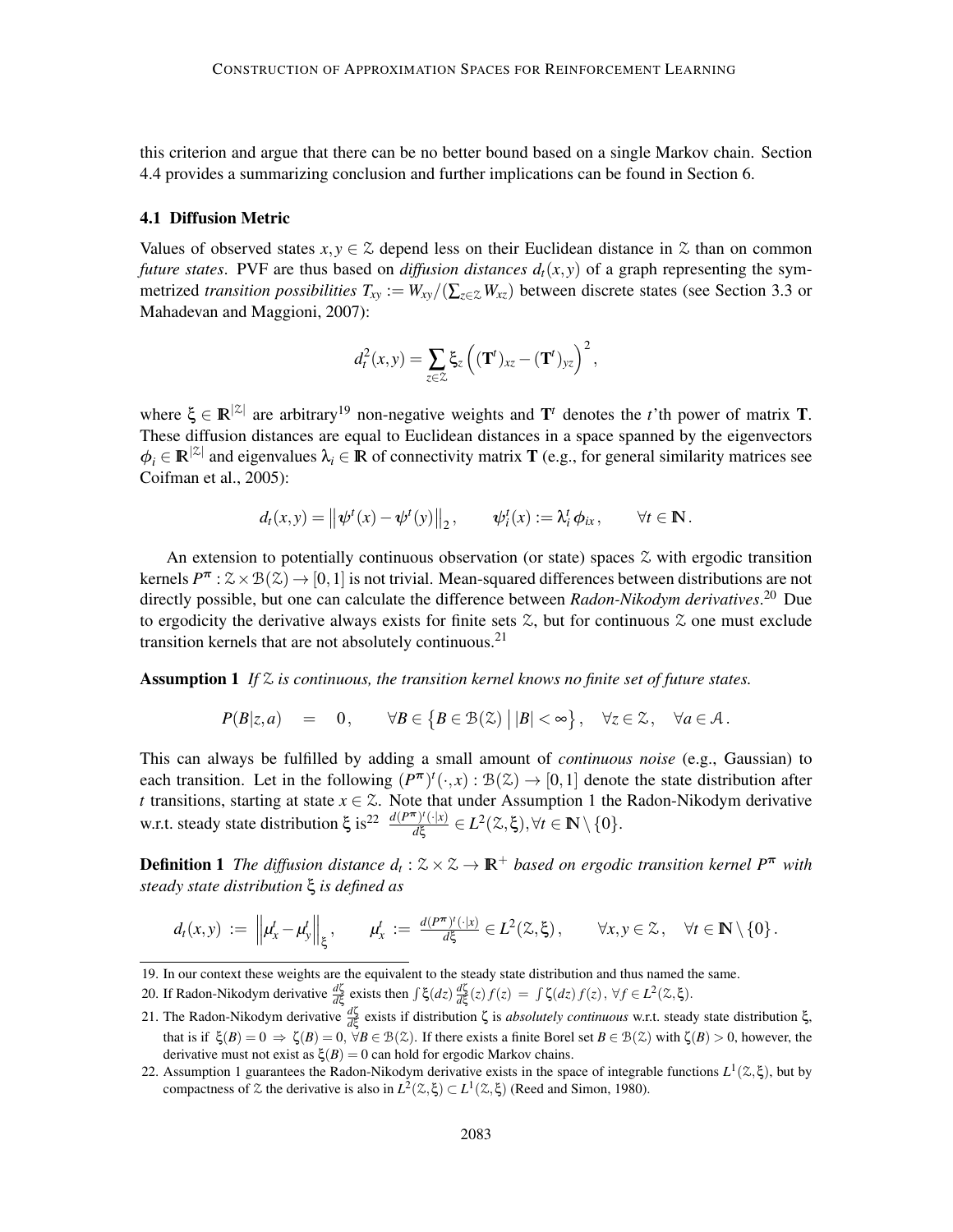The projection methods discussed in Section 2 are based on *Euclidean distances* in the approximation space  $\mathcal{F}_{\phi}$ . These spaces are invariant to scaling of the basis functions. Given a particular scaling, however, diffusion distances can equal Euclidean distances in  $\mathcal{F}_{\phi}$ . In this case we say that the basis functions *encode* this distance.

**Definition 2** Basis functions  $\phi_i \in L^2(\mathbb{Z}, \xi), i \in \{1, \ldots, p\}$ , are said to "encode" a distance function  $d : \mathcal{Z} \times \mathcal{Z} \to \mathbb{R}^+$  *if there exists a scaling vector*  $\boldsymbol{\varrho} \in (\mathbb{R}^+)^p$  such that

$$
d(x,y) = \sqrt{\sum_{i=1}^p \varrho_i \left( \phi_i(x) - \phi_i(y) \right)^2} = \left\| \phi(x) - \phi(y) \right\|_{\varrho}, \quad \forall x, y \in \mathcal{Z}.
$$

If the analogy between value function generalization and diffusion distances is correct, one should aim for a set of basis functions that at least approximates an encoding of diffusion distances  $d_t(\cdot,\cdot)$ , if possible for all forecast parameters  $t \in \mathbb{N} \setminus \{0\}$  at once.

Lemma 3 *Let* ξ *denote the steady state distribution of ergodic transition kernel P*π*, which has*  $a$  self-adjoint transition operator  $\hat{P}^{\pi} = (\hat{P}^{\pi})^* : L^2(\mathbb{Z}, \xi) \to L^2(\mathbb{Z}, \xi)$ . The corresponding diffusion *distance equals the Euclidean distance in the space spanned by*  $\psi^t_{\ell}(\cdot) := \lambda^t_i \phi_i(\cdot), \forall i \in \mathbb{N}$ *, where*  $\lambda_i \in \mathbb{R}$  and  $\phi_i \in L^2(\mathbb{Z}, \xi)$  are the eigenvalues and eigenfunctions of  $\hat{P}^{\pi}$ , that is

$$
d_t(x,y) = \|\psi^t(x) - \psi^t(y)\|_2, \quad \forall x, y \in \mathcal{Z}, \forall t \in \mathbb{N} \setminus \{0\}.
$$

Proof *see Appendix A, Page 2108.*

Note that the full set of eigenfunctions  $\phi_i$  encodes *all* diffusion distances  $d_t(\cdot, \cdot), \forall t \in \mathbb{N} \setminus \{0\}.$ Lemma 3 shows that the above relationship between diffusion and Euclidean distances in the eigenspace of the transition operator  $\hat{P}^{\pi}: L^2(\mathbb{Z}, \xi) \to L^2(\mathbb{Z}, \xi)$  also holds, but only if this operator is *self-adjoint*. <sup>23</sup> This does not hold for most transition operators, however. Their eigenfunctions do not have to be orthogonal or even be real-valued functions, analogous to complex eigenvectors of asymmetric matrices. Using these eigenfunctions, on the other hand, is the declared intent of *subspace-invariant features* (see Section 3). Constructing real-valued basis functions with zero *per-feature error* thus does not seem generally possible.

In this light one can interpret the *symmetrized transition possibilities* encoded by PVF as a selfadjoint approximation of the *transition probabilities* of *P* <sup>π</sup>. This raises the question whether better approximations exist.

Lemma 4 *Let P*<sup>π</sup> *be an ergodic transition kernel in* Z *with steady state distribution* ξ*. The kernel induced by adjoint transition operator*  $(\hat{P}^{\pi})^*$  *in L*<sup>2</sup>( $\mathfrak{Z}, \xi$ ) *is* ξ-*almost-everywhere an ergodic transition kernel with steady state distribution* ξ*.* Proof *see Appendix A, Page 2109.*

To obtain a self-adjoint transition kernel, Lemma 4 shows that the kernel of the adjoint operator  $(\hat{P}^{\pi})^*$  is a transition kernel as well. Intuitively, when  $\hat{P}^{\pi}$  causes all water to flow downhill,  $(\hat{P}^{\pi})^*$ would cause it to flow the same way uphill. Note the difference to an *inverse* transition kernel, which could find new ways for the water to flow uphill. Although this changes the transition dynamics,

<sup>23.</sup> Each linear operator  $\hat{A}: L^2(\mathbb{Z}, \xi) \to L^2(\mathbb{Z}, \xi)$  has a unique *adjoint operator*  $\hat{A}^*$  for which holds:  $\langle f, \hat{A}[g] \rangle_{\xi} =$  $\langle \hat{A}^* [f], g \rangle_{\xi}, \forall f, g \in L^2(\mathcal{Z}, \xi)$ . The operator is called *self-adjoint*, if  $\hat{A} = \hat{A}^*$ .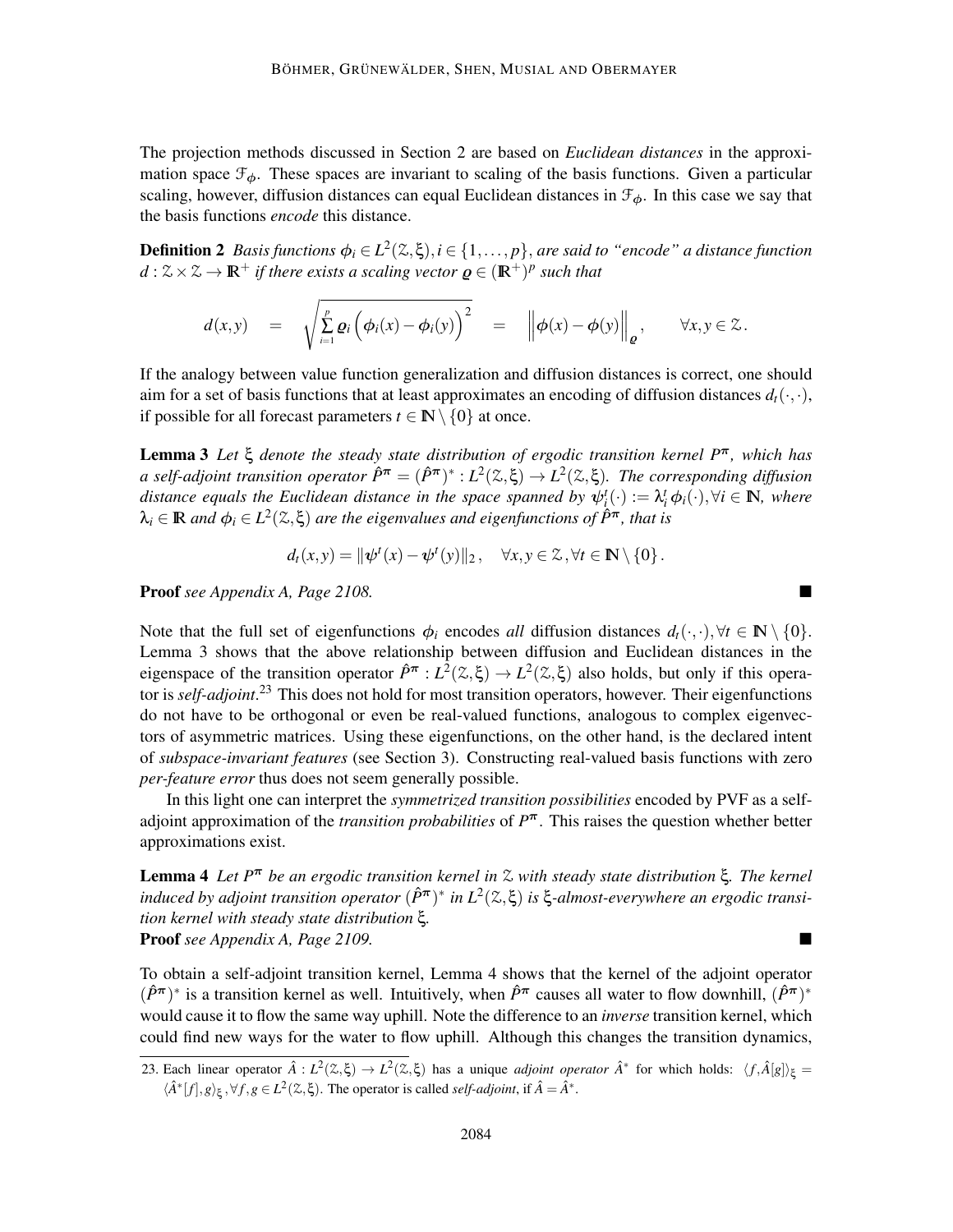one can construct a *symmetrized transition operator*  $\hat{P}_{s}^{\pi} := \frac{1}{2}$  $\frac{1}{2}\hat{P}^{\pi} + \frac{1}{2}$  $\frac{1}{2}(\hat{P}^{\pi})^*$  as a self-adjoint approximation of  $\hat{P}^{\pi}$ . Estimating  $\hat{P}_{s}^{\pi}$  may take more samples than the connection graph **T** constructed by PVF, but it stands to reason that  $\hat{P}_{s}^{\pi}$  is a better approximation to  $\hat{P}^{\pi}$ . This intuition is put to the test in Section 5.1. We find indeed that SFA features have on average smaller *per-feature errors* than PVF. For purely random transition kernels the advantage of SFA is minuscule, but the when  $\hat{P}$ <sup>π</sup> resembles a self-adjoint operator the difference is striking (see Figure 3 on Page 2092). The goal of encoding diffusion distances based on *P* <sup>π</sup> appears thus best served by the eigenfunctions of the symmetrized transition operator  $\hat{P}_{s}^{\pi}$ . Lemma 5 shows<sup>24</sup> that in the limit of an infinite training sequence, SFA extracts these eigenfunctions in the order of their largest eigenvalues:

Lemma 5 *In the limit of an infinite ergodic Markov chain drawn by transition kernel P*<sup>π</sup> *in* Z *with steady state distribution*  $\xi$  *holds*  $\mathcal{S}(f) = 2\langle f, (\hat{I} - \hat{P}^{\pi})[f] \rangle_{\xi}, \forall f \in L^{2}(\mathbb{Z}, \xi)$ . Proof *see Appendix A, Page 2109.*

Note that the first, constant eigenfunction of  $\hat{P}_{s}^{\pi}$  is not extracted, but has no influence on the encoded distance. Encoding any diffusion distance  $d_t(\cdot, \cdot)$  would therefore need a potentially infinite number of SFA features. As the influence of each feature shrinks exponentially with the forecast parameter *t*, however, the encoding can be approximated well by the first  $p$  SFA features. Except for  $t = 0$ , this approximation is optimal in the least-squares sense. Note also that for fixed *p* the approximation quality *increases* with *t*. Predictions based on SFA features will therefore be more accurate in the long term than in the short term.

**Theorem 6** SFA features  $\{\phi_i\}_{i=1}^{\infty}$  simultaneously encode all diffusion distances  $d_t(\cdot,\cdot), \forall t \in \mathbb{N} \setminus \mathbb{N}$  $\{0\}$ , *based on the symmetrized transition kernel*  $P_s^{\pi} = \frac{1}{2}$  $\frac{1}{2}P^{\pi} + \frac{1}{2}$  $\frac{1}{2}(P^{\boldsymbol{\pi}})^*$ *. The first p SFA features are an optimal p-dimensional least-squares approximation to this encoding.* Proof *The theorem follows directly from Definition 2 and Lemmas 3, 4, 5 and 15.*

A similar proposition can be made for PVF features and diffusion distances based on *transition possibilities*. The connection to reward-based features (Section 3.1) is less obvious. Concentrating naturally on immediate and short term reward, these basis functions depend on the *reward function* at hand. It is, however, possible to show the encoding of diffusion distances *on average*, given the reward function is drawn from a *white noise functional*<sup>25</sup> ρ.

**Theorem 7** On average over all reward functions  $r^{\pi}$  :  $\mathcal{Z} \to \mathbb{R}$  drawn from a white noise func*tional*  $\rho$ *, the squared norm of a Krylov basis*  $\{\phi_i^K\}_{i=1}^p$ *i*=1 *from an ergodic transition kernel P*<sup>π</sup> *encodes squared diffusion distances based on <sup>P</sup>*ˆ<sup>π</sup> *up to horizon p*−1*, that is*

$$
d_t^2(x,y) = \mathbb{E}\left[\left\|\phi^K(x) - \phi^K(y)\right\|_{\varrho}^2 \middle| r^{\pi} \sim \rho\right], \quad \forall x, y \in \mathcal{Z}, \exists \varrho \in (\mathbb{R}^+)^p, \forall t \in \{1,\ldots,p-1\}.
$$

Proof *see Appendix A, Page 2110.*

Although Krylov bases are different for each reward function  $r^{\pi} \in L^2(\mathbb{Z}, \xi)$  and the employed squared distances diverge slightly from Definition 1, Theorem 7 implies that on average they encode

<sup>24.</sup> Lemma 5 shows that the SFA optimization problem is equivalent to  $\inf_{\phi} \langle \phi, (\hat{I} - \hat{P}^{\pi})[\phi] \rangle_{\xi} \equiv \sup_{\phi} \langle \phi, \hat{P}^{\pi}[\phi] \rangle_{\xi} =$  $\sup_{\phi} \langle \phi, \hat{P}_{s}^{\pi}[\phi] \rangle_{\xi}$ , due to the symmetry of the inner product.

<sup>25.</sup> A white noise functional is the Hilbert space equivalent to a Gaussian normal distribution (Holden et al., 2010). In our context it suffices to say that  $\mathbb{E}[\langle f, r^{\pi} \rangle_{\xi}^{2} | r^{\pi} \sim \rho] = \langle f, f \rangle_{\xi}, \forall f \in L^{2}(\mathbb{Z}, \xi)$ .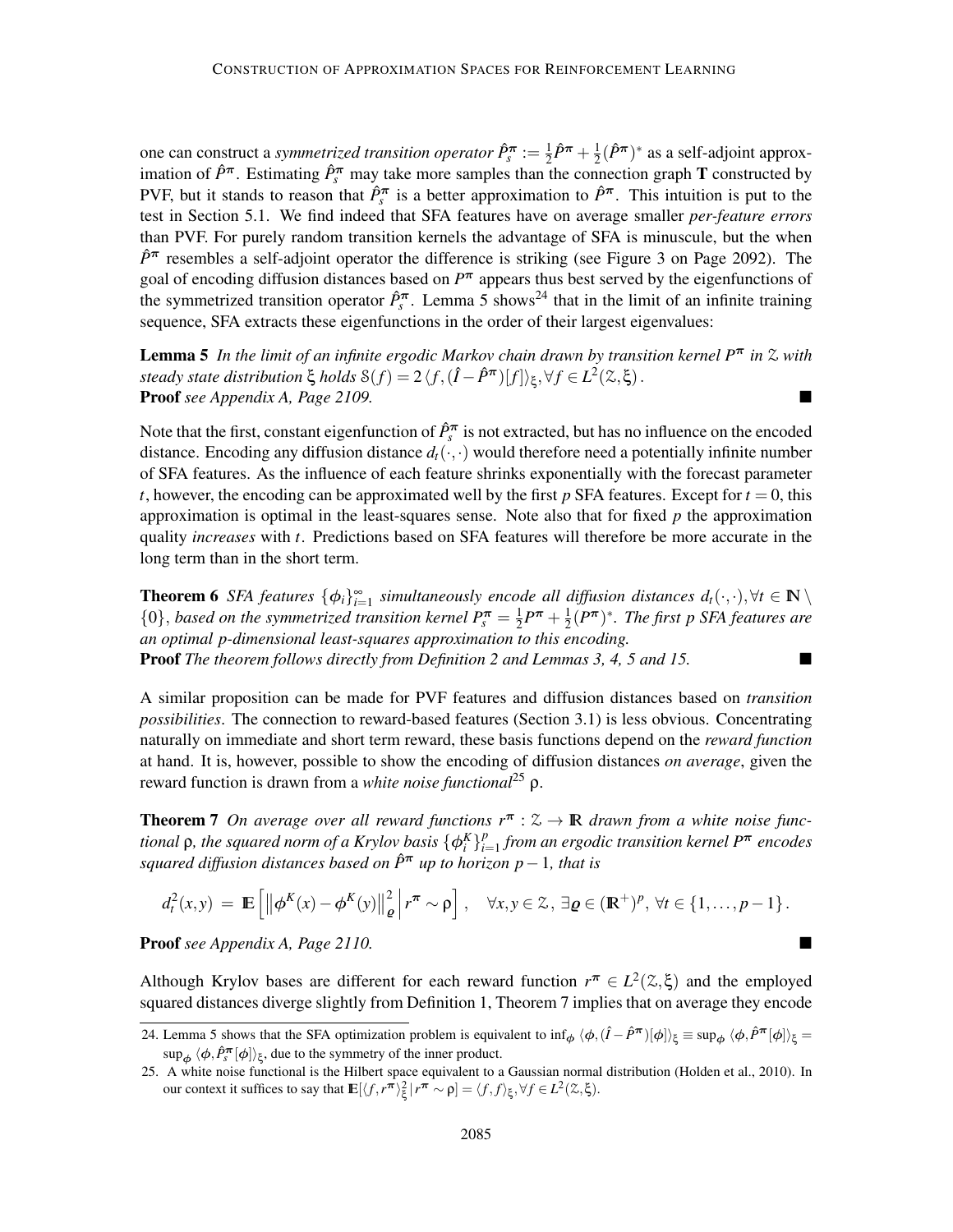diffusion distances up to time horizon  $p - 1$ . The same results hold for BEBF (Petrik, 2007) and with minor modifications for BARB bases (Mahadevan and Liu, 2010).

In conclusion, reward-based features encode diffusion distances exactly up to some time horizon, whereas SFA and PVF approximate an encoding for *all* possible distances. So far the only connection to value function approximation is the intuition of a generalizing metric. However, in the next subsection we show striking parallels between diffusion distances and approximation errors.

#### 4.2 Value Function Approximation

The analysis in Section 4.1 revealed a critical problem for the construction of *subspace-invariant features* (Parr et al., 2008): eigenfunctions of the transition operator  $\hat{P}^{\pi}$  are not necessarily orthogonal and real-valued. Constructing a real-valued, orthonormal basis of subspace-invariant features is thus only possible in some rare cases of self-adjoint transition operators. Both SFA and PVF substitute therefore a "similar" self-adjoint transition operator for *P*ˆπ. SFA employs the *symmetrized* operator  $\hat{P}_{s}^{\boldsymbol{\pi}} := \frac{1}{2}$  $\frac{1}{2}\hat{P}^{\pi} + \frac{1}{2}$  $\frac{1}{2}(\hat{P}^{\pi})^*$  and PVF assigns equal probability to *all possible* neighbors<sup>26</sup>  $\hat{T}^{\pi}$ . Analytical comparison of the quality of these approximations is difficult, however.

On the other hand, the class of MDPs for which SFA features are subspace-invariant *contains* the class for which PVF are. To see this, imagine a transition kernel  $T^{\pi}$  for which PVF are subspaceinvariant, which implies that for each state there exists a uniform distribution to end up in the set of its neighbors, with symmetric neighborhood relationships. As  $\hat{T}^{\pi}$  is thus self-adjoint, any ergodic Markov chain from this kernel will yield subspace-invariant SFA features. Reversely, one can construct a transition kernel *P* <sup>π</sup> with a self-adjoint transition operator but without uniform transition probabilities. PVF would no longer correspond to eigenfunctions of  $\hat{P}^{\pi}$  and would thus not be subspace-invariant. SFA can in this sense be seen as a generalization of PVF.

Within the class of MDPs with self-adjoint transition operators, however, one can make some strong claims regarding *value function approximation* with LSTD (Section 2.3).

Lemma 8 *Let*  $\{\phi_i\}_{i=1}^p$ *i*=1 *denote any p SFA features from a MDP with self-adjoint transition operator,* then the LSTD fixed point  $f^{\bm{\pi}}=\hat{\Pi}^{\bm{\phi}}_{\bm{\xi}}\big[\hat{B}^{\bm{\pi}}[f^{\bm{\pi}}]\big]$  and the projection of true value function  $v^{\bm{\pi}}=\hat{B}^{\bm{\pi}}[v^{\bm{\pi}}]$ *coincide, that is*

$$
f^{\boldsymbol{\pi}}(x) = \hat{\Pi}_{\xi}^{\boldsymbol{\phi}}[v^{\boldsymbol{\pi}}](x) = \sum_{i=1}^{p} \langle r^{\boldsymbol{\pi}}, \boldsymbol{\phi}_i \rangle_{\xi} \tau_i \boldsymbol{\phi}_i(x), \quad \forall x \in \mathcal{Z}, \quad \tau_i := \left(1 - \gamma + \frac{\gamma}{2} \mathcal{S}(\boldsymbol{\phi}_i)\right)^{-1}
$$

.

Proof *see Appendix A, Page 2110.*

Lemma 8 implies that for SFA features of symmetric transition models, the bound of Tsitsiklis and Van Roy (1997, introduced in Section 2.3) can be dramatically improved:

Corollary 9 *The approximation error of the LSTD solution f* <sup>π</sup> *to the true value v*<sup>π</sup> *for MDPs with self-adjoint transition operators using any corresponding SFA features*  $\{\phi_i\}_{i=1}^p$  $_{i=1}^{\rho}$  *is* 

$$
\left\|v^{\boldsymbol{\pi}}-f^{\boldsymbol{\pi}}\right\|_{\xi} = \left\|v^{\boldsymbol{\pi}}-\hat{\Pi}_{\xi}^{\phi}[v^{\boldsymbol{\pi}}]\right\|_{\xi}.
$$

<sup>26.</sup> In the discrete case these are all observed transitions, in the continuous case neighborhood relationships are based on similarities in observation space  $\mathfrak{Z}$  (Mahadevan and Maggioni, 2007).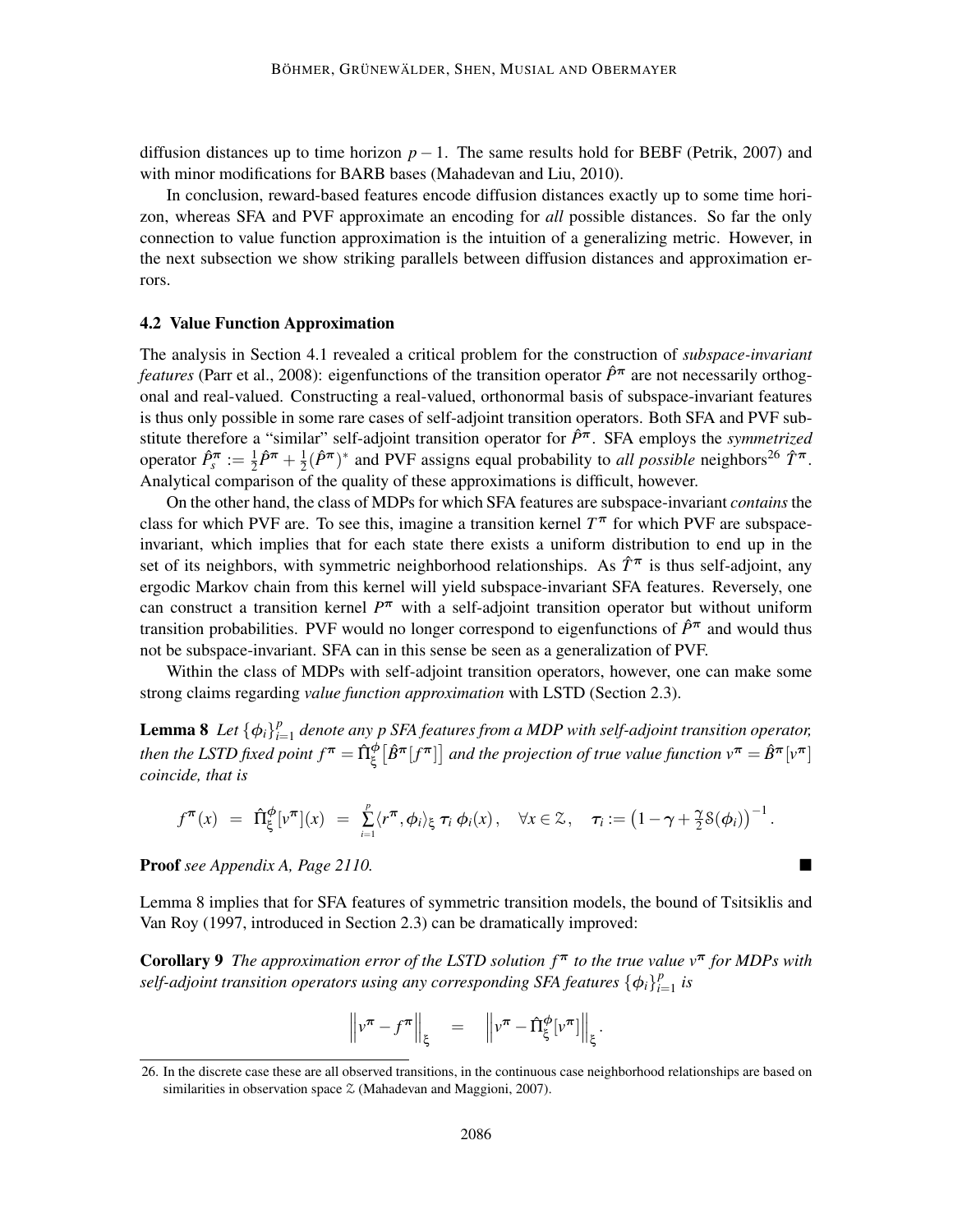An analogous proposition can be made for PVF, but for a smaller subset of MDPs. Equivalent fixed point solutions for *p* reward-based features, on the other hand, do not appear generally possible as the behavior beyond  $p-1$  time steps is not encoded (see Theorem 7). However, it is easy to see that *finite horizon* solutions can be computed *exactly* by projected value iteration (finite application of the projected Bellman operator, see, e.g., Bertsekas, 2007).

**Corollary 10** Finite horizon value functions  $v_h^{\bm{\pi}} := (\hat{B}^{\bm{\pi}})^h[r] = (\hat{\Pi}^{\phi^K}_{\xi}[\hat{B}^{\bm{\pi}}])^h[r]$  can be computed ex*actly up to horizon h* =  $p-1$  *by projected value iteration with Krylov base*  $\{\phi_i^K\}_{i=1}^p$ *i*=1 *.*

The conclusions from Theorems 6  $\&$  7 and Corollaries 9  $\&$  10 are very similar: SFA/PVF optimally approximate/generalize *infinite-horizon* value functions for a subset of possible MDPs, whereas reward-based features represent/generalize *finite-horizon* value functions exactly without any such restrictions.

There have also been attempts to join both types of basis functions by selecting the subspaceinvariant feature most similar to the current Bellman error (Petrik, 2007; Parr et al., 2008). To motivate this, Parr et al. (2007) gave a lower bound for the approximation-bound improvement if a BEBF feature  $\phi_p^B$  is added to the set  $\Phi_{p-1}^B := {\phi_i^B}_{i=1}^{p-1}$ :

$$
\left\|v^{\boldsymbol{\pi}}-\hat{\Pi}_{\xi}^{\Phi_{p-1}^{\boldsymbol{\beta}}}[v^{\boldsymbol{\pi}}]\right\|_{\xi}-\left\|v^{\boldsymbol{\pi}}-\hat{\Pi}_{\xi}^{\Phi_{p}^{\boldsymbol{\beta}}}[v^{\boldsymbol{\pi}}]\right\|_{\xi} \quad \geq \quad \left\|v^{\boldsymbol{\pi}}-f^{(p-1)}\right\|_{\xi}-\left\|v^{\boldsymbol{\pi}}-\hat{B}\big[f^{(p-1)}\big]\right\|_{\xi},
$$

where  $f^{(p-1)} \in \mathcal{F}_{\Phi_{p-1}^B}$  is the LSTD fixed point solution based on  $\Phi_{p-1}^B$ . One can observe that for each added feature the bound shrinks by the Bellman error function  $\phi_p^B$ . The PVF feature with the highest correlation to  $\phi_p^B$  is thus a good subspace-invariant choice.

We can provide an even stronger assertion about the approximation error of SFA features here. Theorem 11 does not rely on the knowledge of a current LSTD solution, but on the similarity of reward function  $r^{\pi}$  and SFA feature  $\phi_p$ . Given SFA features and reward, the basis can thus be selected *before* training begins.

**Theorem 11** Let  $\xi$  be the steady state distribution on  $\lambda$  of a MDP with policy  $\pi$  and a self*adjoint transition operator in*  $L^2(\mathbb{Z}, \xi)$ . Let further  $\Phi_p = {\phi_i}_i^p$ *i*=1 *be any set of p SFA features* and  $v^{\pi} \in L^2(\mathbb{Z}, \xi)$  *the true value of the above MDP. The improvement of the LSTD solution*  $f^{(p)} :=$  $\hat{\Pi}^{\Phi_p}_\varepsilon$  $\int_{\xi}^{\Phi_p} [\hat{B}^{\bm{\pi}}[f^{(p)}]]$  by including the p'th feature is bounded from below by

$$
\left\|v^{\pi}-f^{(p-1)}\right\|_{\xi}-\left\|v^{\pi}-f^{(p)}\right\|_{\xi} \geq \frac{1-\gamma}{2}\frac{\langle r^{\pi}, \phi_p\rangle_{\xi}^2}{\|r^{\pi}\|_{\xi}} \tau_p^2, \quad \tau_p := \left(1-\gamma+\frac{\gamma}{2}\delta(\phi_p)\right)^{-1}.
$$

Proof *see Appendix A, Page 2111.*

The bound improves with the similarity to reward function  $r^{\pi} \in L^2(\mathcal{Z}, \xi)$ . The factor  $\tau_p$ , defined in Lemma 8, is inversely related to the slowness of the feature  $\phi_p$ . In  $L^2(\mathbb{Z}, \xi)$  we can guarantee<sup>27</sup> for

<sup>27.</sup> Lemma 5, Page 2085, shows that the slowness of eigenfunction  $\phi_p$  of self-adjoint  $P^{\pi}$  is related to the corresponding eigenvalue  $\lambda_p$  by  $S(\phi_p) = 2(1 - \lambda_p)$ . Eigenvalues can be negative, but since  $\lim_{p \to \infty} |\lambda_p| = 0$ , every *finite* set of SFA features for *infinite* state/observation spaces will correspond to nonnegative eigenvalues only. In finite state spaces or in general RKHS with finite support, for example, in all sparse kernel algorithms, one can only guarantee  $0 < \mathcal{S}(\phi_p) \leq 4$  and  $\lim_{p \to \infty} \lim_{\gamma \to 1} \tau_p = \frac{1}{2}$ .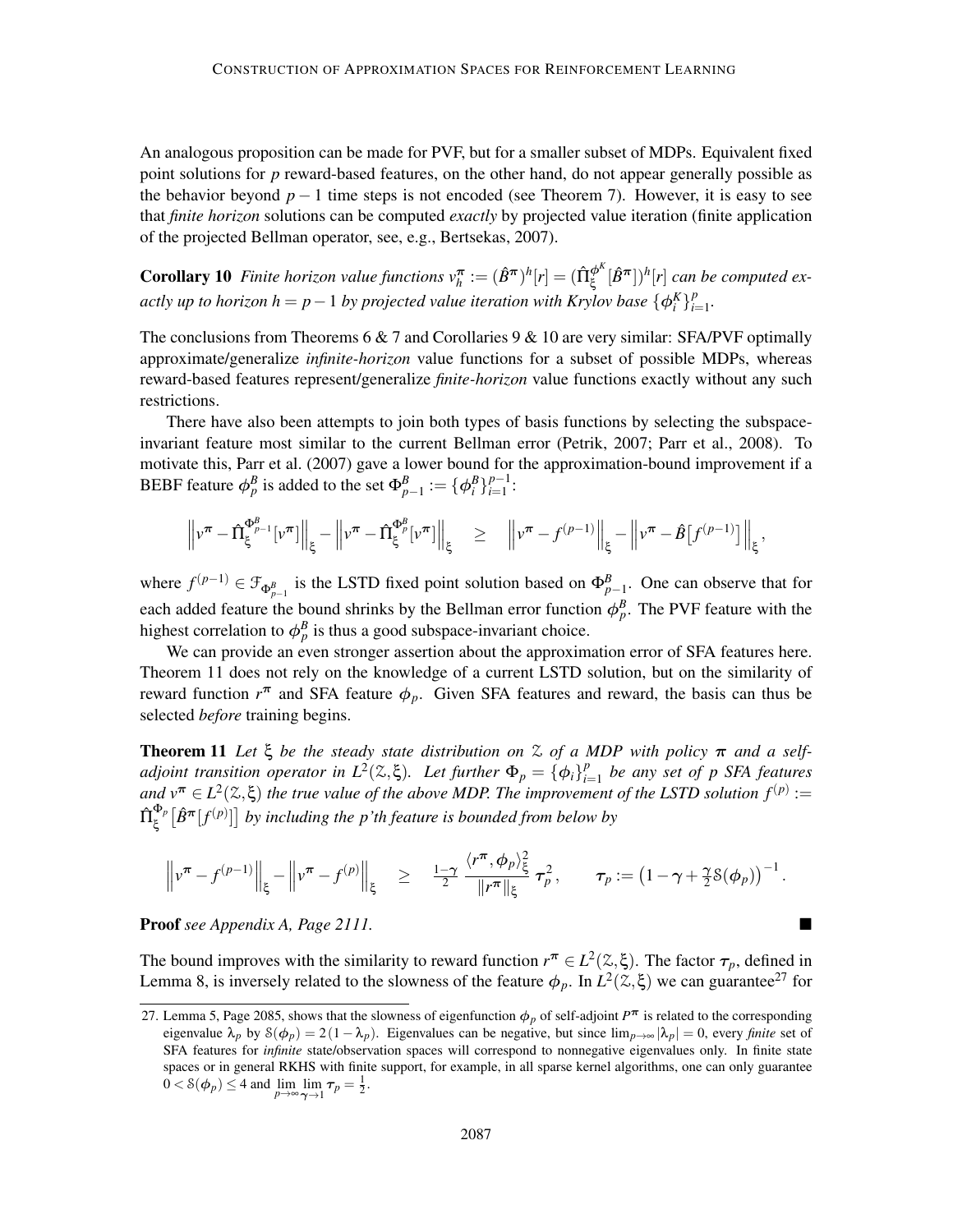infinite state/observation spaces that  $S(\phi_1) > 0$  and  $\lim_{p \to \infty} S(\phi_p) = 2$  that

$$
\lim_{\gamma \to 0} \tau_p = 1, \quad \lim_{\gamma \to 1} \tau_p = \frac{2}{\mathcal{S}(\phi_p)} \geq 1, \quad \lim_{p \to \infty} \lim_{\gamma \to 1} \tau_p = 1.
$$

One could use this bound to select the best feature set for a given MDP, similar to *matching pursuit* approaches (Mallat and Zhang, 1993). However, this is beyond the scope of this article and left for future works.

#### 4.3 Encoding Anticipated Value Functions

The last subsection analyzed the properties of SFA for value function approximation of an MDP at hand. Constructed features still need to be represented somehow, for example with a RKHS or some larger set of given basis functions. Reward-based features like BEBF can reduce the value estimation time by incrementally increasing the feature set by the current Bellman error. Strictly, there is no reason to *remember* those features, though. One could instead simply remember the current value estimate. And since the features depend on the reward function, reusing them to solve another MDP is out of the question.

Subspace-invariant features, on the other hand, do not depend on the reward function but are very expensive to construct. This raises the question of *when* these features are actually computed. For example, constructing *p* RSK-SFA features based on a Markov chain of *n* observations with a sparse subset of *m* support observations yields a computational complexity of  $O(m^2n)$ . Sparse kernel LSTD (Xu, 2006) alone exhibits the same complexity but makes use of the full span of the sparse subset, instead of only a *p*-dimensional subspace thereof. Computing features and the value function at the same time therefore does not yield any computational advantage.

Alternatively, one could rely on previously experienced "similar" MDPs to construct the basis functions (*transfer learning*, Taylor and Stone, 2009). Ferguson and Mahadevan (2006) and Ferrante et al. (2008) followed this reasoning and constructed PVF out of experiences in MDPs with the same transition, but different reward model. This section aims to analyze this transfer effect without going into the details of how to choose the MDPs to learn from.

Instead of defining "similar" MDPs, we ask how well one can approximate all value functions for a set of *anticipated tasks* M. The set of all value functions one might encounter during *value iteration* is huge. For LSTD, however, one only has to consider fixed points  $f^{\pi} \in L^2(\mathbb{Z}, \xi)$  of the combined operator  $\hat{\Pi}_{\xi}^{\phi}[\hat{B}^{\pi}[\cdot]]$  (see Section 2.3). Note that there is a unique fixed point  $f^{\pi}$  for every policy  $\pi$  from the set of allowed policies  $\Omega$ , for example all deterministic policies. Moreover, Tsitsiklis and Van Roy (1997) have derived the upper bound

$$
\left\|v^{\pi} - f^{\pi}\right\|_{\xi} \leq \frac{1}{\sqrt{1-\gamma^2}} \left\|v^{\pi} - \hat{\Pi}_{\xi}^{\phi}\left[v^{\pi}\right]\right\|_{\xi},
$$

which means that the approximation error (left hand side) is bounded by the projection error of *true* value function  $v^{\pi} \in L^2(\mathbb{Z}, \xi)$  onto  $\mathcal{F}_{\phi}$  (right hand side). It stands to reason that a set of basis functions which minimizes the right hand side of this bound for all tasks in M and policies from  $\Omega$ according to their occurrence can be called *optimal* in this sense.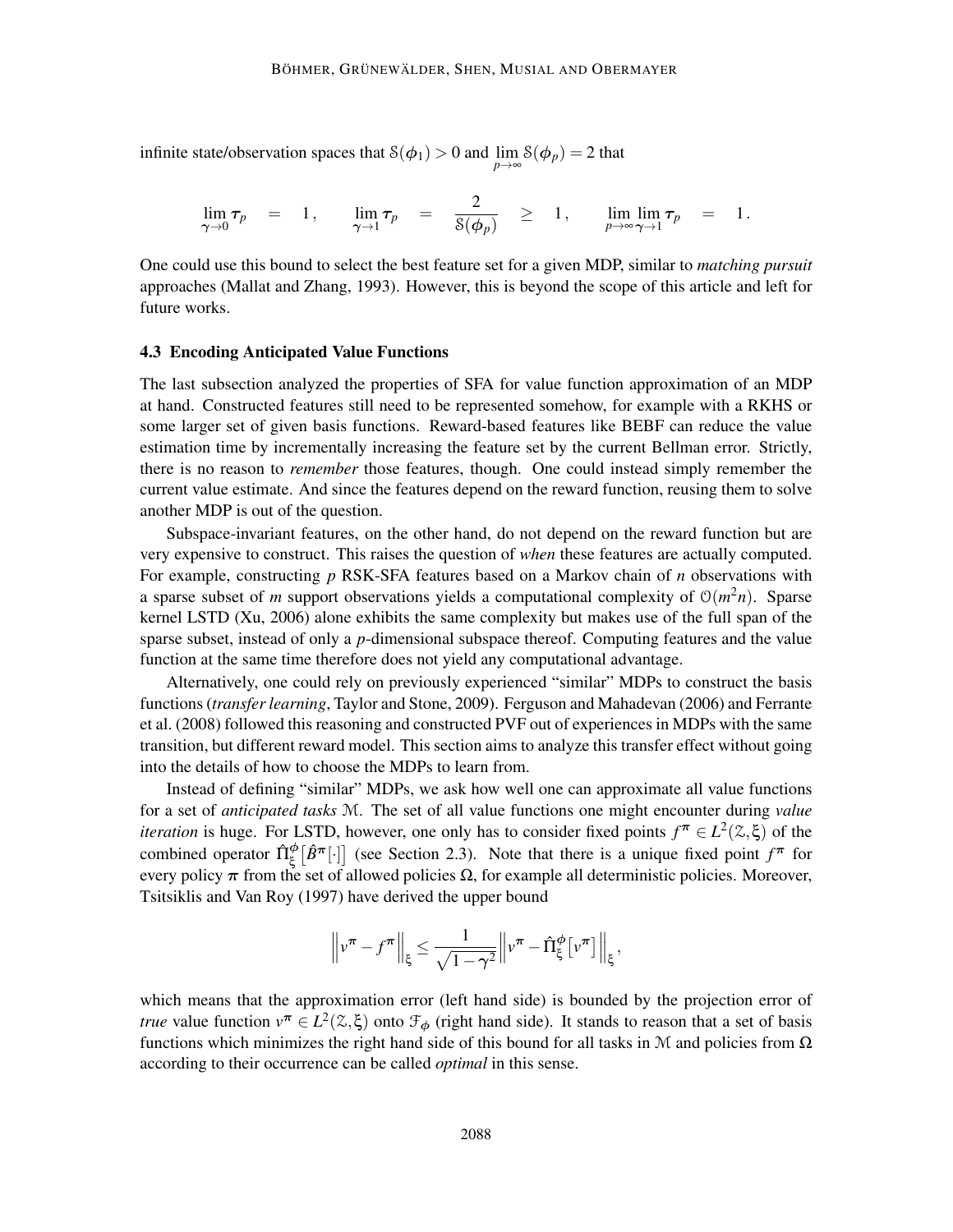**Definition 12** *A set of p basis functions*  $\{\phi_i\}_{i=1}^p \subset L^2(\mathbb{Z}, \xi)$  *is called "optimal" w.r.t. the distributions*  $\rho : \mathcal{B}(\mathcal{M}) \to [0,1]$  *and*  $\omega : \mathcal{B}(\Omega) \to [0,1]$ *, if they are a solution to* 

$$
\inf_{\phi\in (L^2(\mathbb{Z},\xi))^p}\mathbb{E}\bigg[\underbrace{\big\|\nu_m^{\boldsymbol{\pi}}-\hat{\Pi}_{\xi}^{\boldsymbol{\phi}}\big[\nu_m^{\boldsymbol{\pi}}\big]\big\|_{\xi}^2}_{(bound)}\bigg\vert\ \frac{m\sim \rho(\cdot)}{\pi\sim \omega(\cdot)}\ \bigg]\,.
$$

The expectation integrates over all true value functions  $v_m^{\pi}$  which are determined by all policies  $\pi \in \Omega$ , drawn from some distribution  $\omega : \mathcal{B}(\Omega) \to [0,1]$  (e.g., uniform) and all tasks *m* drawn from distribution<sup>28</sup>  $\rho : \mathcal{B}(\mathcal{M}) \to [0,1]$ . A similar definition of optimality has been proposed in the context of *shaping functions*<sup>29</sup> (Snel and Whiteson, 2011). Other definitions of optimality are discussed in Section 6.2.

The optimization problem in Definition 12 has no general analytic solution. In particular there is no solution for one MDP and all policies, which would be ideal for policy iteration (e.g., LSPI, Section 2.4). There is another special case, however, which demonstrates the setting under which SFA extracts nearly optimal approximation spaces.

For a fixed policy  $\pi \in \Omega$  and task  $m \in \mathcal{M}$  one can calculate the exact value function  $v^{\pi} \in \Omega$ *L*<sup>2</sup>( $\ddot{\lambda}$ , ξ). Let  $(I - \gamma \hat{P}^{\pi})^{-1}$  denote the inverse operator<sup>30</sup> to  $(I - \gamma \hat{P}^{\pi})$ , then

$$
v^{\pi} \quad \stackrel{!}{=} \quad \hat{B}^{\pi} [v^{\pi}] \quad = \quad r^{\pi} + \gamma \hat{P}^{\pi} [v^{\pi}] \quad = \quad (\hat{I} - \gamma \hat{P}^{\pi})^{-1} [r^{\pi}].
$$

Substituting this into Definition 12, one can give an analytic solution  $\phi_i \in L^2(\mathbb{Z}, \xi), i \in \{1, ..., p\},$ for all tasks within the same environment,<sup>31</sup> that is,  $\mathcal{M} := \{(\mathcal{X}, \mathcal{A}, P, r) | r \sim \rho\}$ , restricted to the sampling policy  $\pi$ , that is,  $\Omega := {\pi}$ . The key insight is that the only allowed difference between tasks is the expected reward function  $r^{\pi}$  :  $\mathcal{Z} \to \mathbb{R}$ . If we do not constrain the possible reward functions (e.g., all states are possible goals for navigation), their statistics  $\rho$  can be described as a *white noise functional* in  $L^2(\mathbb{Z}, \xi)$  (Holden et al., 2010, see also Footnote 25 on Page 2085).

Theorem 13 *For any infinite ergodic Markov chain with steady state distribution* ξ *over state space*  $\mathbb{Z},$  SFA selects features from function set  $\mathfrak{F}\subset L^2(\mathbb{Z},\xi)$  that minimize an upper bound on the optimal*ity criterion of Definition 12 for sampling policy* π *and discount factor* γ > 0*, under the assumption that the mean-reward functions*  $r^{\pi}$  :  $\mathbb{Z} \to \mathbb{R}$  *are drawn from a white noise functional in*  $L^2(\mathbb{Z}, \xi)$ .

#### Proof: see Appendix A, Page 2111.

The main result of Theorem 13 is that under the above assumptions, SFA approximates the *optimal basis functions* of Definition 12. To be exact, the SFA objective minimizes a *bound* on the optimality criterion. A closer look into the the proof of Theorem 13 on Page 2111 shows that the exact solution in Definition 12 requires a bias-free estimation of the term  $\|(\hat{P}^{\pi})^*[\phi_i]\|$ 2  $\frac{2}{5}$ , which is impossible without *double sampling* (see, e.g., Sutton and Barto, 1998). We argue therefore that *SFA constitutes the best approximation to optimal features one can derive using a single Markov chain*. Note that unlike the results in Sections 4.1 and 4.2, this conclusion is not restricted to self-adjoint transition operators.

<sup>28.</sup> To define a proper distribution ρ one must formally define all anticipated MDPs in M over the union of all involved state-action spaces. See Snel and Whiteson (2011) for an example of such an approach.

<sup>29.</sup> In the context of value iteration, shaping functions are equivalent to an initialization of the value function.

<sup>30.</sup> The existence of such an operator is shown in Lemma 14, Page 2112.

<sup>31.</sup> With the same state (observation) space Z, action space A and transition kernel *P*. This class of tasks is also called *variable-reward* tasks (Mehta et al., 2008) and applies for example when a flying robot needs to execute different maneuvers, but is constraint by the same aerodynamics (Abbeel et al., 2007).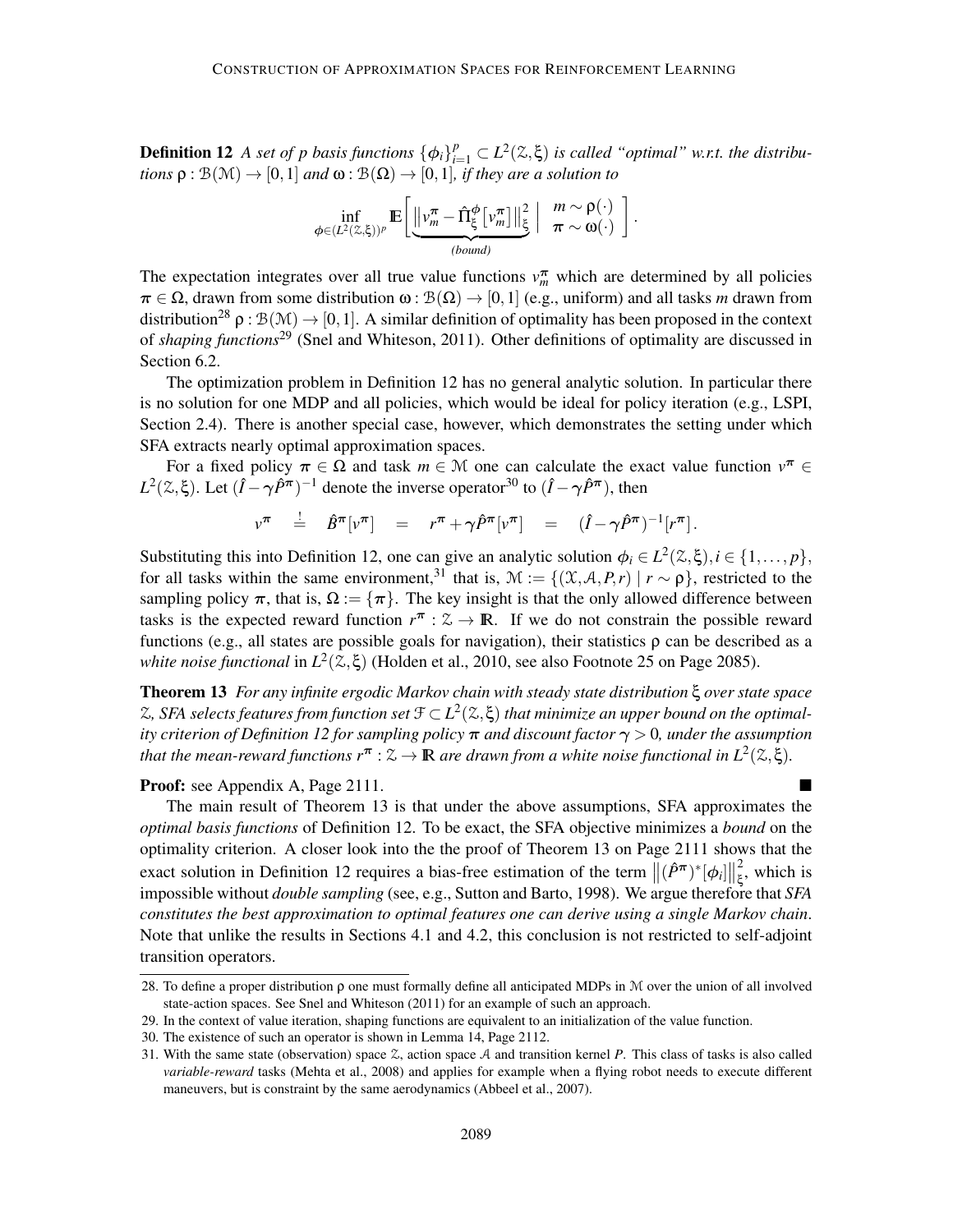## 4.4 Conclusion

Although no direct relationship has been proven, this section has provided evidence for a strong connection between diffusion distances and value function approximation. Our analysis suggests that *reward-based* features can represent finite-horizon value functions exactly. They do not generalize to different MDPs or policies and can thus as well be forgotten after the value estimate is updated. *Subspace-invariant* features, on the other hand, approximate infinite-horizon values optimally if the transition kernel adheres to some restrictions. Moreover, we argue that even in the general case, SFA provides the best possible construction method based on a single Markov chain. Computational complexity prevents this class of features from performing cost-efficient dimensionality reduction for LSTD, though. On the other hand, subspace-invariant features provide on average an optimal basis for *all* reward functions within the same environment. This optimality is still restricted to the sampling policy  $\pi$ , but SFA features should have an advantage over PVF here, as they are subspace-invariant for a much *larger* class of MDPs.

Using such features effectively for transfer learning or within policy iteration requires them to perform well for other policies π ′ , in other words to induce little *per-feature errors* when applied to  $\hat{P}^{\pi'}$ . In the absence of theoretical predictions a uniform sampling-policy  $\pi$  appears to be a reasonable choice here. Note that depending on the transition kernel  $P^{\pi}$ , this can still yield an arbitrary steady state distribution ξ. PVF features are in the limit not affected by ξ and *importance sampling* should be able to compensate the dependence of SFA (see Section 3.5). Theoretical statements about the influence of sampling policy and steady state distribution on SFA and PVF per-feature errors with other policies, however, are beyond the scope of this article and left for future works. See Section 6.1 for a discussion.

*Although SFA is more sensitive to the sampling policy than PVF, the presented analysis suggests that it can provide better approximation spaces for value estimation, that is, LSTD.*

## 5. Empirical Analysis

This section empirically evaluates the the construction of approximation spaces in light of the theoretical predictions of Section 4. Our analysis focuses on three questions:

- 1. How well does LSTD estimate the value function of a given Markov chain?
- 2. How good is the performance of policies learned by LSPI based on a random policy?
- 3. How does this performance depend on the approximation space metric?

We start with evidence for the relationship (hypothesized in Section 4.1) between *per-feature errors* (see Section 3) and how *self-adjoint* a transition operator is. Furthermore, Section 4.2 predicts that the set of MDPs for which PVF are *subspace-invariant* is a subset of the respective set of SFA. To test both possibilities we evaluated the first two questions on two discrete benchmark tasks: the *50-state chain* in Section 5.2 and the more complicated *puddle-world task* in Section 5.3. The third question can not be answered with a discrete metric. To test the influence of the observation space metric, we designed a simple but realistic robot navigation task with continuous state and observation spaces (Section 5.4). A robot must navigate into a goal area, using first-person video images as observations. Results are presented in Sections 5.5, 5.6 and 5.7.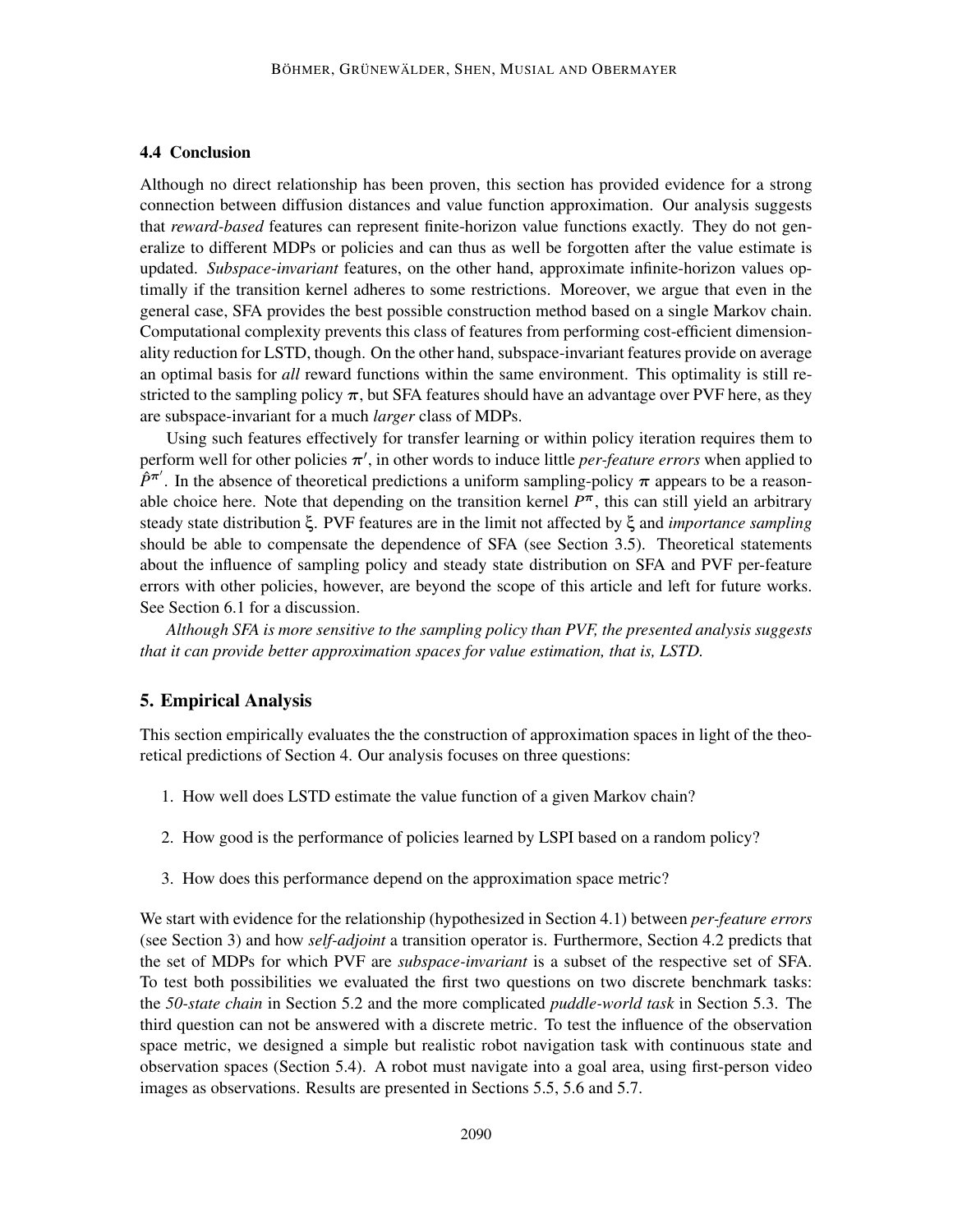### 5.1 Comparison of Subspace Invariance

In Section 4.1 we stated our intuition that the *symmetrized transition operator* of SFA approximates the true transition operator better than the *neighborhood operator* of PVF. Here we want to substantiate this intuition by testing the *per-feature errors* of theoretical SFA and PVF solutions applied to randomly generated MDPs.

#### 5.1.1 THEORETICAL FEATURES

Discrete MDPs allow an exact calculation of the objectives described in Section 3. To test the limit case of an infinite Markov chain one can generate *theoretical* features, which is straight forward<sup>32</sup> for SFA. These features depend on *steady state distribution* (s.s.d.) ξ. Changing ξ has a surprising effect on per-feature errors, in particular if one assumes a uniform ξ. To demonstrate this effect, all experiments with theoretical features also include this case.

Theoretical PVF, on the other hand, require a proper definition of *neighborhood*. As all states could be connected by the transition kernel, *transition possibility* (as in Section 3.3) is not always an option. We followed the *k-nearest neighbor* approach of Mahadevan and Maggioni (2007) instead and defined<sup>33</sup> the  $k$  most probable transitions as neighbors.

For each feature  $\phi_i$  from a set  $\Phi_p := \{\phi_1, \ldots, \phi_p\}$  one can calculate the *per feature error*  $\Delta_i^{\Phi_p}$   $\in$  $L^2(\mathfrak{X}, \xi)$  (see Section 3). To measure how how strongly  $\Phi_p$  diverges from *subspace invariance*, we add the norms of all *p* error functions together, that is,  $\sum_{i=1}^{p}$  $\sum_{i=1}^p ||\Delta_i^{\Phi_p}$  $\| \xi_i^{\nu_p} \|_{\xi}$ . This yields a measure of subspace invariance for each set of *p* features. To compare construction methods we also calculated the mean of the above measure over  $p \in \{1, 2, \ldots, 100\}$ .

## 5.1.2 SUBSPACE-INVARIANCE AND SELF-ADJOINT TRANSITION OPERATORS

To investigate whether SFA or PVF features approximate arbitrary transition models better, we tested the per-feature errors  $\Delta_i^{\Phi_p}$  $i_i^{\nu_p}$  of random MDPs. 100 MDPs with  $d = 100$  states each were created. Each state is connected with 10 random future states and each connection strength is uniformly i.i.d. drawn. The resulting matrix is converted into a probability matrix  $P^{\pi}$  by normalization. SFA features are subspace-invariant for *self-adjoint* transition operators and PVF only for a subset thereof. As the above generated transition matrices are usually not self-adjoint, we repeatedly applied a *symmetrization* operator  $\hat{G} : \mathbb{R}^{d \times d} \to \mathbb{R}^{d \times d}$  to each matrix **P**, that is,  $\hat{G}[\mathbf{P}]_{ij} :=$  $(P_{ij} + P_{ji})/(1 + \sum_k P_{jk})$ . With each application the resulting transition matrices come closer and closer to be self-adjoint.

Figure 3 shows the measure for subspace invariance for theoretical PVF and SFA with both sampling distributions ξ. The left figure plots this measure against the feature set size *p*. One can observe that all methods show similar errors for the original asymmetric MDP (solid lines). Application of the symmetrization operator (dashed lines), on the other hand, yields a clear advantage for one SFA method. This becomes even more apparent in the right plot of Figure 3. Here the mean measure over all feature set sizes  $p$  is plotted against the number of symmetrization operator applications. One can observe that (in difference to PVF) the per-feature errors of both SFA meth-

<sup>32.</sup> SFA minimizes the slowness, in the limit according to Lemma 5:  $\delta(\phi_i) = 2\langle \phi_i, (\hat{I} - \hat{P}^{\pi})[\phi_i] \rangle_{\xi}$ . Let  $P^{\pi}$  be the transition matrix and  $\Xi$  a diagonal matrix of steady state distribution  $\xi$ , which is the left eigenvector to the largest eigenvalue of  $P^{\pi}$ . Expressing the objective in matrix notation, the theoretical SFA features are the eigenvectors to the smallest eigenvalues of the symmetric matrix  $2\mathbf{E} - \mathbf{E} \mathbf{P}^{\pi} - (\mathbf{E} \mathbf{P}^{\pi})^{\top}$ .

<sup>33.</sup> We tested *k* ∈ {1, 2, 5, 10, 20, 50, 100} and present here the best results for *k* = 10.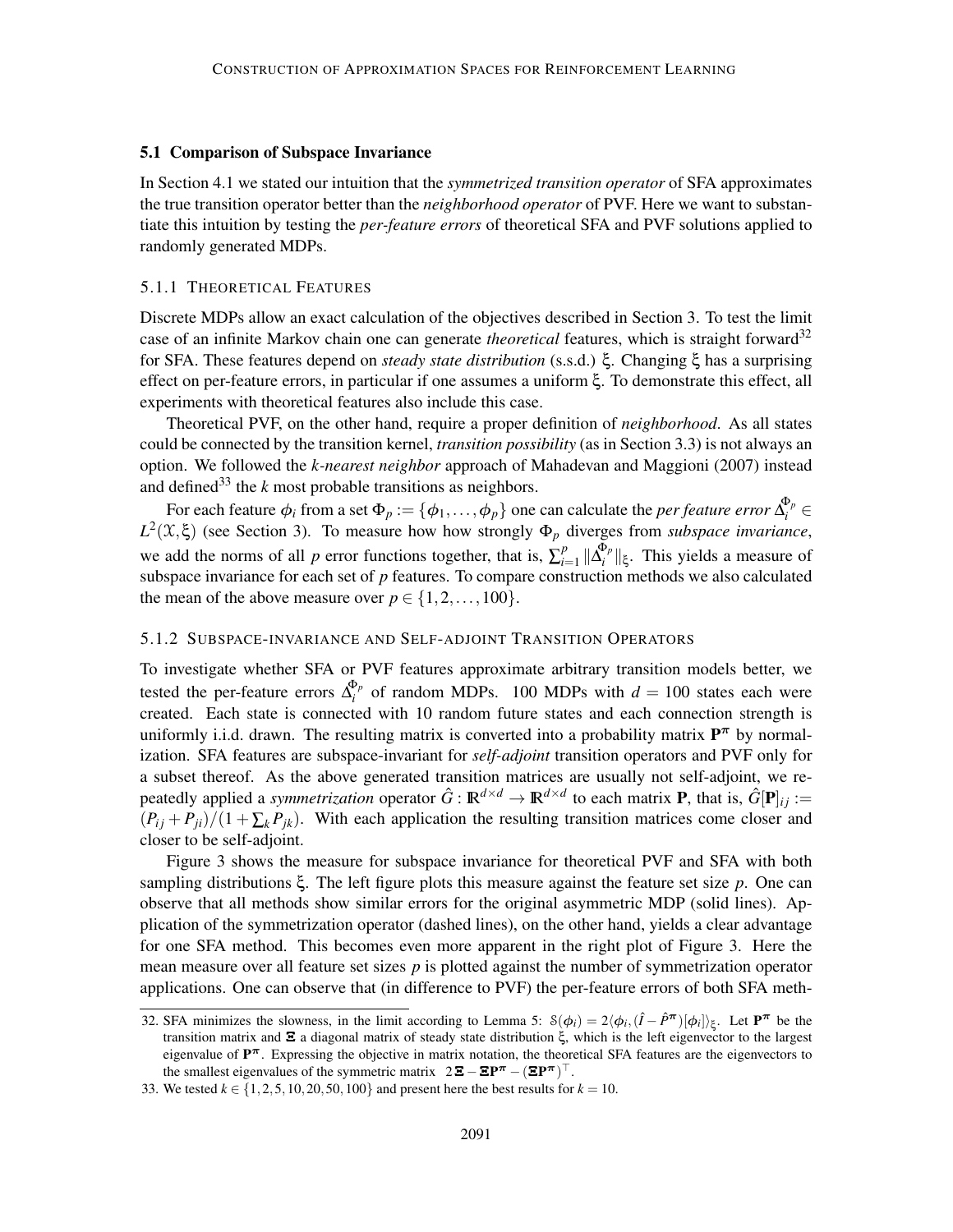

Figure 3: Subspace invariance of SFA and PVF features of random MDPs and symmetrized versions thereof. The left plot shows  $\sum_{i=1}^{p}$  $\sum_{i=1}^p ||\Delta_i^{\Phi_p}$  $\int_i^{\Phi_p}$   $||\xi|$  for different feature set sizes *p*. The first symmetrization reduces per-feature errors of both methods, but all following symmetrization operations reduce only the error of SFA which is illustrated in the right plot. All means and standard deviations are w.r.t. 100 random MDPs. Note that the scale of per-feature errors differs between plots.

ods shrink the more self-adjoint the transition operator becomes. Also, SFA features with uniform distribution ξ are roughly 3 times as subspace-invariant as original SFA features with steady state distribution ξ.

We conclude that PVF and SFA methods approximate arbitrary asymmetric MDPs equally well. However, the more self-adjoint the transition operator, the larger the advantage of SFA. Furthermore, SFA features based on a uniform distribution ξ are on average more subspace-invariant than those based on the steady state distribution.

## 5.2 50-state Chain-Benchmark Task

First we investigate how well a basis constructed from a Markov chain can approximate the corresponding value function. The employed *50-state chain task* is based on a problematic 4-state MDP by Koller and Parr (2000) and has been extended in various variations by Lagoudakis and Parr (2003). Here we adopt the details from Parr et al. (2007). The task has a very similar transition- and neighborhood structure.

## 5.2.1 TASK

50 states are connected to a chain by two actions: move left and right. Both have a 90% chance to move in their respective direction and a 10% chance to do the opposite. Non-executable transitions at both ends of the chain remain in their state. Only the 10th and 41th state are rewarded. Executing any action there yields a reward of  $+1$ . The task is to estimate the value function with a discount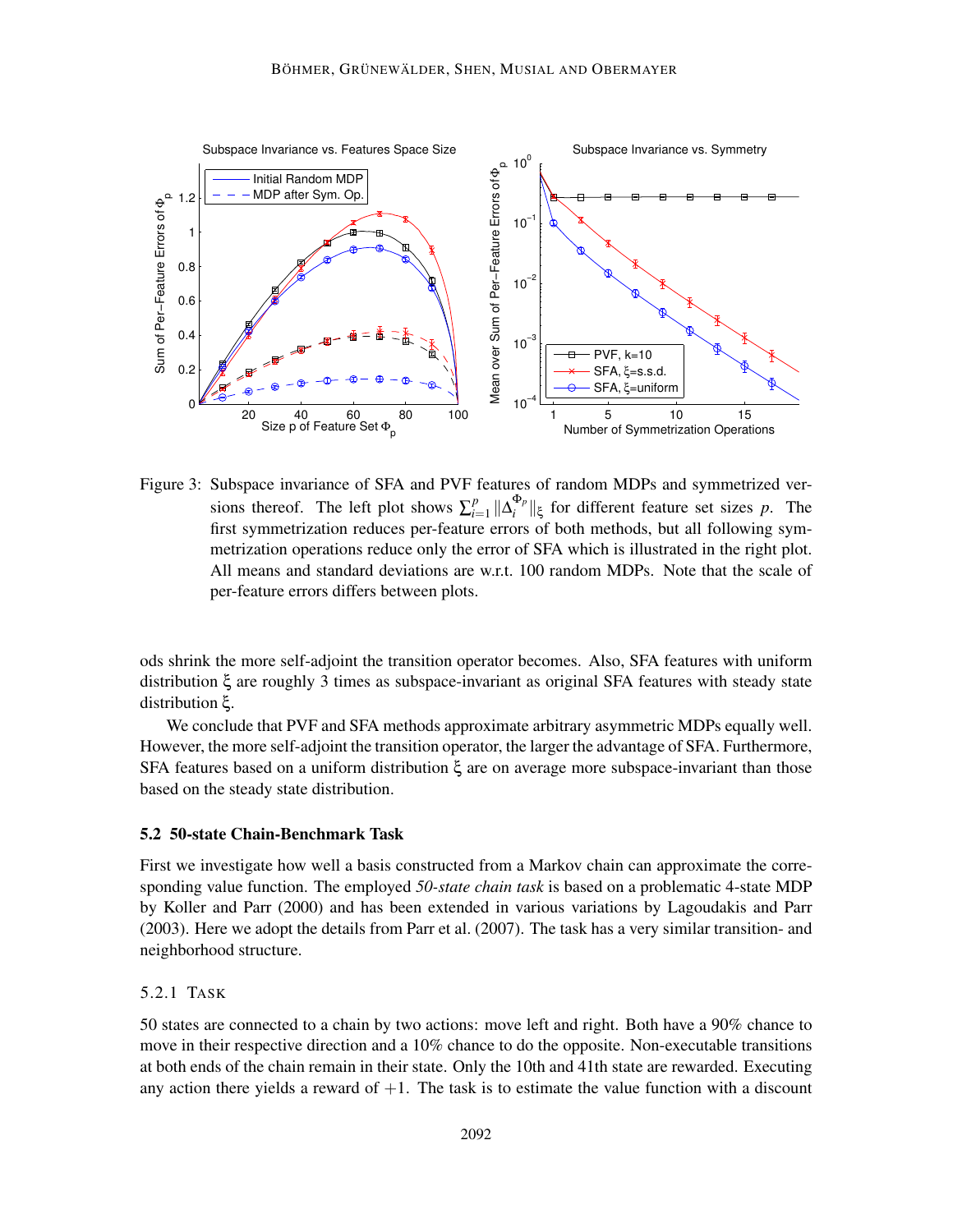factor  $\gamma = 0.9$  from a Markov chain. Note that transition probabilities of a random policy equal the neighborhood relationships. SFA features for this policy should therefore equal PVF features.

## 5.2.2 ALGORITHMS

We compare discrete versions of *slow feature analysis*, *proto value functions* and *Krylov bases* as described in Section 3. SFA feature sets also contained a constant feature. In this and the following experiments, higher Krylov bases have proven to be too similar for stable function approximation. We therefore orthonormalized each feature w.r.t. its predecessors, which solved the problem. After construction, the features were used to estimate the value function from the same training set with LSTD. Sampling influences value estimation here and to avoid the resulting bias we measure the difference (in some norm) to the LSTD solution with a *discrete* representation.

## 5.2.3 RESULTS

To explore the effect of the sampling policy, we tested the (non-deterministic) uniform and the (deterministic) optimal policy. Figure 4 plots mean and standard deviation of the LSTD solution difference in  $L_2$  norm w.r.t. 1000 trials and 4000 samples each. To make sure all states are visited, an optimal policy trial is sampled in 40 trajectories with random start states and 100 samples each. Training sets that did not visit all states were excluded. As reported by previous works (Petrik, 2007; Parr et al., 2008; Mahadevan and Liu, 2010), reward-based features like Krylov bases perform in this task much better than subspace-invariant features. Solutions with PVF and SFA features are virtually identical for the random policy, as the transition probabilities of SFA equal the neighborhood relations of PVF. There are distinguishable differences for the optimal policy, but one can hardly determine a clear victor. Using the *L*<sup>∞</sup> norm for comparison (not shown) yields qualitatively similar results for the two feature spaces. Policy iteration did also not yield any decisive differences between SFA and PVF (not shown). In conclusion, the 50-state chain appears to belong to the class of MDPs for which features learned by SFA and PVF are not always identical, but *equally* able to estimate the value functions with LSTD.

## 5.3 Puddle-world–Benchmark Task

The puddle-world task was originally proposed by Boyan and Moore (1995), but details presented here are adapted from Sutton (1996). It is a continuous task which we discretize in order to compare reward-based features. This is a common procedure and allows to evaluate robustness by running multiple discretizations. In comparison to the 50-state chain the task is more complex and exhibits differing transition- and neighborhood-structures.

## 5.3.1 TASK

The state space is a two dimensional square of side length 1. Four actions move the agent on average 0.05 in one of the compass directions. The original task was almost deterministic (Sutton, 1996) and to make it more challenging we increased the Gaussian noise to a standard deviation of 0.05. Centered in the  $(1,1)$  corner is an absorbing circular goal area with radius 0.1. Each step that does not end in this area induces a punishment of  $-1$ . Additionally, there exist two puddles, which are formally two lines  $(0.1, 0.75) \longleftrightarrow (0.45, 0.75)$  and  $(0.45, 0.4) \longleftrightarrow (0.45, 0.8)$  with a radius of 0.1 around them. Entering a state less than 0.1 away from one of the center-lines is pun-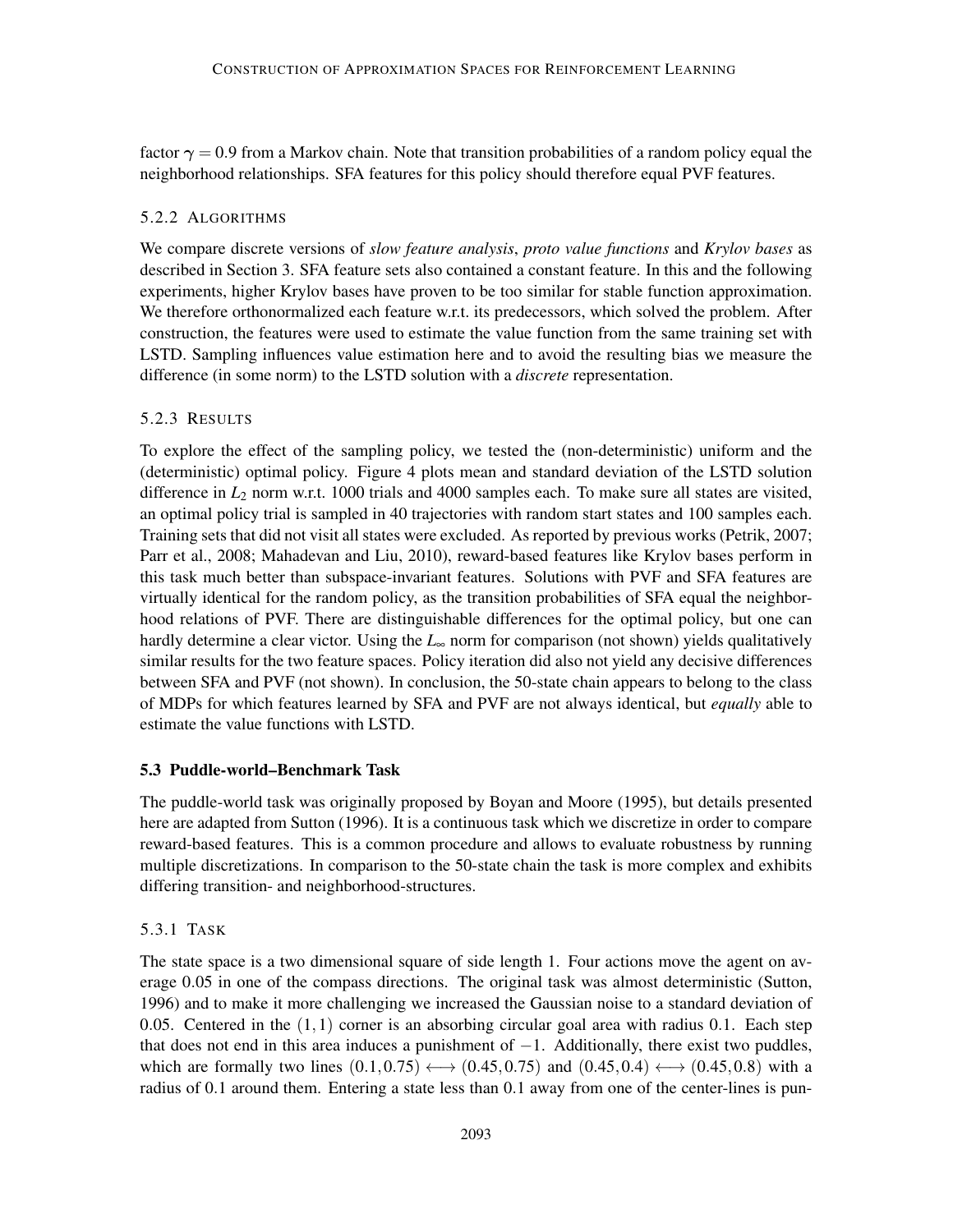

Figure 4: Difference in  $L_2$  norm between approximated and discrete LSTD solutions vs. feature space size for random (left plot) and optimal (right plot) sampling policies in the 50-state chain. Means an standard deviations w.r.t. 1000 trials. *L*<sup>∞</sup> differences decrease slower but show otherwise the same qualitative trends.



Figure 5: Difference in  $L_2$  norm between approximated and discrete LSTD solutions vs. feature space size in puddle-worlds. Means and standard deviations are w.r.t. 10 training sets for each state space size  $\{20 \times 20, 25 \times 25, \ldots, 50 \times 50\}$ , sampled with random (left plot) or optimal (right plot) policies. Note the logarithmic x-axis. Measuring the differences in *L*<sup>∞</sup> norm yields the same qualitative trends.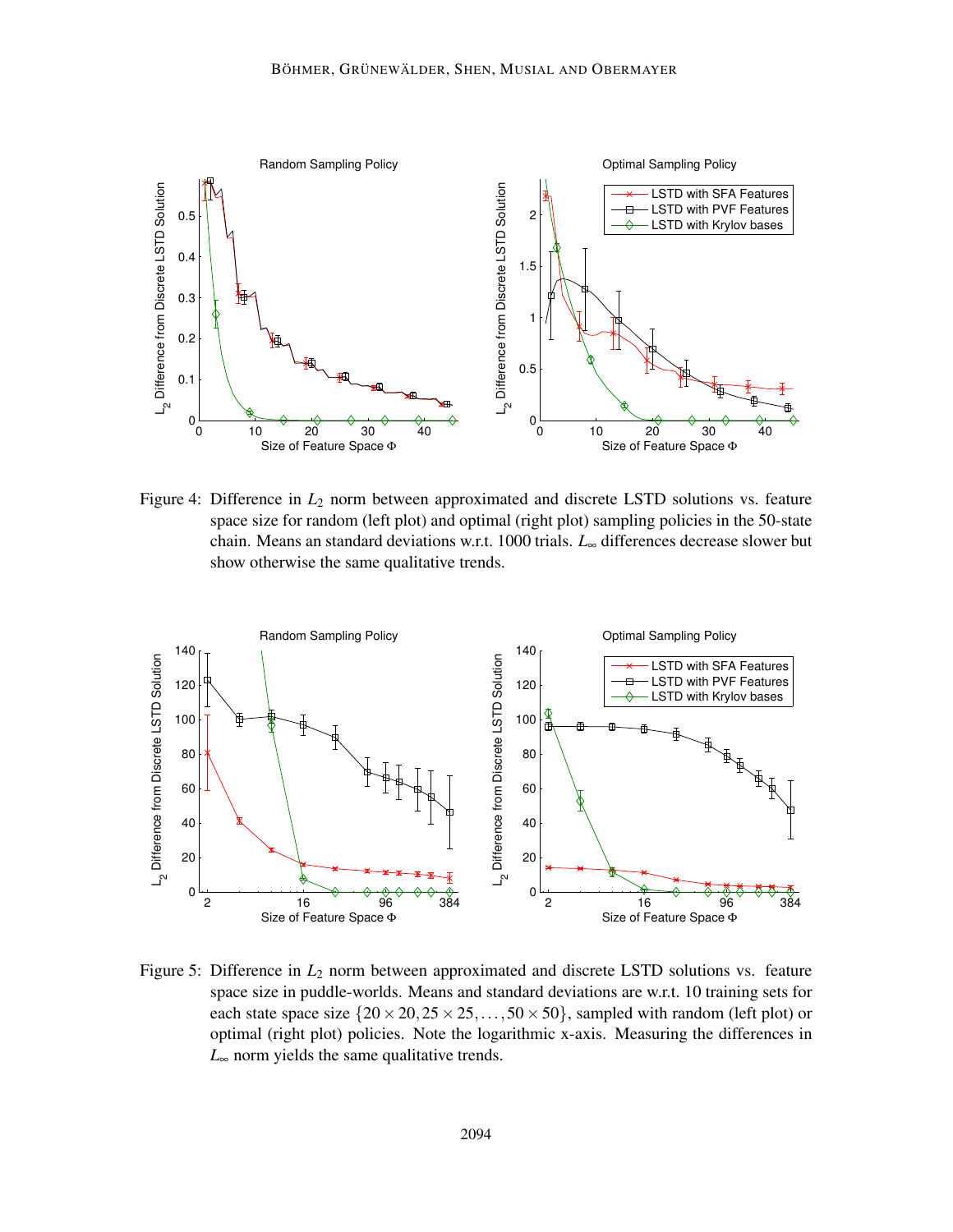ished with −400 times the distance into the puddle. The task is to navigate into the goal, collecting as little punishment as possible. Seven discretizations with horizontal and vertical side length of  $s \in \{20, 25, ..., 50\}$  states were tested. Transition probabilities of states  $x_i$  to states  $x_j$  are the normalized *continuous* probabilities (average movement  $\mu_a$  plus Gaussian noise with standard deviation  $\tilde{\sigma}$ ), that is

$$
P_{ij}^a := \frac{\exp(-\frac{1}{2\tilde{\sigma}^2}||x_i + \mu_a - x_j||_2^2)}{\sum_{k=1}^{\tilde{s}^2} \exp(-\frac{1}{2\tilde{\sigma}^2}||x_i + \mu_a - x_k||_2^2)}, \qquad \forall i, j \in \{1, ..., \tilde{s}^2\}, \quad \forall a \in \{1, ..., 4\}.
$$

#### 5.3.2 ALGORITHMS

We evaluated discrete versions of *slow feature analysis* (SFA), *proto value functions* (PVF) and orthonormalized *Krylov bases*. To test the influence of sampling on feature construction we also evaluated the theoretical features of all three algorithms<sup>34</sup> (see Section 5.1). The algorithms were trained with a long (uniform) random policy Markov chain  $\{x_t\}_{t=1}^n$  in both LSTD and LSPI evaluations. To see the effect of different policies on LSTD, we trained all three on the *optimal* policy as well. In this case the training set consists of randomly initialized trajectories of length 20 to overcome sampling problems. We chose  $n = 80\bar{s}^2$ , as large state spaces require more samples to converge.

All constructed approximation spaces were tested with LSTD and LSPI<sup>35</sup> under discount factor  $\gamma = 0.99$  on the same training sequence  $\{x_t\}_{t=1}^n$  used in feature construction. Policy iteration ended if the value of *all* samples differed by no more than 10−<sup>8</sup> or after 50 iterations otherwise. To investigate asymptotic behavior we also tested LSPI with all state-action pairs and *true* mean future states as training set, corresponding to the limit of an infinite Markov chain. Performance of a (deterministic) policy learned with LSPI is measured by the *mean accumulated reward* of 1000 trajectories starting at random states. A test trajectory terminates after 50 transitions or upon entering the goal area.

#### 5.3.3 LSTD EVALUATION

We tested the LSTD approximation quality as in Section 5.2. Figure 5 shows the difference in  $L_2$ norm between the LSTD solution based on the constructed features and a discrete state representation vs. the number of employed features  $p \in \{2, 4, 8, 16, 32, 64, 96, 128, 192, 256, 384\}$ . Means and standard deviations are w.r.t. 10 training sets for each state space size  $\{20 \times 20, 25 \times 25, \ldots, 50 \times 50\}$ , sampled with random (left plot) or optimal (right plot) policies. Note in comparison to Figure 4 that the x-axis is logarithmic. Reward-based Krylov bases have a clear advantage for  $p \ge 16$  features (and reach perfection for  $p \ge 64$ ), similar to the 50-state chain task. Fewer SFA features, on the other hand, capture the value function much better. This has also been observed for large discount factors  $\gamma$  when comparing BEBF and modified PVF (Mahadevan and Liu, 2010). The different encoding of diffusion distances (Theorems 6 & 7, Page 2085) provides a good explanation for this effect: Krylov bases represent finite-horizon value functions perfectly (Corollary 10, Page 2087),

<sup>34.</sup> We tested theoretic PVF with  $k \in \{5, 10, 15, 20, 25, 50\}$  and chose  $k = 10$ . For larger *k* we observed slowly degrading performance, which is more pronounced under realistic LSPI sampling.

<sup>35.</sup> As convergence to the optimal policy can not be guaranteed for LSPI, the eventual policy depends also on the initial (randomly chosen) policy  $\pi_0$ . In difference to Lagoudakis and Parr (2003) we used throughout this article a *true* (non-deterministic) random policy  $\pi_0(a|z) = \frac{1}{|A|}$ ,  $\forall z \in \mathcal{Z}, \forall a \in A$ . This heuristic appeared to be more robust in large feature spaces.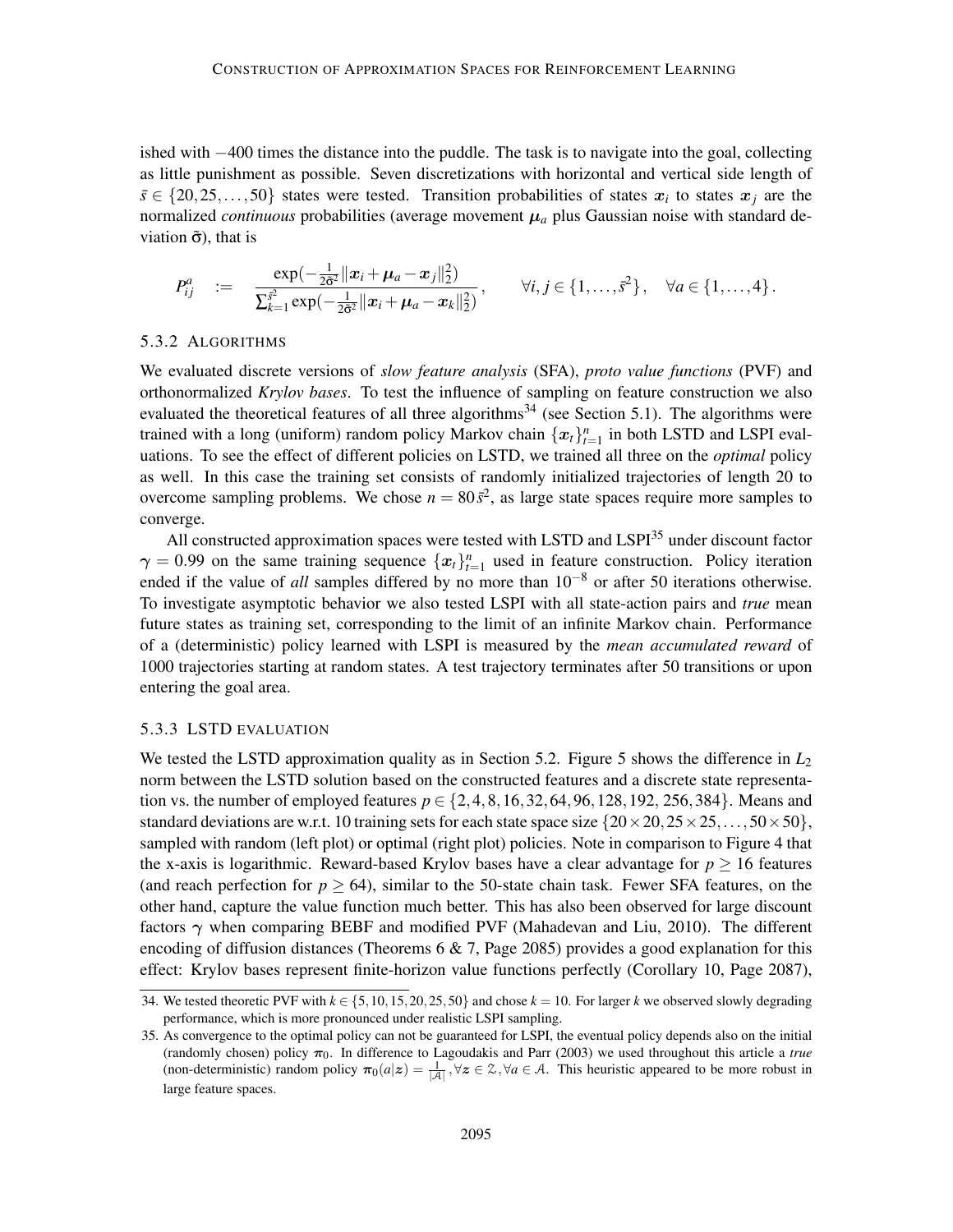

Figure 6: Performance of LSPI with optimal (left column) and realistic sampling (right column) in puddle-worlds. The upper row employed theoretical features and the lower row features constructed from samples. Means and standard deviations are w.r.t. state space sizes  ${20 \times 20, 25 \times 25, \ldots, 50 \times 50}.$ 

whereas SFA represents the infinite-horizon values approximatively (Corollary 9, Page 2086). However, Figure 5 clearly supports our hypothesis (proposed in Section 4.4) that *SFA can provide better approximation spaces for value function approximation with LSTD than PVF*. With respect to the previous subsection one should extend this hypothesis by adding *when transition and neighborhood structures are dissimilar*.

## 5.3.4 LSPI EVALUATION

Figure 6 shows the LSPI performance with both theoretic (upper row) and sampled features (lower row). LSPI was trained with an optimal training set (left column) and a realistic sequence drawn by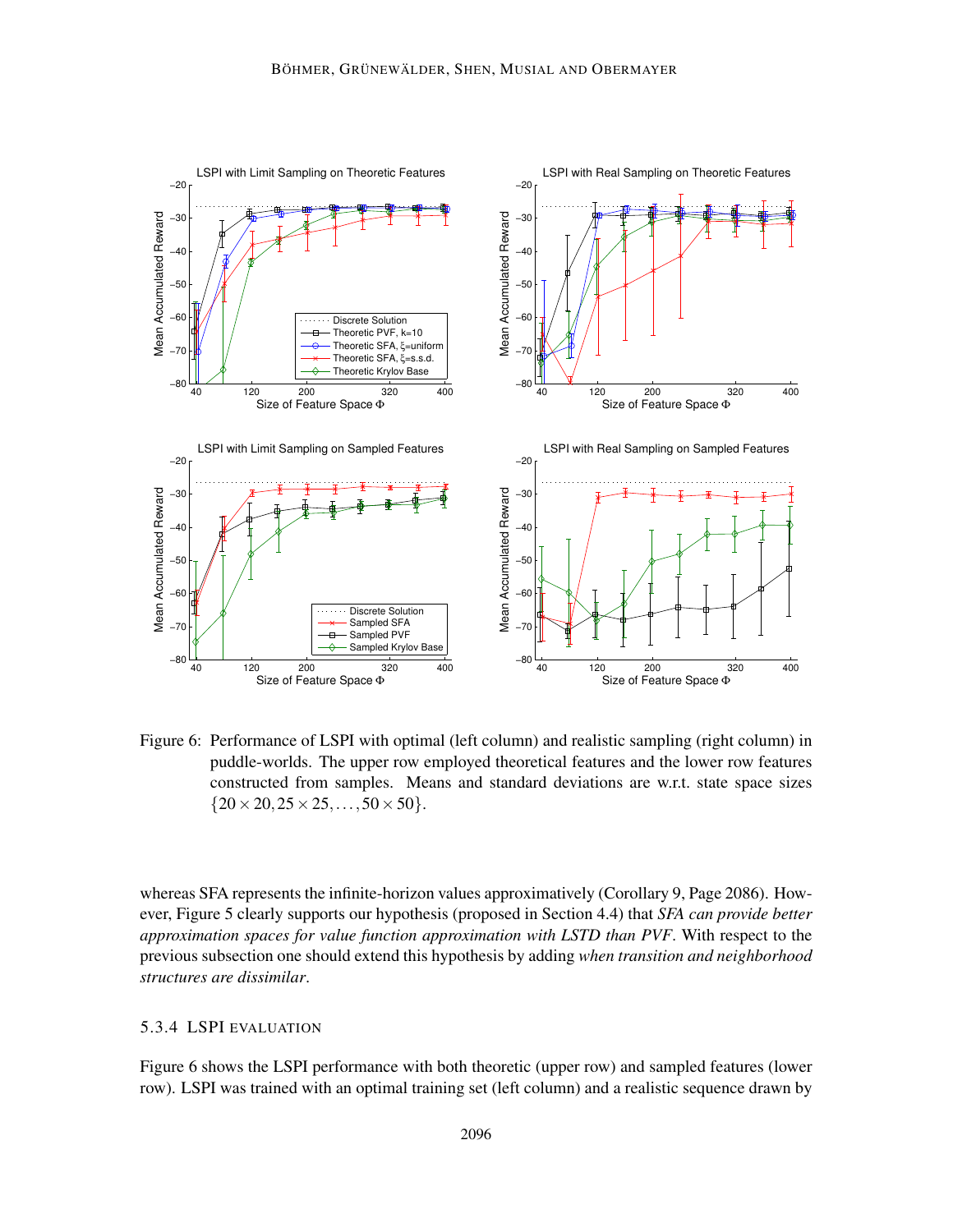a random policy (right column). The top-left plot is the most hypothetical and the bottom-right plot the most realistic scenario. Means and standard deviation are w.r.t. state space sizes.

First and foremost, note that the sampled SFA features (crosses, lower row) perform significantly (more than one standard deviation) better, except in the under-fitting regime of 80 features and less. They are also the only sampled features that are robust against LSPI sampling, which can be seen by similar performance in both bottom plots. In comparison with theoretic SFA features, their performance resembles the solution with uniform distribution ξ (circles, upper row), which clearly outperforms SFA features based on the very similar steady state distribution ξ (crosses, upper row). This is surprising, as the two distributions only differ at the borders of the square state space. Similar to Section 5.1, the uniform distribution appears nonetheless to have an advantage here.

Secondly, note that although theoretic PVF features (squares, upper row) rival the best of SFA, sampled PVF features (squares, lower row) are less successful. In the most realistic case the performance appears almost unaffected by additional features. This is consistent with our observations of the LSTD solutions in Figure 5, where sampled PVF features performed equally bad under both policies. Reward-based Krylov Features (diamonds), on the other hand, appear relatively stable through most settings and only cave in at the most realistic scenario. However, note that for LSPI *reward-based* features do not have any (empirical or theoretical) advantage over *subspace-invariant* features.

Although not exactly predicted by theory, we see this as evidence that *discrete SFA can construct better approximation spaces for LSPI than PVF or Krylov bases*. Theoretical PVF may rival SFA, but realistic sampling appears to corrupt PVF features. This advantage of SFA may be lost for other sampling policies, though. As an example, observe the strong influence of minor changes in the sampling distribution ξ on the theoretical SFA solution.

## 5.4 Visual Navigation-Setup

We investigate our third question on Page 2090 with a simple but realistic continuous application task. Continuous state spaces impede the use of reward-based features, but allow an analysis of the presented metric by encoding observations with PCA. Our focal idea is to compare basis construction approaches based on different metrics in the *observation space* and the underlying *state space*. A *visual navigation task* guides a robot into a designated goal area. Observations are first-person perspective images from a head mounted video camera (see Figure 2, Page 2071, for a sketch of the control process). While robot coordinates come close to encoding diffusion distances of random policies, these observations clearly do not. A comparison between PCA and SFA features in these two cases can thus illuminate the role of the observation metric in the construction of continuous basis functions. Adequacy of SFA in this task is demonstrated with a real robot (Section 5.7) and extensively compared with PVF and PCA in a realistic simulation (Section 5.6). Section 5.5 provides an evaluation of the involved sparse subsets.

#### 5.4.1 ROBOT

We used the wheeled PIONEER 3DX robot (Figure 7a), equipped with a head mounted BUMBLEBEE camera for the experiments. The camera recorded mono RGB images from a first-person perspective of the environment in front of the robot with a 66◦ field of vision (Figure 7b). The robot was able to execute 3 commands: Move approximately 30cm forwards; turn approximately 45° left or right.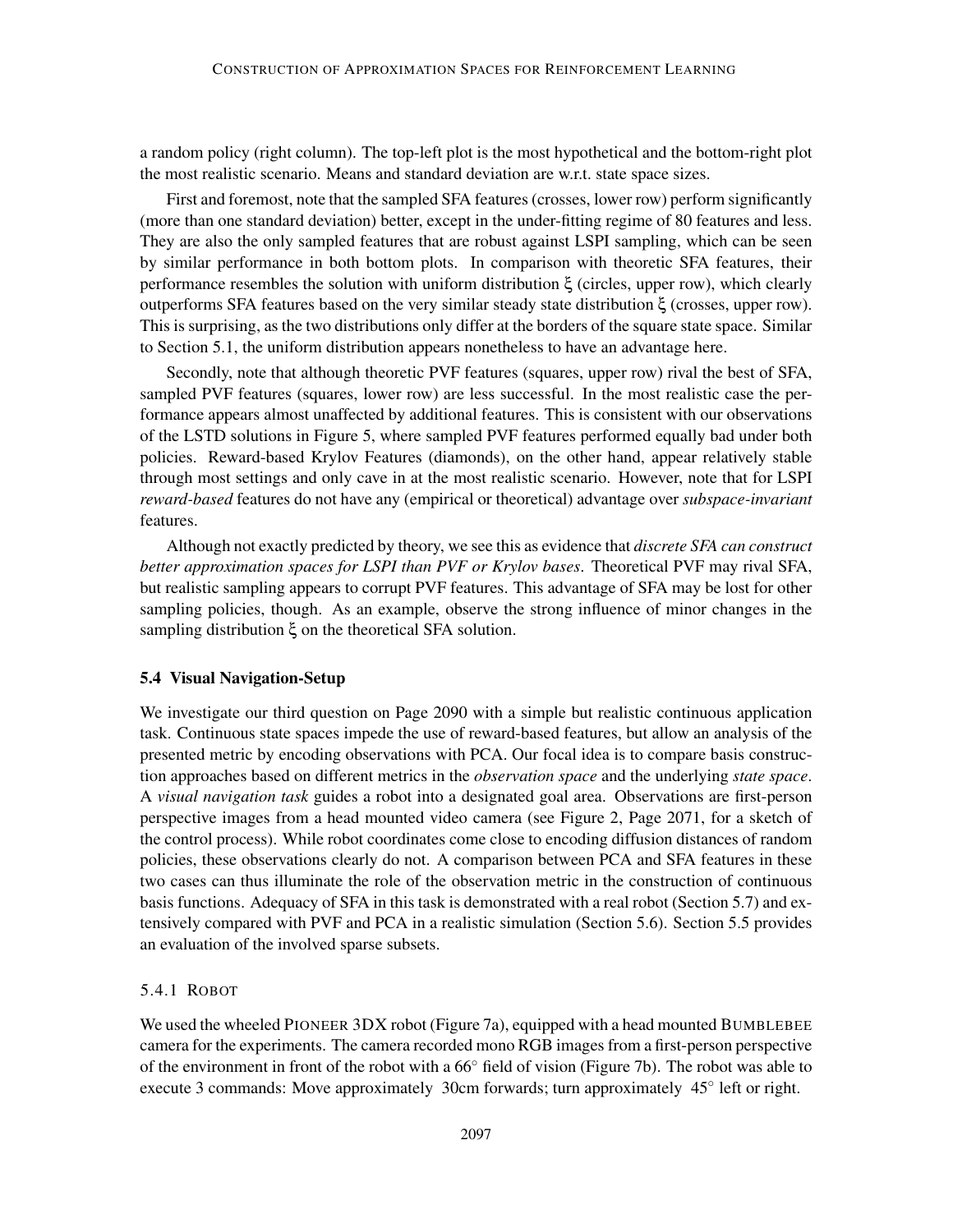

Figure 7: a) PIONEER 3DX wheeled robot. b) A first-person perspective image from the robot camera. c) Corresponding image of the simulator.

## 5.4.2 ENVIRONMENT

The robot had to navigate within a rectangular  $3m \times 1.8m$  area surrounded by walls, approx. 1*m* in height. We covered the walls with different wallpaper to have a rich texture (sketched in Figure 10). The scenery was well-lit by artificial light. A camera installed at the ceiling allowed us to track the robot's position for analysis. We also ran simulations of the experiment for large scale comparison. Based on photographed textures, the JAVA3D engine rendered images from any position in the simulated environment. Those images were similar to the real experiment, but not photo-realistic (Figure 7c).

## 5.4.3 TASK

Starting from a random start position, the robot has to execute a series of actions (move forward, turn left, turn right) that lead to an unmarked goal area in as few steps as possible without hitting the walls. Learning and control are based on the current camera image  $z_t$  and a corresponding reward signal  $r_t \in \{-1, 0, +1\}$  indicating whether the robot is in the goal area  $(r_t = +1)$ , close to a wall  $(r<sub>t</sub> = -1)$  or none of the above  $(r<sub>t</sub> = 0)$ .

## 5.4.4 ALGORITHMS

The algorithms *sparse kernel principal component analysis* (SK-PCA, Section 3.2), *k-nearestneighbor extension of proto value functions* (kNN-PVF, Section 3.3) and *regularized sparse kernel slow feature analysis* (RSK-SFA Section 3.4), were implemented<sup>36</sup> using a Gaussian kernel  $\kappa(x, y) = \exp(-\frac{1}{2\sigma^2}||x - y||^2), \forall x, y \in \mathbb{Z}$ . To ensure the respective *function sets* from which the basis functions were chosen are roughly equivalent, we set the Gaussian width parameter  $\sigma = 5$  for all algorithms. Runtime deviated at most by a factor of 2, as SFA requires two eigenvalue decompositions. The importance sampling modification of SFA described in Section 3.5 assigned a weight $37$ of  $\vartheta(a_{move}) = 5$  to forward movements and  $\vartheta(a_{turn}) = 1$  to rotations. This balanced out *relative velocities* and ensured that the first features encode both spatial and orientational information.

<sup>36.</sup> RSK-SFA and SK-PCA select functions from a RKHS, based on any positive semi-definite kernel, for example, the Gaussian kernel. kNN-PVF are based on a k-nearest-neighbors graph with edges weighted by a Gaussian kernel of the distance between nodes.

<sup>37.</sup> We tested other weights with less detail. The results appear stable around  $\vartheta(a_{move}) = 5 \pm 1$  but exact statements require an order of magnitude more simulations than we were able to provide for this article.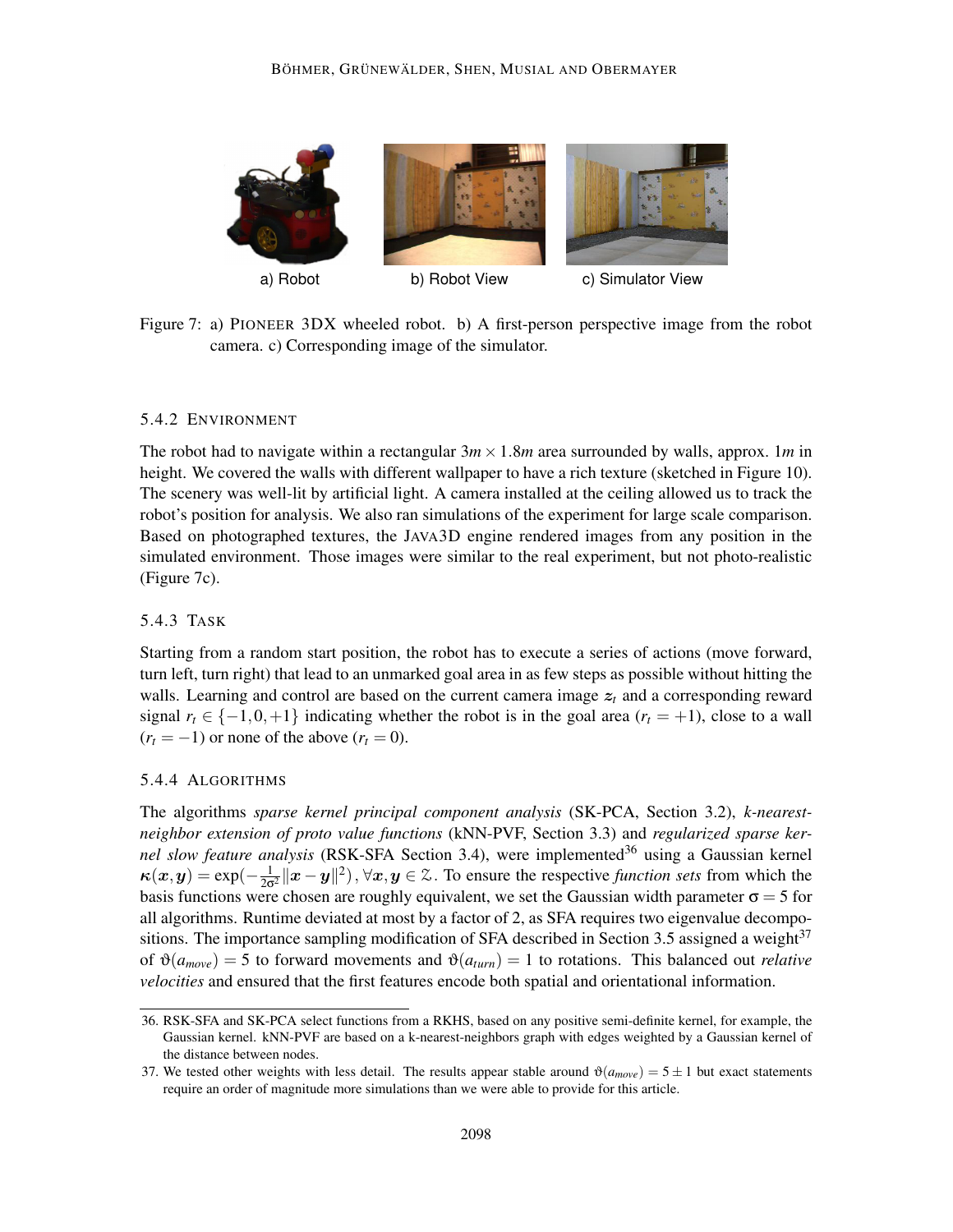All discussed algorithms also require a sparse subset of the data. For optimal coverage it appears straightforward to select this subset uniformly in observation space  $\mathfrak{X}$ . This can be achieved with the *matching pursuit for affine hull maximization* algorithm (MP-MAH, Böhmer et al., 2012). However, we show in Section 5.5 that this intuition is wrong and in fact one should instead select the subset uniformly distributed in the true state space  $X$ , which can be achieved by applying MP-MAH on  $X$ instead of  $\mathfrak{X}$ . As  $\mathfrak{X}$  is usually not known explicitly, the comparison between algorithms in Section 5.6 is performed with randomly drawn subsets.

#### 5.4.5 SIMULATED EXPERIMENTS

Drawing actions uniformly, we generated 10 independent random walks with 35,000 samples each. The rendered images were brightness corrected and scaled down to  $32 \times 16$  RGB pixels, yielding observations  $z_t \in \mathcal{Z} \subset [0,1]^{1536}$ . Each training set was used to construct one feature space for each of the above algorithms with a sparse subset of 4000 samples (see Section 5.5). The resulting basis functions were applied on the corresponding training set.

The control policy was learned by LSPI on the first  $p \in \{2, 4, 8, \ldots, 2048\}$  constructed features  $\phi_i : \mathcal{Z} \to \mathbb{R}$  and a constant feature  $\phi_0(z) = 1$ ,  $\forall z \in \mathcal{Z}$ . The discount factor was  $\gamma = 0.9$  and the goal area was located in the lower right corner with a radius of 50cm around x=260cm and y=40cm (see right plot of Figure 10). A distance to the walls of 40cm or less was punished.

The resulting policies were each tested on 200 test trajectories from random start positions. Navigation performance is measured<sup>38</sup> as *fraction of successful trajectories*, which avoid the wall and hit the goal in less than 50 steps.

#### 5.4.6 ROBOT EXPERIMENT

Running the robot requires a large amount of time and supervision, preventing a thorough evaluation. For RSK-SFA the continuous random walk video of approx. 10 hours length was sampled down to approx. 1 Hz and a sparse subset of 8,000 out of 35,000 frames was selected with the MP-MAH algorithm (Böhmer et al., 2012). The first 128 RSK-SFA and one constant feature were applied on a training set of 11,656 *transitions* sampled from the same video. LSPI was trained as in the simulator experiments and evaluated on each 20 test trajectories for the lower right and for a smaller center goal with a radius of 20cm (see Figure 10).

#### 5.5 Visual Navigation-Sparse Subset Selection

The analysis of Böhmer et al.  $(2012)$  suggests that a sparse subset uniformly distributed in observation space Z improves the performance of RSK-SFA. We observed the same effect on the *slowness* (not shown), but interestingly not on the *navigation performance* of the respective LSPI solution. Figure 8 plots this performance against the number of features *p* used for LSPI. Random subset selection (crosses) outperforms MP-MAH selection on  $\mathcal Z$  with the correct kernel width (upward triangle) significantly. Moreover, random selection yields high performance reliably (small standard deviation), whereas subsets that are uniformly distributed in  $\mathfrak X$  result in unpredictable behavior for large approximation spaces. Shrinking the kernel parameter σ of MP-MAH (*not* of RSK-SFA) decreases the disadvantage as the algorithm converges theoretically to random selection in the limit

<sup>38.</sup> Other measures are possible. We tested "mean number of steps to goal" and also compared those to an almost optimal policy. However, the resulting plots were qualitatively so similar that we stuck to the simplest measure.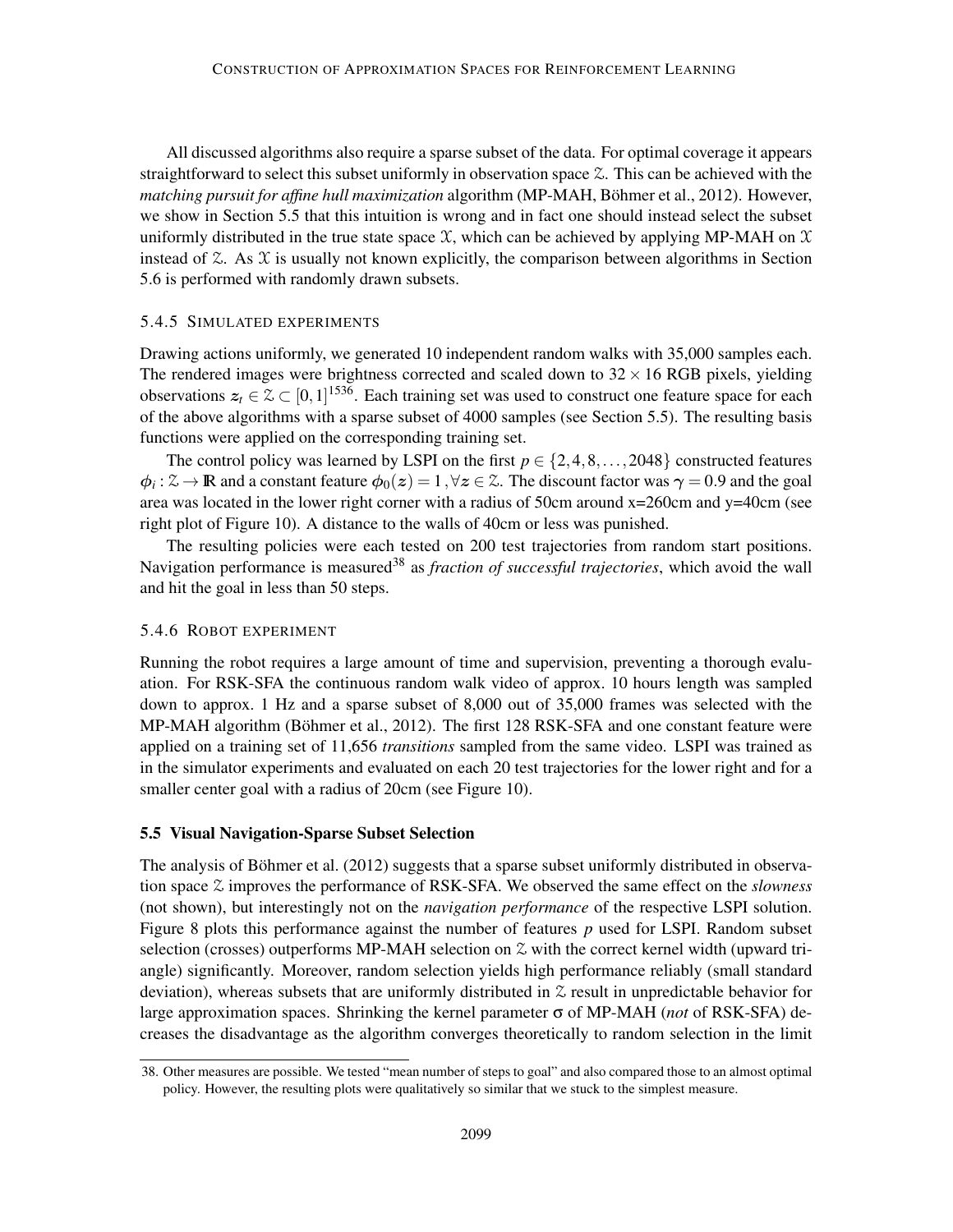

Figure 8: The influence of *sparse subset selection* for RSK-SFA on the performance of LSPI. Mean and standard deviation (over 10 independent training sets) of the navigation performance are plotted against the (logarithmic) number of features used in LSPI. Note that a subset equally distributed in the true state space  $X$  (circles) is most efficient and reliable, whereas for equal distribution in observation space  $\mathfrak{Z}$  (triangles) LSPI becomes unreliable in large approximation spaces  $\mathcal{F}_{\phi}$ .

 $\sigma \rightarrow 0$  (downwards triangles). Using MP-MAH to select a subset uniformly distributed in the *true state space*<sup>39</sup>  $\chi$  (circles), however, demonstrates that this is not an over-fitting effect as the learned policies outperform those of random selection significantly. Section 6.3 attempts an explanation of these results and discusses some practical implications for sparse subset selection.

However, in practice  $\chi$  is usually not explicitly known. The main comparison in Section 5.6 is therefore performed with randomly drawn subsets. Note that our random walk sampled the state space  $\mathfrak X$  almost uniformly, which is the explanation for the good performance of randomly selected subsets. A random selection from biased random walks, for example, generated by other tasks, will severely decrease the navigation performance. We expect a similar effect in other sparse kernel RL methods (e.g., Engel et al., 2003; Xu, 2006).

#### 5.6 Visual Navigation-Comparison of Algorithms

The left plot of Figure 9 shows a comparison of the effect of all discussed basis function construction algorithms on the control policy learned by LSPI. Note that the algorithms are based on the same randomly chosen sparse subset of 4000 samples: 4000 orthogonal features extracted by any algorithm span approximation space  $\mathcal{F}_{\{\kappa(\cdot,s_i)\}_{i=1}^m}$ . Therefore all algorithms perform equally well with enough ( $p \ge 1024$ ) features. One can, on the other hand, observe that both the original RSK-SFA (crosses) and the modified algorithm (circles) outperform  $SK-PCA$  (triangles) and kNN-PVF<sup>40</sup>

<sup>39.</sup> Robot position and orientation coordinates for which the Euclidean metric resembles diffusion distances.

<sup>40.</sup> We tested the navigation performance based on kNN-PVF basis functions for the kNN parameters  $k \in \{10, 25, 50\}$ . As the results did not differ significantly, we omitted them here.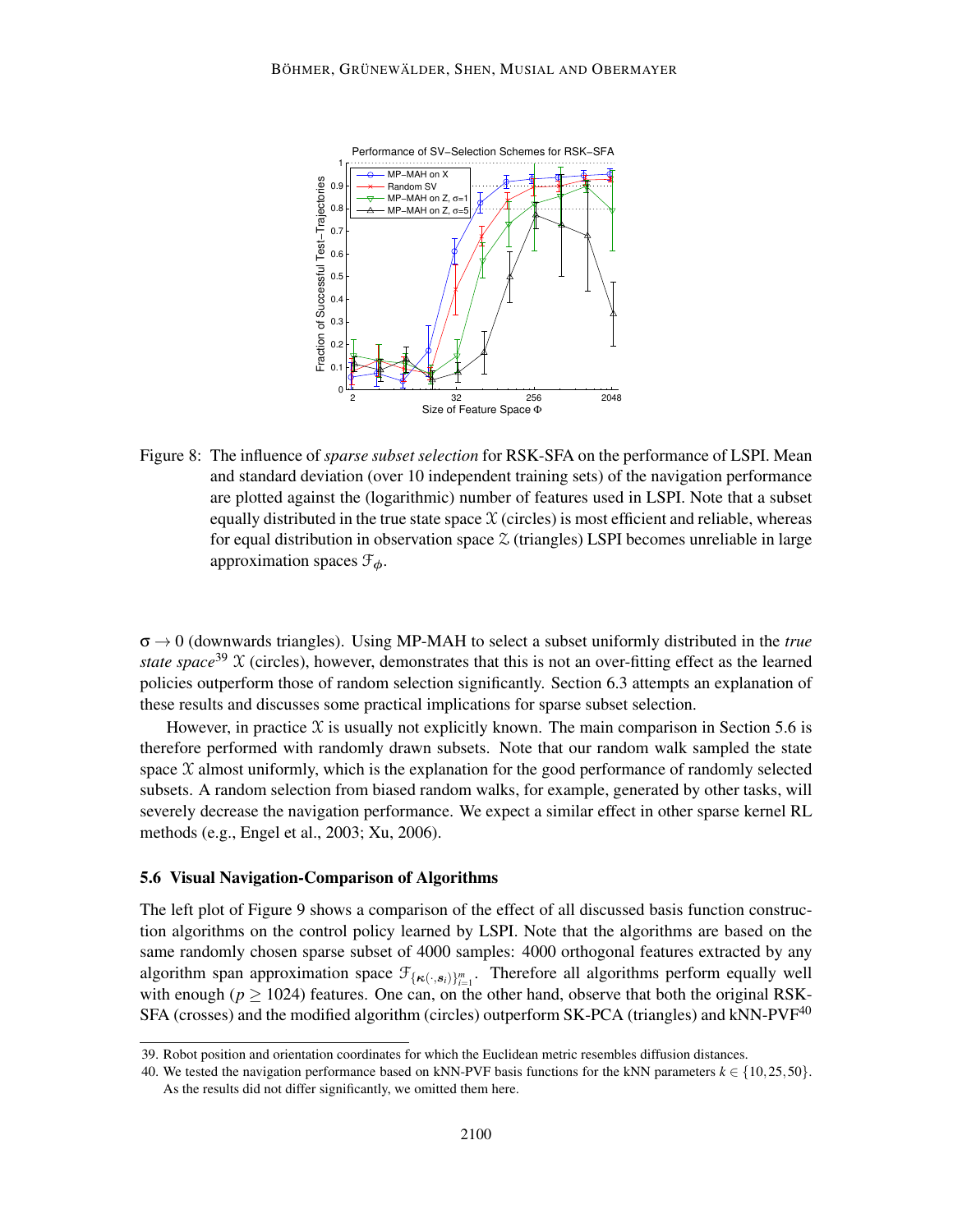

Figure 9: Comparison of subspace-invariant feature space construction algorithms on observations  $z \in \mathcal{Z}$  (camera images, left plot) and on the true state  $x \in \mathcal{X}$  (robot coordinates, right plot). Mean and standard deviation (over 10 independent training sets) of the navigation performance are plotted against the number of features used in LSPI. Note that the x-axis is logarithmic and differs between plots. The dotted lines indicate 80%, 90% and 100% performance levels.

(squares) significantly in medium sized feature spaces  $(32 \le p < 1024$  features). In particular the 80% and 90% levels of navigation performance are both reached with roughly a quarter of basis functions. We attribute this advantage to approximation spaces encoding diffusion distances rather than similarities in Z.

Close inspection of the feature space revealed that the first RSK-SFA features encode spatial information only (not shown). This is due to the different velocities of rotations and movements of the robot in the true state space  $X$  (see Section 3.5 and Franzius et al., 2007). Consequentially, small feature spaces can not express policies involving rotation and thus perform poorly. The modified algorithm balances this handicap out and yields steady performance in small feature spaces  $(2 \le p < 32$  features). If the necessary orientational components are encoded in the original RSK-SFA basis functions ( $p \geq 32$ ), both algorithms perform comparable as they span (almost) the same approximation space. We conclude that the modified RSK-SFA algorithm is the superior continuous basis function construction scheme, irrespective of feature space size *p*.

## 5.6.1 COMPARISON IN TRUE STATE SPACE  $\mathfrak X$

To confirm the above effect is due to the difference in the observed metric and the diffusion metric constructed by SFA, we run the same experiment with  $\mathcal{Z} \approx \mathcal{X}$ . For this purpose we applied all basis function construction algorithms on robot coordinates. The true state space  $\mathfrak X$  is supposed to be equipped with a diffusion metric, which should have a constant distance between successive states. We thus divided the spatial coordinates by an average movement of 30cm and the robots orientation by the average rotation of 45°. The kernel width was chosen  $\sigma = 2$  to allow sufficient overlap.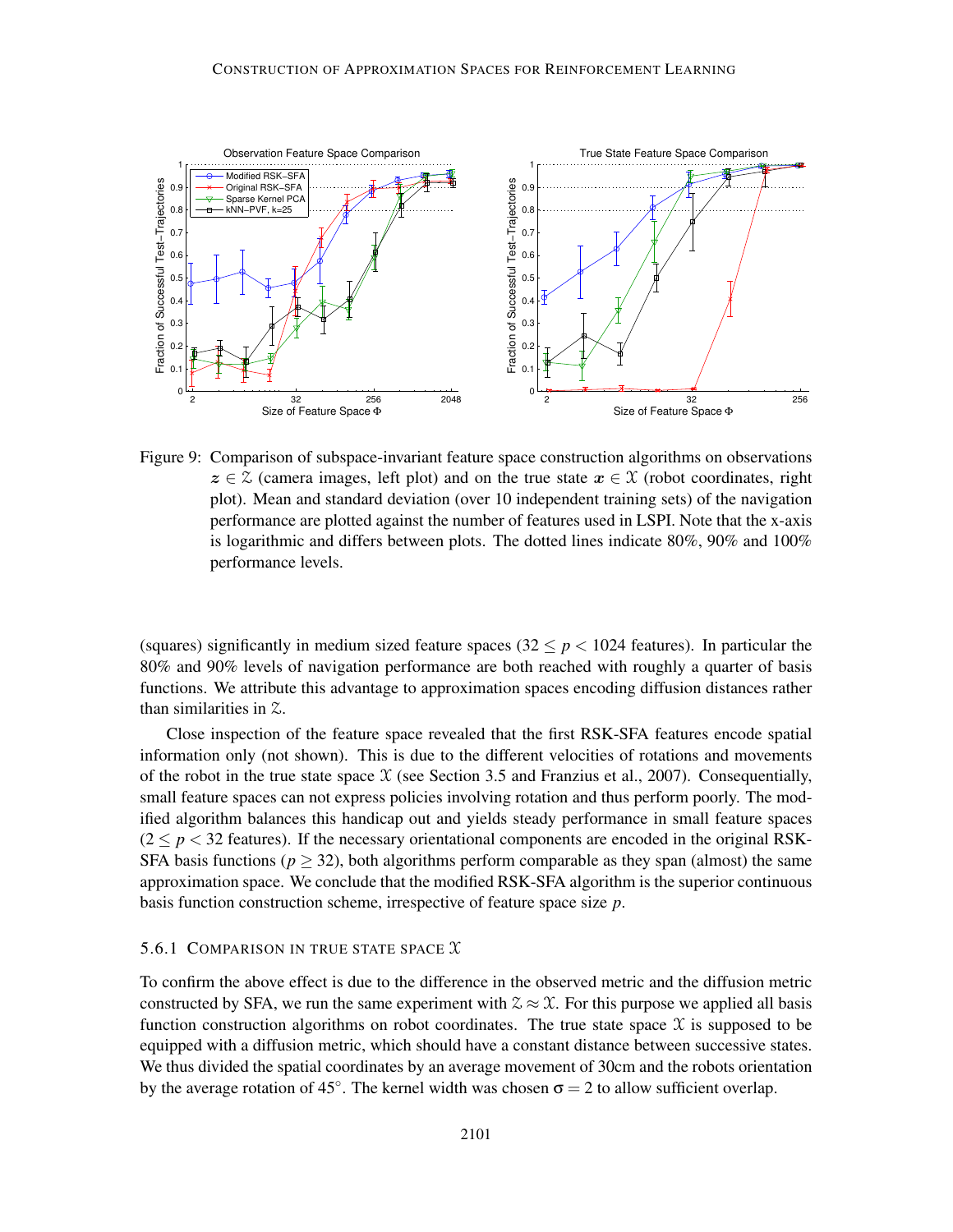

Figure 10: The recorded robot trajectories of a control policy learned by LSPI using RSK-SFA features. The plot shows 40 trajectories with random starting positions and orientation (dark triangles), aiming to hit the circular goal area. The numbers indicate the number of steps the robot required to reach the goal.

The right plot of Figure 9 shows the navigation performance of the learned LSPI policy. Due to the suitability of the observation space, a relative small number<sup>41</sup> of basis functions of  $p > 128$ suffices for an almost perfect navigation performance with all algorithms. However, relative velocities influence the RSK-SFA solution as well, which renders the original algorithm (crosses) almost useless and demonstrates its sensitivity to the sampling policy. The modified algorithm (circles) performs best here as well, but demonstrates an advantage only in very small feature spaces  $(2 \le p \le 32)$ . Together with the good performance of SK-PCA (triangles), which slightly outperforms the state-of-the-art method kNN-PVF (squares), this can be seen as evidence that methods based on Euclidean distances in  $\mathcal{Z} \approx \mathcal{X}$ , which are already close to diffusion distances, suffice to learn a good policy in this setup.

## 5.6.2 CONCLUSION

The results presented in this subsection provide ample evidence for the hypothesis that *SFA can construct better approximation spaces for LSPI than PVF or PCA*, but also demonstrates its sensitivity to the sampling policy. We have empirically shown that the novel modified RSK-SFA algorithm outperforms all continuous basis function construction schemes reviewed for this article. The advantage to baseline method PCA vanishes when the observations already conform to a diffusion metric. This suggests that SFA performs essentially PCA based on diffusion rather than Euclidean distances. It also implies an answer to our third question on Page 2090: *LSPI performance is facilitated by approximation spaces that encode diffusion distances of a uniform random policy*.

## 5.7 Visual Navigation-Robot Demonstration

A thorough reproduction of the experiments from Section 5.6 on a real robot is beyond the scope of this article. Measuring the navigation performance of 200 test trajectories can not easily be automated and requires an enormous amount of supervision. However, we demonstrate how our

<sup>41.</sup> Note that, in difference to the space of images, this observation space is three dimensional. Instead of (at least potentially) dimensionality reduction, these basis functions form an overcomplete basis.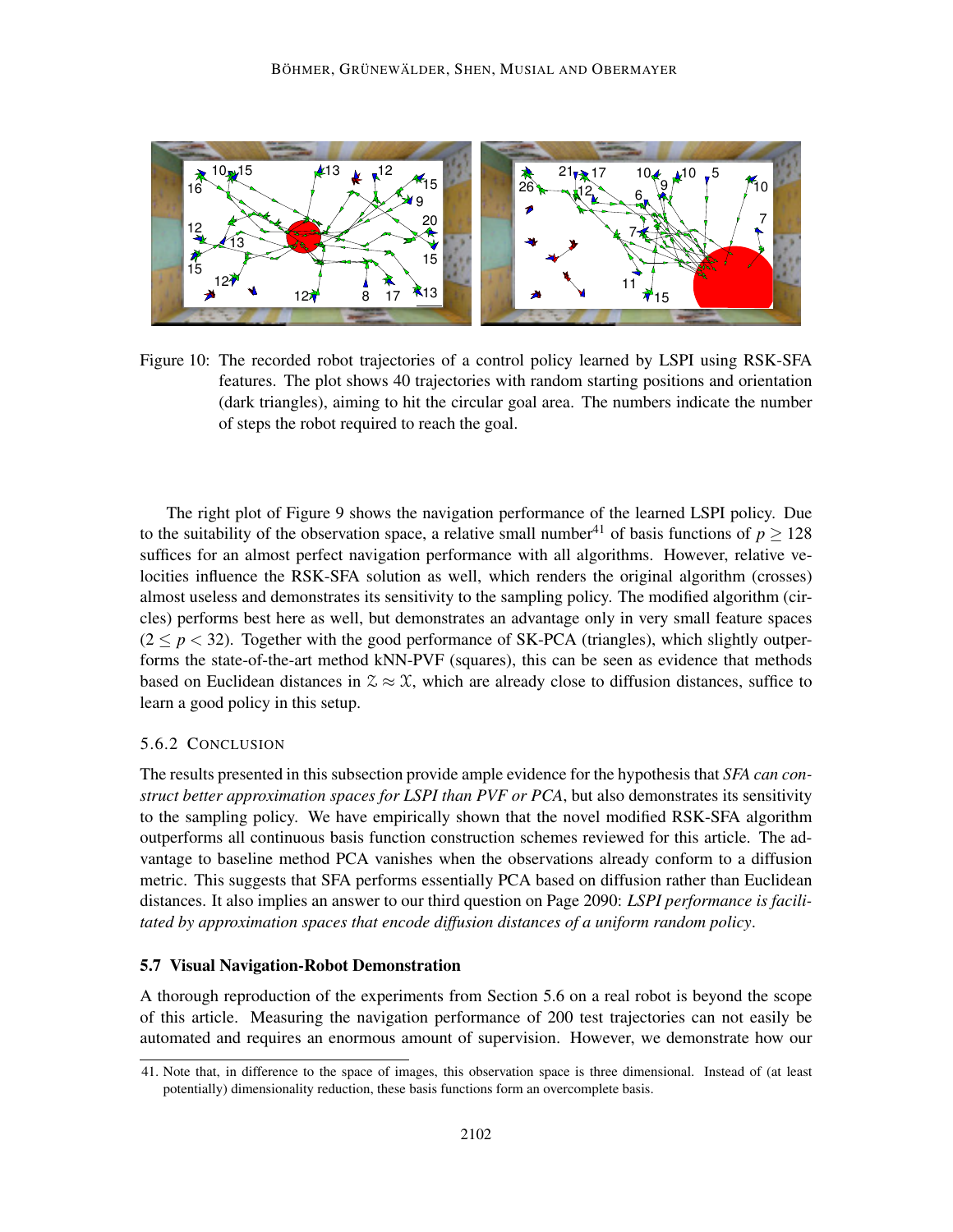key method, that is SFA in the form of RSK-SFA, performs on a real robot. After 10 LSPI iterations with 128 RSK-SFA basis functions, the control policy achieved a success rate of  $75\%$  in two separate tasks depicted in Figure 10. 17 out of 20 test trajectories hit a centered goal within 20 steps (left plot) and 13 out of 20 trajectories reached the much farther goal area in the lower right corner (right plot). The failed trajectories made at most one forward move and then started to oscillate between right and left rotations. These oscillations also appeared often in successful trajectories whenever the robot switched from one action to another. This can be seen in the large number of steps some trajectories require to reach the goal area. We attribute these oscillations to approximation errors and noise in the basis functions. Whenever the policy changes from one action to another, the respective Q-values must be close-by and small deviations from the true value can drastically influence the greedy action selection. If the wrongfully chosen action is a rotation, the correct reaction would be to rotate back. We observed these never ending oscillations in simulations as well. The problem can usually be diminished by adding more basis functions. The fact that the robot was sometimes able to break the oscillation is an indicator for noise in images and motors. This behavior could have been easily avoided by introducing some simple heuristics, for example "never rotate back" or "in doubt select the previous action". As this article investigates approximation spaces rather than optimizing the visual task itself, we omitted those heuristics in our experiments. For practical implementations, however, they should be taken under consideration.

## 6. Discussion

This section discusses implications of the presented results and points out open questions and potential directions of future research.

#### 6.1 SFA Features as Basis Functions for LSPI

Theoretical predictions in Section 4 cover value function estimation with LSTD for the current sampling policy. When LSPI changes this policy, all statements become strictly invalid. Nonetheless, the results in Sections 5.3 and 5.6 demonstrate the applicability of SFA features as basis functions for LSPI. Both experiments also show that an *importance sampling* modification to SFA can yield even better results. Maybe there exists a policy  $\tau$  and a state-distribution  $\zeta$  which are *optimal* (in the sense of Definition 12) for at least all deterministic policies encountered during LSPI. In the experiments this appeared to be a uniform policy and a uniform state-distribution, but we can not claim any generality based on the presented evidence alone. We still want to suggest a possible explanation:

Uniform  $\tau$  and  $\zeta$  might be an optimal training sets for LSPI. Koller and Parr (2000) proposed this in light of a pathological 4-state chain MDP (similar to Section 5.2). LSTD weights the importance of value approximation errors and predicts thus accurate Q-values according to ζ. Using steady state distribution  $\xi$  of some sampling policy  $\pi$  implies that decisions at often visited states should be more reliable that those at seldom visited states. Take the optimal policy in a navigation task (like Section 5.3 or Section 5.4) as an example. Transition noise guarantees an ergodic Markov chain, but the steady state distribution will concentrate almost all mass around the goal. As a result, Q-values far away from the goal can be approximated almost arbitrarily bad and decisions become thus erratic. This is not the intended effect. To solve the task, one needs to control the approximation error of all states one will encounter until the task is complete. Without knowledge about certainty, every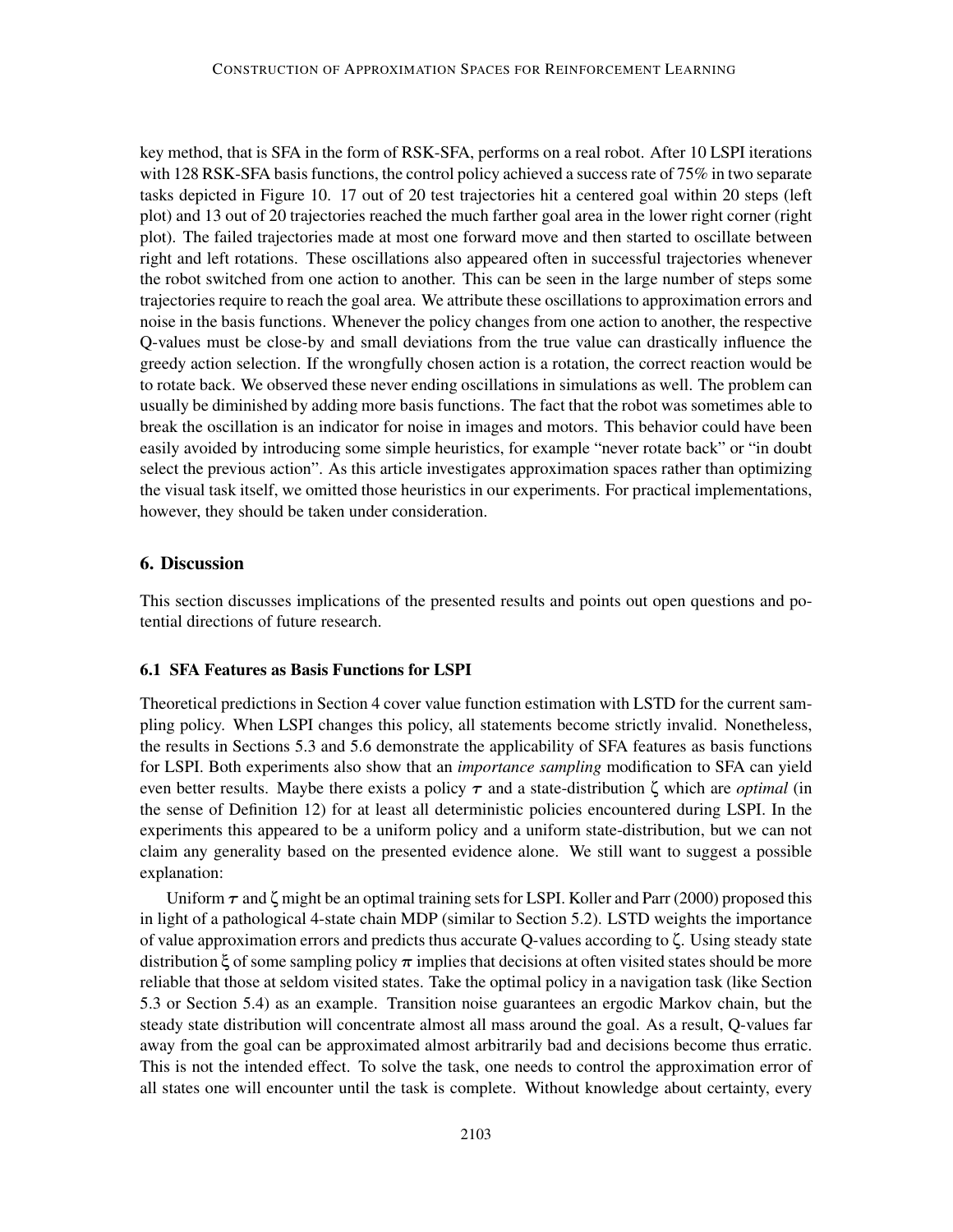decision along the way might be equally important. A uniform ζ reflects this. A similar argument can be made for a uniform  $\tau$  in the context of policy iteration.

Future works might be able to identify the corresponding Radon-Nikodym derivatives  $\frac{d\zeta}{d\xi}$ :  $\approx \rightarrow$  $\mathbb{R}^+$  and  $\frac{d\tau}{d\pi}$  :  $\× \mathcal{A} \to \mathbb{R}^+$  and use *importance sampling* as discussed in Section 3.5. Until then the best approach appears to be sampling with a random policy and fine tuning with the modified SFA algorithm presented in this article.

## 6.2 Optimal Basis Functions

The analysis in Section 4.3 introduces the concept of *optimal basis functions* (Definition 12, Page 2088) to construct approximation spaces for LSTD with SFA. However, Theorem 13, Page 2089, implies that SFA features are only *optimal* for sampling policy  $\pi$ . This optimality is lost when policy iteration varies  $\pi$ , but optimizing the basis functions w.r.t. policy has no analytic solution and appears not feasible. Besides the question of feasibility, there are alternatives to the definition of *optimal basis functions* in Section 4.3. Here we suggest three possibilities:

1. Given one task  $m = (\mathcal{X}, \mathcal{A}, P, R)$  only, the optimal basis functions for LSPI encode the true value function  $v_m^{\pi}(\cdot)$  of *m* with all possible policies  $\pi \in Ω$ , that is

$$
\inf_{\phi \in L^2(\mathbb{Z},\xi)} \mathbb{E}\left[\left\|\nu_m^{\boldsymbol{\pi}} - \hat{\Pi}_{\xi}^{\boldsymbol{\phi}}[\nu_m^{\boldsymbol{\pi}}]\right\|_{\xi}^2 \, \middle|\, \boldsymbol{\pi} \sim \boldsymbol{\omega}(\cdot)\right].
$$

As LSPI is based on a dictionary of transitions, however, the distribution ξ of the weighted projection operator  $\hat{\Pi}_{\xi}^{\phi}$  corresponds to the sampling distribution instead of steady state distribution of policy  $\pi$ .

2. Definition 12 minimizes the mean approximation error over all expected task. An alternative would be to minimize the *worst case* bound instead, that is

$$
\inf_{\phi\in L^2(\mathbb{Z},\xi)}\left(\sup_{m\in\mathcal{M},\pi\in\Omega}\left\|v_m^\pi-\hat{\Pi}^{\phi}_{\xi}[v_m^\pi]\right\|^2_{\xi}\right).
$$

3. The presented *weighted Euclidean norm projection*  $\hat{\Pi}_{\xi}^{\phi}$  is the most commonly used choice. However, Guestrin et al. (2001) have proposed an efficient algorithm based on *supremum norm projection*  $\hat{\Pi}_{\infty}^{\phi}$  for approximation of the updated value function  $\hat{B}^{\pi}[\nu](\cdot)$ . It is straightforward to derive a bound analogous<sup>42</sup> to Tsitsiklis and Van Roy (1997) and thus to define a matching *optimality criterion*

$$
\inf_{\phi \in L^2(\mathbb{Z},\xi)} \left( \sup_{m \in \mathcal{M}, \pi \in \Omega} \left\| v_m^{\pi} - \hat{\Pi}_{\infty}^{\phi}[v_m^{\pi}] \right\|_{\infty} \right).
$$

As with the criterion of Definition 12, it might not be feasible to solve these optimization problems in practice. Future works could find feasible approximations thereof, though.

<sup>42.</sup> One needs to show that  $\hat{\Pi}_{\infty}^{\phi}[\cdot]$  is a non-expansion and  $\hat{B}^{\pi}[\cdot]$  a contraction in  $\|\cdot\|_{\infty}$  (Bertsekas, 2007).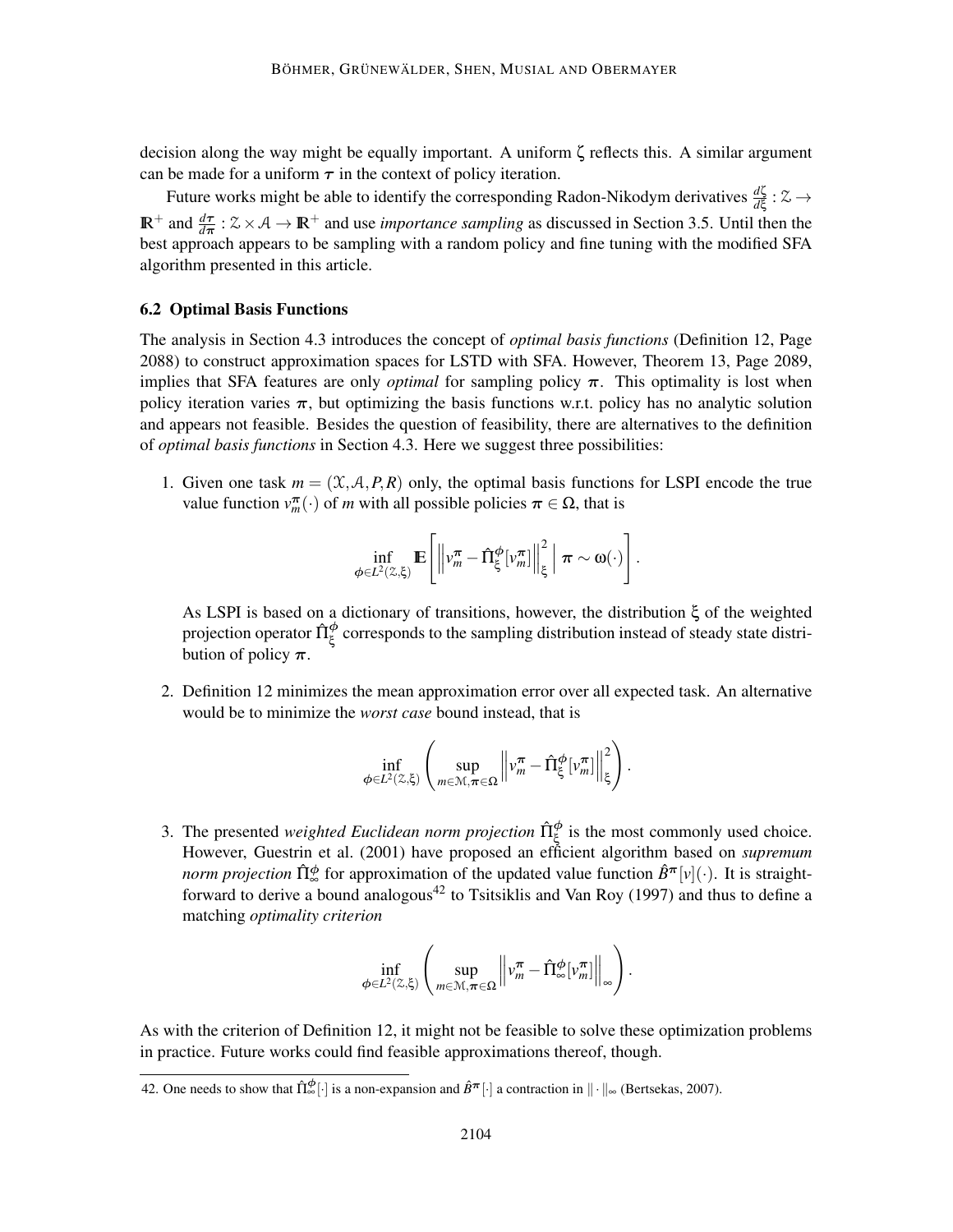#### 6.3 Sparse Subset Selection

Results in Section 5.5 suggest that sparse subsets uniformly distributed in  $\mathfrak X$  (rather than  $\mathfrak X$ ) support the best basis functions for LSPI. One possible explanation is the effect of the sparse subset distribution  $\chi : \mathcal{B}(\mathcal{X}) \to [0,1]$  onto the objective. In limit of an infinite subset of an infinite Markov chain, extracted features  $\phi_i(z) = \int \chi(ds) \alpha_i(s) \kappa(z,s) = \langle \alpha_i, \kappa(z,\cdot) \rangle_{\chi}, \forall z \in \mathcal{Z},$  are determined by coefficient functions  $\alpha_i \in L^2(\mathfrak{X}, \chi)$ . To determine these functions, RSK-SFA therefore approximates *generalized eigenfunctions* in  $L^2(\mathfrak{X}, \chi)$ , which are strongly affected by norm  $\|\cdot\|_{\chi}$ . Discrete SFA, on the other hand, represents every state by one unique variable, which corresponds to a uniform distribution  $\chi$  in X. It is easy to see that a uniform  $\chi$  preserves the optimization problem best. Selecting a subset uniformly in  $\mathcal{Z}$ , however, does not generally yield a uniform  $\chi$  in  $\mathcal{X}$ , due to the difference in Euclidean and diffusion distances. Results presented in Sections 5.3 and 5.6 demonstrate how sensitive the LSPI performance based on SFA features is to sampling policy and sampling state-distribution. Non-uniform  $\chi$  will probably decrease performance similarly. It seem therefore reasonable to attribute the results of Section 5.5 to the above effect.

Nonetheless, this raises two question of practical concern:

- 1. how can we *select* sparse subsets uniformly in  $\mathfrak X$  and
- 2. how can we guarantee uniform *support*<sup>43</sup> in  $\mathfrak{Z}$ ?

The first question is for sparse kernelized RL algorithms (e.g., Engel et al., 2003; Xu, 2006) of utmost importance as the reported problem will most likely affect them as well. Future works must derive such an algorithm, maybe based on slowness or diffusion distances.

The related *radial basis function networks* (RBF, see, e.g., Haykin, 1998) have found an empirically answer to the second question: each support vector s*<sup>i</sup>* is assigned an individual kernel width  $\sigma_i$  relative to the distance to its neighbors. For the Hilbert spaces of all kernels  $\kappa(\cdot,\cdot)$  holds  $\mathcal{H}_{\kappa} \subset L^2(\mathbb{Z}, \xi)$  and one could thus perform inner products between Gaussian kernel functions of different width<sup>44</sup> in  $L^2(\mathbb{Z}, \xi)$ . However, the math necessary to pose kernel SFA in this framework is quite advanced and calls for further research.

#### 6.4 Visual Policies for Robots

Visual tasks are an interesting field of research as they expose elemental weaknesses in current RL approaches, for example the different Euclidean distances in observation and ideal approximation spaces discussed in this article. For applications in the field of robotics, however, the assumption of *isometry between observations and states* reaches its limits.

On the one hand, partial observability of the environment (POMDPs, Kaelbling et al., 1998) will jumble the observed transition structure and therefore all discussed feature construction methods.<sup>45</sup> This could be avoided by including partial *histories* of observations. For example, *predictive state representations* (PSR, Littman et al., 2001; Wingate, 2012) can construct sufficient statistics of

<sup>43.</sup> Areas in Z with less *support vectors* s*<sup>i</sup>* will have an overall lower output of kernel functions and will thus exhibit worse generalization. This effect can be quantized for sample  $z \in \mathcal{Z}$  by the *approximation error* of the corresponding kernel function, that is,  $\inf_{\mathbf{\alpha} \in \mathbb{R}^m} ||\mathbf{\kappa}(\cdot, \mathbf{z}) - \sum_i a_i \mathbf{\kappa}(\cdot, \mathbf{s}_i)||_{\mathcal{H}}$ , and is called the *support* of z.

<sup>44.</sup> Note that  $\langle \kappa_a(\cdot,s_i), \kappa_b(\cdot,s_j) \rangle_{\xi} = \int \xi(dz) \kappa_a(z,s_i) \kappa_b(z,s_j)$  has an analytic solution if  $\xi$  is the uniform distribution, because the product of two Gaussian functions is a Gaussian function as well.

<sup>45.</sup> Basis construction might work well in a POMDP if applied on *beliefs* instead of observations, though.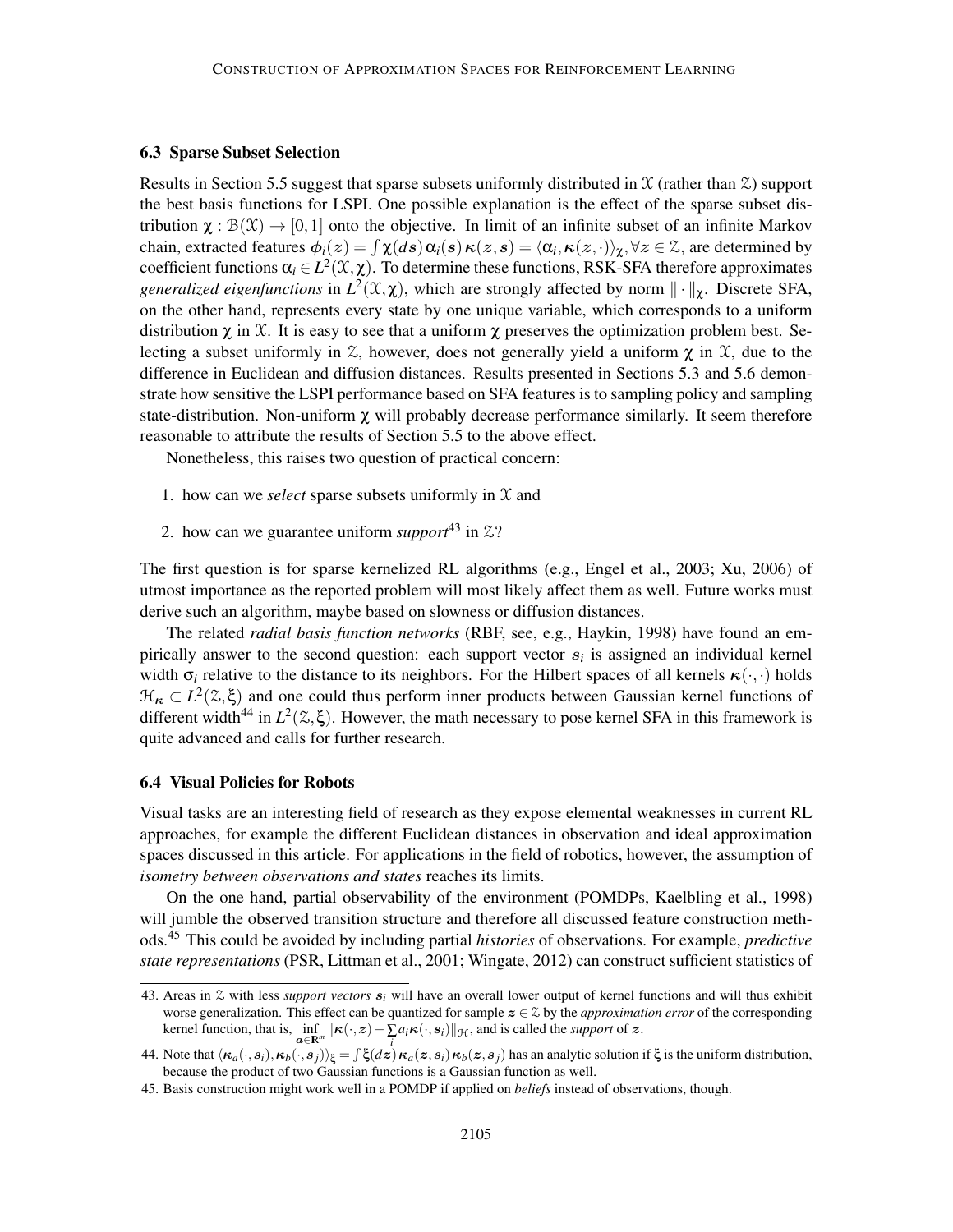observation history to solve the task without extensive knowledge of the underlying POMDP. Extensions to continuous state and observation spaces are rare (Wingate and Singh, 2007) and linear approximation not straight forward. Additionally, any traditional metric over histories will probably not reflect *diffusion distances* very well and thus perform suboptimal in techniques like LSPI (see our conclusion in Section 5.6). Therefore, the potential of feature construction techniques like *optimal basis functions* (Section 4.3) for PSR appear tremendous and should be investigated further.

Setting partial observability aside, on the other hand, every natural variable influencing the image will be treated as part of state space  $X$ , for example angle and brightness of illumination, nonstationary objects, the view out of the window, etc. The resulting state space  $\chi$  grows exponentially in the number of these independent variables, as every combination of variables is a unique state. Besides encoding mostly useless information, this yields two problems for the method presented in this article: (i) the whole state space  $X$  must be *sampled* by the RL agent, which will eventually take too much time, and (ii) the basis functions must *support* the whole space, for example, a subset for sparse kernel methods must uniformly cover  $X$  (see Sections 5.5 and 6.3), which will eventually require too many computational resources. Both problems can not be resolved by current kernel methods to construct basis functions and/or standard linear RL approaches. *Factored MDP* approaches in combination with *computer vision* methods have the potential to solve this dilemma, though.

Using an array of highly invariant image descriptors (e.g., SIFT, Lowe, 1999), object recognition and position estimates (e.g., SLAM, Smith et al., 1990; Davison, 2003), the observation space  $\chi$ can become much more regular. Smart choices of descriptors, for example, reacting to the window frame and not the view outside, will even make them invariant to most state dimensions in  $\mathfrak{X}$ . If the descriptors include short-term memory, then the presented method could even be applied in a POMDP setup. However, an application of standard kernel methods takes the similarity between all descriptors at once into account and would therefore still require sampling and support on the whole space X. *Factorizing* basis functions  $\phi_i(\cdot) = \prod_i \psi_{ij}(\cdot)$ , on the other hand, have full domain  $\&$  but are a product of multiple functions  $\psi_{ii}(\cdot)$  with a domain of only a few descriptors. Integrals over  $\chi$  break down into the product of multiple low dimensional integrals, which would each only require limited amount of sampling and support. If those factorized basis functions approximate the *optimal basis functions* discussed in Section 4.3 sufficiently close, factored MDP algorithms can be applied (Koller and Parr, 1999; Guestrin et al., 2001; Hauskrecht and Kveton, 2003; Guestrin et al., 2004). Future works must develop both the factorizing basis function construction method and some adequate factored linear RL algorithm to exploit them.

## 7. Summary

This article investigates *approximation spaces* for value estimation, in particularly the role of the *metric* in these spaces. This is relevant because this metric influences the Euclidean *L*<sup>2</sup> approximation error minimized by *least-squares temporal difference learning* (LSTD). We hypothesize that an *ideal Euclidean metric for LSTD should encode diffusion distances*, which reflect similar futures analogous to values. Furthermore, *slow-feature analysis (SFA) constructs the best subspaceinvariant approximation spaces for LSTD*. To verify these hypotheses we compare *Krylov bases*, *proto-value functions* (PVF), *principal component analysis* (PCA) and SFA (see Section 3) theoretically and experimentally. We also derive a novel *importance sampling* modification to the SFA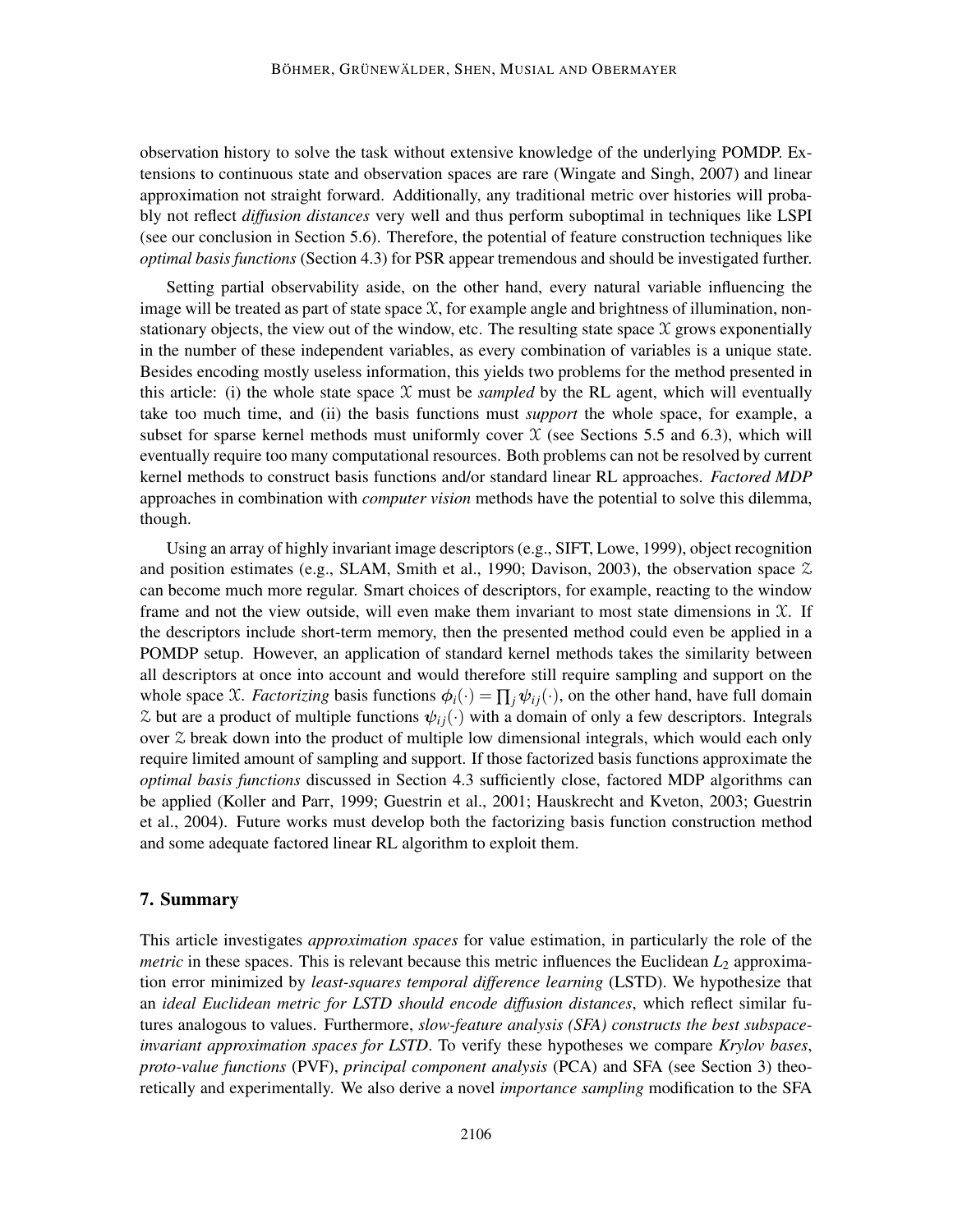algorithm to compensate for sampling imbalances of SFA. The novel algorithm showed excellent performance in Section 5.

Our theoretical analysis in Section 4 compares Krylov bases with SFA. We argue that the latter is a generalization of PVF and can construct typical *subspace-invariant* approximation spaces. Our analysis yields impressive statements for MDPs which are actually subspace-invariant under PVF or SFA. For example, Corollary 9 (Page 2086) shows a dramatically improved bound on the LSTD approximation error and Theorem 11 (Page 2087) gives a lower bound on the improvement thereof by adding another feature. However, compatible MDPs are not very common: SFA features are subspace-invariant for all MDPs with a *self-adjoint* transition operator and PVF are for all MDPs with a transition kernel visiting all neighbors uniformly. Note that the latter set is a subset of former. We argue further that *real-valued* subspace-invariant features can only be obtained for MDPs with *self-adjoint* transition operators. Both SFA and PVF can thus be interpreted as selfadjoint approximations of arbitrary MDPs, as empirical results in Section 5.1 demonstrate. This interpretation is formally supported by Theorem 13 (Page 2089). It states that SFA minimizes a mean bound over all tasks in the *same environment*, which means an arbitrary but fixed transition kernel and all possible reward functions. However, all above results hold only for the sampling policy.

It is therefore an empirical question how the discussed approximation spaces will fare when *least-squares policy iteration* (LSPI) changes the policy. We ask in Section 5:

- *How well does LSTD estimate the value function of a given Markov chain?* We predicted in Section 4.4 and verified in Sections 5.1 to 5.3: "SFA can provide better approximation spaces for LSTD than PVF".
- *How good is the performance of policies learned by LSPI based on a random policy?* Our empirical conclusion of Sections 5.3 and 5.6 is "[Modified] SFA can construct better approximation spaces for LSPI than PVF".
- *How does this performance depend on the approximation space metric?* The connection between diffusion distance and approximation error suggested itself in Sections 4.1 and 4.2. We empirically verified in Section 5.6: "LSPI performance is facilitated by approximation spaces that encode diffusion distances of a uniform random policy" because "SFA essentially performs PCA based on diffusion distances".

We see both theoretical and empirical results as evidence supporting our hypotheses. There are still too many open questions to be certain, like the undesirable dependence on the sampling distribution and other issues discussed in Section 6. However, especially the good performance with LSPI inspires hope and calls for further research.

## Acknowledgments

We would like to thank Roland Vollgraf, Hannes Nickisch and Mathias Franzius for pointing us to SFA as a pre-processing method for video data. This work was funded by the *German science foundation* (DFG) within the SPP 1527 *autonomous learning*, the *German federal ministry of education and research* (grant 01GQ0850), the EPSRC grant #EP/H017402/1 (CARDyAL) and by the integrated graduate program on *human-centric communication* at Technische Universitat Berlin. ¨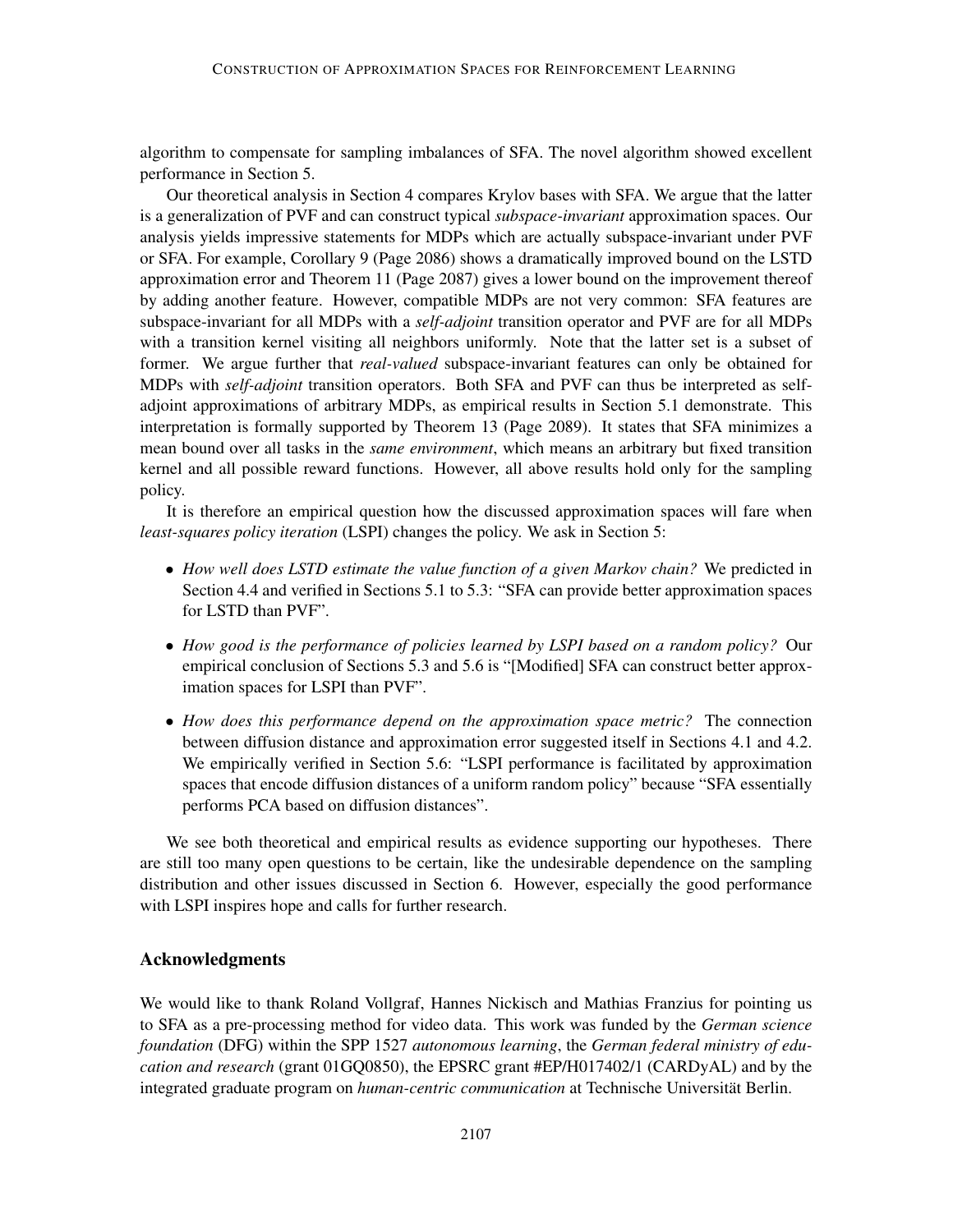## Appendix A. Proofs of Section 4

For an introduction into the terminology see Section 2. The equivalency sign  $\equiv$  is used to indicate that two optimization problems are solved by the same function.

*Lemma 3 (repeated): Let* ξ *denote the steady state distribution of ergodic transition kernel P*π*,*  $which has a self-adjoint transition operator \n\hat{P}^{\pi} = (\hat{P}^{\pi})^* : L^2(\mathbb{Z}, \xi) \to L^2(\mathbb{Z}, \xi)$ . The corresponding *diffusion distance equals the Euclidean distance in the space spanned by*  $\psi_i^t(\cdot) := \lambda_i^t \phi_i(\cdot), \forall i \in \mathbb{N}$ ,  $\omega$ *where*  $\lambda_i \in \mathbb{R}$  and  $\phi_i \in L^2(\mathbb{Z}, \xi)$  are the eigenvalues and eigenfunctions of  $\hat{P}^{\pi}$ , that is

$$
d_t(x,y) = \|\psi^t(x) - \psi^t(y)\|_2, \quad \forall x, y \in \mathcal{Z}, \forall t \in \mathbb{N} \setminus \{0\}.
$$

**Proof** The diffusion distance  $d_t(x, y)$  between states x and y is defined as the mean squared difference of the probability distributions after *t* steps (see Page 2084):

$$
d_t(x,y) \quad := \quad \left\| \mu_x^t - \mu_y^t \right\|_{\xi}.
$$

Under the formal restrictions mentioned of Assumption 1, Page 2083,  $\mu_x^t \in L^2(\mathbb{Z}, \xi), \forall t \in \mathbb{N} \setminus \{0\},$ and one can rewrite the inner product with arbitrary functions  $f \in L^2(\mathbb{Z}, \xi)$ :

$$
\langle \mu_x^t, f \rangle_{\xi} = \int \xi(dy) \left( \mu_x^t(y) \right) f(y) = \int (P^{\pi})^t (dy | x) f(y) = (\hat{P}^{\pi})^t [f](x),
$$

where  $(\hat{P}^{\pi})^t$  denotes *t* successive applications of the transition operator  $\hat{P}^{\pi}$  in  $L^2(\mathcal{Z}, \xi)$ .

$$
d_t^2(x,y) = \langle \mu_x^t, \mu_x^t \rangle_{\xi} - 2 \langle \mu_x^t, \mu_y^t \rangle_{\xi} + \langle \mu_y^t, \mu_y^t \rangle_{\xi}
$$
  

$$
\langle \mu_x^t, \mu_y^t \rangle_{\xi} = \int (P^{\pi})^t (dz|x) \mu_y^t(z) = (\hat{P}^{\pi})^t [\mu_y^t](x).
$$

 $\hat{P}^{\pi}$  is specified to be self-adjoint and due to the *Hilbert-Schmidt theorem* (e.g., Theorem 4.2.23 in Davies, 2007) holds for eigenfunctions  $\hat{P}^{\pi}[\phi_i](\cdot) = \lambda_i \phi_i(\cdot)$ , and  $\langle \phi_i, \phi_j \rangle_{\xi} = \delta_{ij}, \forall i, j \in \mathbb{N}$ :

$$
\hat{P}^{\pi}[f](x) = \sum_{i=0}^{\infty} \langle f, \phi_i \rangle_{\xi} \lambda_i \phi_i(x), \qquad \forall x \in \mathcal{Z}, \quad \forall f \in L^2(\mathcal{Z}, \xi).
$$

Applying this *t* times, we can write

$$
\begin{array}{rcl}\n(\hat{P}^{\pi})^{t}[\mu_{y}^{t}](x) & = & \sum_{i=0}^{\infty} \phi_{i}(x) \, \lambda_{i}^{t} \, \langle \mu_{y}^{t}, \phi_{i} \rangle_{\xi} = \sum_{i=0}^{\infty} \phi_{i}(x) \, \lambda_{i}^{t} \, (\hat{P}^{\pi})^{t}[\phi_{i}](y) \\
& = & \sum_{i,j=0}^{\infty} \phi_{i}(x) \, \lambda_{i}^{t} \, \lambda_{j}^{t} \, \phi_{j}(y) \underbrace{\langle \phi_{i}, \phi_{j} \rangle_{\xi}}_{\delta_{ij}} = \psi^{t}(x)^{\top} \psi^{t}(y).\n\end{array}
$$

Therefore the diffusion distance  $d_t(x, y)$  can be written as

$$
d_t^2(x, y) = \psi^t(x)^\top \psi^t(x) - 2\psi^t(x)^\top \psi^t(y) + \psi^t(y)^\top \psi^t(y) = \|\psi^t(x) - \psi^t(y)\|_2^2.
$$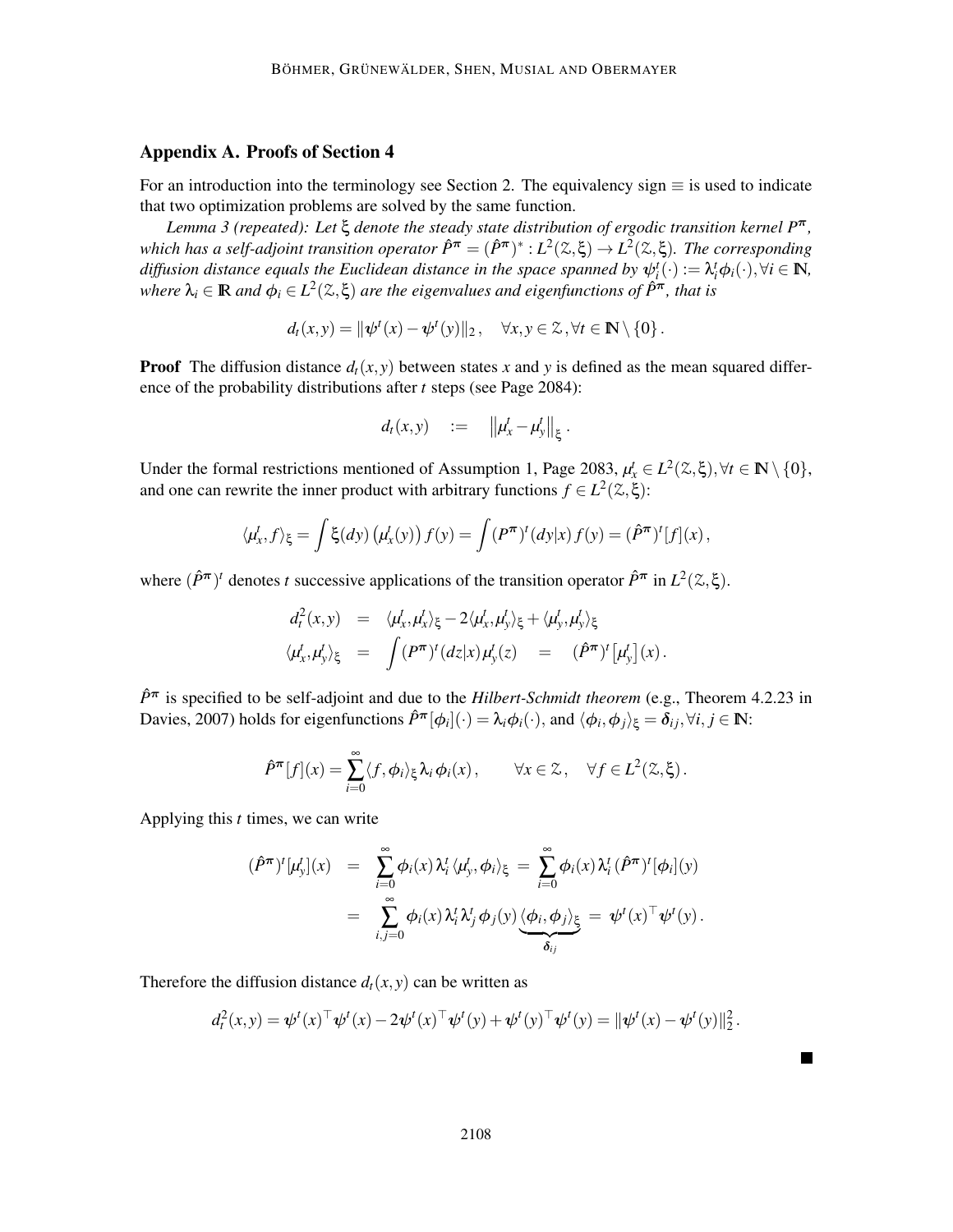*Lemma 4: Let P*<sup>π</sup> *be an ergodic transition kernel in* Z *with steady state distribution* ξ*. The kernel induced by adjoint transition operator* (*P*ˆπ) ∗ *in L*<sup>2</sup> (Z,ξ) *is* ξ*-almost-everywhere an ergodic transition kernel with steady state distribution* ξ*.*

**Proof** We first show that for *any* linear operator  $\hat{A}: L^2(\mathbb{Z}, \xi) \to L^2(\mathbb{Z}, \xi)$  with *kernel*  $A: \mathbb{Z} \times \mathcal{B}(\mathbb{Z}) \to$  $\mathbb{R}^+$ , that is,  $\hat{A}[f](x) = \int A(dy|x) f(y)$ , ξ-almost-everywhere (ξ-a.e.) in  $\mathcal Z$  holds

$$
\underbrace{\langle f, \hat{A}[\mathbf{1}] \rangle_{\xi} = \langle f, \mathbf{1} \rangle_{\xi}, \quad \forall f \in L^{2}(\mathbb{Z}, \xi)}_{(i)} \qquad \Leftrightarrow \qquad \int \underbrace{A(dy|x) = 1, \quad \xi\text{-a.e.}}_{(ii)}
$$

where  $\mathbf{1}(x) = 1, \forall x \in \mathcal{Z}$ , is the constant function in  $L^2(\mathcal{Z}, \xi)$ .

Let's assume the induction  $(i) \Rightarrow (ii)$  is *not* true, that is,  $(i)$  is true, but there exists a Borel set with non-zero measure  $\xi$  of states  $x \in \mathcal{Z}$  that violate (*ii*). This set can be split up in  $\int A(dy|x)$ 1,  $\forall x \in B_+ \in \mathcal{B}(\mathcal{Z})$ , and  $\int A(dy|x) < 1, \forall x \in B_-\in \mathcal{B}(\mathcal{Z})$ , with  $\xi(B_+ \cup B_-) > 0$ . Let furthermore  $f \in L^2(\mathcal{Z}, \xi)$  be defined as

$$
f(x) = \begin{cases} 1, & \text{if } x \in B_+ \\ -1, & \text{if } x \in B_- \\ 0, & \text{otherwise} \end{cases}
$$

which must adhere to claim (*i*):

$$
\langle f,\hat{A}[\mathbf{1}]\rangle_{\xi} = \int_{B_+} \xi(dx) \int A(dy|x) - \int_{B_-} \xi(dx) \int A(dy|x) > \int_{B_+} \xi(dx) - \int_{B_-} \xi(dx) = \langle f,\mathbf{1}\rangle_{\xi}.
$$

This is a contradiction and proves  $(i) \Rightarrow (ii)$ . The induction  $(i) \Leftarrow (ii)$  is trivial, which proves  $(i) \Leftrightarrow (ii)$ .

Now we show that (*i*) holds for  $(\hat{P}^{\pi})^*$ , which is the adjoint operator to  $\hat{P}^{\pi}$ .

$$
\langle f, (\hat{P}^{\pi})^*[\mathbf{1}]\rangle_{\xi} = \langle \hat{P}^{\pi}[f], \mathbf{1}\rangle_{\xi} = \int \underbrace{\int \xi(dx) P^{\pi}(dy|x)}_{\xi(dy) \text{ (ergodicity)}} f(y) = \langle f, \mathbf{1}\rangle_{\xi}, \quad \forall f \in L^2(\mathbb{Z}, \xi).
$$

This proves that the kernel of  $(\hat{P}^{\pi})^*$  is a *transition kernel*  $\xi$ -almost-everywhere in  $\chi$ , which means the kernel adheres to (*ii*). Ergodicity can be proven using the same techniques as above:

$$
\langle \mathbf{1}, \hat{A}[f] \rangle_{\xi} = \langle \mathbf{1}, f \rangle_{\xi}, \quad \forall f \in L^{2}(\mathfrak{X}, \xi) \qquad \Leftrightarrow \qquad \xi(B) = \int A(B|x) \, \xi(dx), \quad \forall B \in \mathcal{B}(\mathfrak{X}).
$$

 $\langle 1, (\hat{P}^{\pi})^* | f | \rangle_{\xi} = \langle 1, f \rangle_{\xi}, \forall f \in L^2(\mathfrak{X}, \xi)$ , and therefore the transition kernel of  $(\hat{P}^{\pi})^*$  is ergodic with steady state distribution ξ.

*Lemma 5: In the limit of an infinite ergodic Markov chain drawn by transition kernel*  $P^{\pi}$  *in*  $\chi$  $\forall$ *i with steady state distribution*  $\xi$  *holds*  $\mathcal{S}(f) = 2\langle f, (\hat{I} - \hat{P}^{\pi})[f] \rangle_{\xi}, \forall f \in L^{2}(\mathbb{Z}, \xi)$ .

Proof Due to a theorem of Jensen and Rahbek (2007) we can ensure that the *empirical mean* of functions over *sequences* of states converges in the limit to its expectation:

$$
\begin{array}{rcl}\n\mathcal{S}(f) & = & \lim_{n \to \infty} \frac{1}{n} \sum_{t=0}^{n-1} \left( f(x_{t+1}) - f(x_t) \right)^2 = \iint \left( f(y) - f(x) \right)^2 P^{\pi}(dy|x) \, \xi(dx) \\
& = & \langle f, f \rangle_{\xi} - 2 \langle f, \hat{P}^{\pi}[f] \rangle_{\xi} + \int f^2(y) \underbrace{\int P^{\pi}(dy|x) \, \xi(dx)}_{\xi(dy) \, \text{due to ergodicity}} = 2 \langle f, (\hat{I} - \hat{P}^{\pi})[f] \rangle_{\xi}.\n\end{array}
$$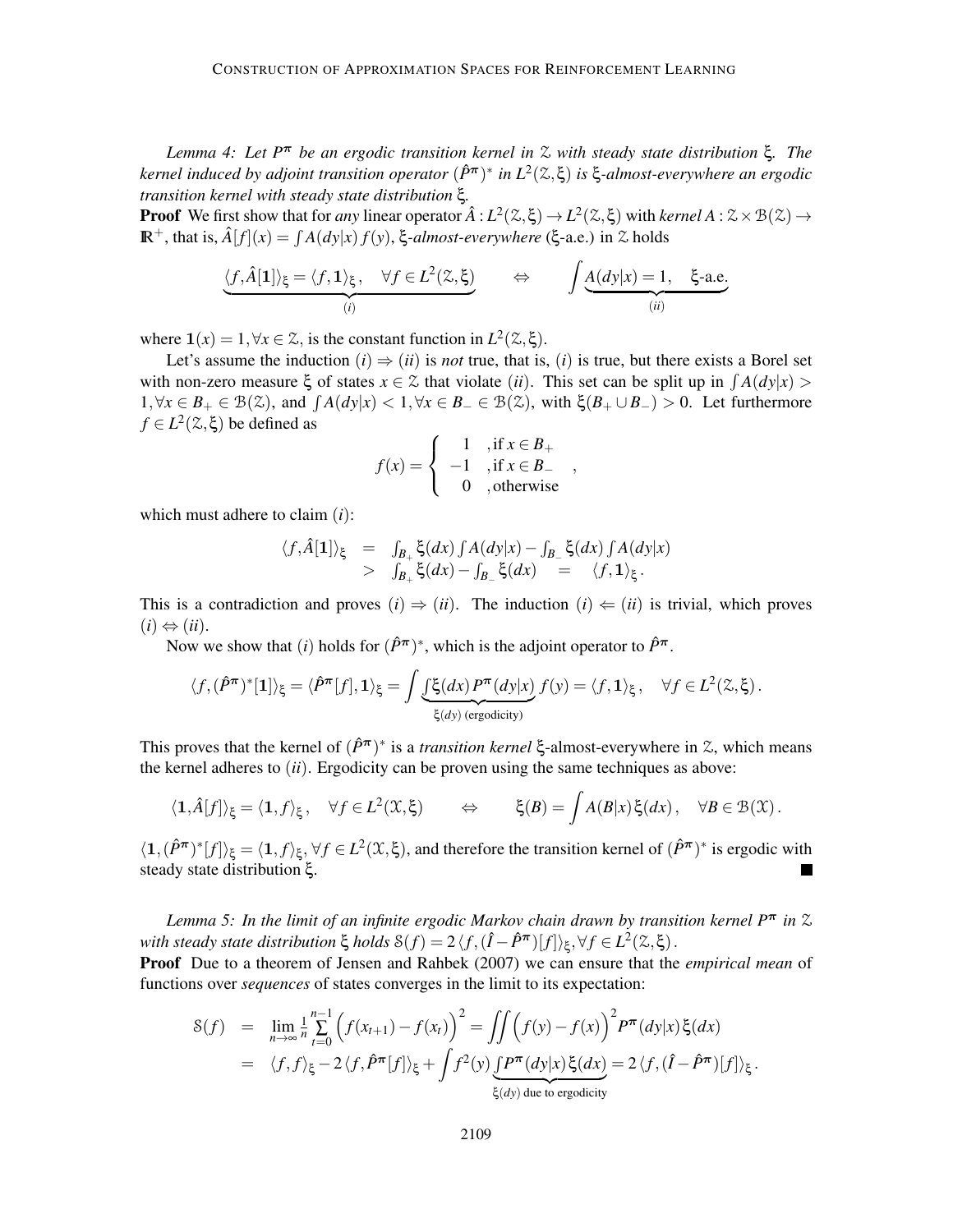*Theorem 7: On average over all reward functions*  $r^{\pi}$  :  $\mathcal{Z} \rightarrow \mathbb{R}$  *drawn from a white noise functional*  $\rho$ *, the squared norm of a Krylov basis*  $\{\phi_i^K\}_{i=1}^p$ *i*=1 *from an ergodic transition kernel P*<sup>π</sup> *encodes squared diffusion distances based on <sup>P</sup>*ˆ<sup>π</sup> *up to horizon p*−1*, that is*

ш

$$
d_t^2(x,y) = \mathbb{E}\left[\left\|\phi^K(x) - \phi^K(y)\right\|_{\varrho}^2 \middle| r^{\pi} \sim \rho\right], \quad \forall x, y \in \mathcal{Z}, \exists \varrho \in (\mathbb{R}^+)^p, \forall t \in \{1,\ldots,p-1\}.
$$

Proof Let ξ denote the steady state distribution of transition kernel *P* <sup>π</sup>. Given a reward function  $r^{\pi} \in L^2(\mathbb{Z}, \xi)$ , a Krylov feature can be posed in terms of functions  $\mu_x^t \in L^2(\mathbb{Z}, \xi)$  (see Definition 1, Page 2083, and the Proof of Lemma 3), that is

$$
\phi_i^K(x) := (\hat{P}^{\pi})^{i-1} [r^{\pi}](x) = \int (P^{\pi})^{i-1} (dy | x) r^{\pi}(y) = \langle \mu_x^{i-1}, r^{\pi} \rangle_{\xi}, \qquad \forall x \in \mathcal{Z}.
$$

One can use a property of white noise functionals (Footnote 25, p. 2085) to prove the theorem.

$$
\mathbb{E}\left[\left\|\phi^{K}(x) - \phi^{K}(y)\right\|_{\varrho}^{2}\right] = \sum_{i=1}^{p} \varrho_{i} \mathbb{E}\left[\left\langle \langle \mu_{x}^{i-1} - \mu_{y}^{i-1}, r^{\pi} \rangle_{\xi}\right)^{2}\right] \\
= \sum_{i=1}^{p} \varrho_{i} \left\|\mu_{x}^{i-1} - \mu_{y}^{i-1}\right\|_{\xi}^{2} = \sum_{i=1}^{p} \varrho_{i} d_{i-1}^{2}(x, y).
$$

 $\varrho \in (\mathbb{R}^+)^p$  can be chosen freely; all diffusion distances with  $t < p$  are therefore encoded.

*Lemma 8: Let*  $\{\phi_i\}_{i=1}^p$ *i*=1 *denote any p SFA features from a MDP with self-adjoint transition operator, then the LSTD fixed point*  $f^{\bm{\pi}} = \hat{\Pi}^{\phi}_{\xi}\big[\hat{B}^{\bm{\pi}}[f^{\bm{\pi}}]\big]$  and the projection of true value function  $v^{\boldsymbol{\pi}} = \hat{B}^{\boldsymbol{\pi}}[v^{\boldsymbol{\pi}}]$  *coincide, that is* 

$$
f^{\boldsymbol{\pi}}(x) = \hat{\Pi}_{\xi}^{\boldsymbol{\phi}}[v^{\boldsymbol{\pi}}](x) = \sum_{i=1}^{p} \langle r^{\boldsymbol{\pi}}, \boldsymbol{\phi}_i \rangle_{\xi} \tau_i \boldsymbol{\phi}_i(x), \quad \forall x \in \mathcal{Z}, \quad \tau_i := \left(1 - \gamma + \frac{\gamma}{2} \mathcal{S}(\boldsymbol{\phi}_i)\right)^{-1}.
$$

**Proof** Let  $\psi_i \in L^2(\mathbb{Z}, \xi)$  denote the (due to the Hilbert-Schmidt theorem orthonormal) eigenfunctions of  $\hat{P}^{\pi}$  and  $\lambda_i$  the corresponding eigenvalues, that is,  $\hat{P}^{\pi}[\psi_i] = \lambda_i \psi_i$ .  $\{\psi_i\}_{i=1}^{\infty}$  is a full basis of  $L^2(\mathcal{Z}, \xi)$  and thus  $r^{\pi} = \sum_{i=1}^{\infty} \langle r^{\pi}, \psi_i \rangle_{\xi} \psi_i$  with  $\phi_i = \psi_i, \forall i \leq p$  and  $\langle \phi_i, \psi_j \rangle_{\xi} = \delta_{ij}$ . From this we can conclude  $\hat{\Pi}_{\xi}^{\phi}[\psi_i] = \phi_i, \forall i \leq p$ , and  $\hat{\Pi}_{\xi}^{\phi}[\psi_i] = 0, \forall i > p$ . Due to the geometric series and Lemma 5 also holds  $\sum_{t=0}^{\infty} \gamma^t \lambda_i^t = (1 - \gamma \lambda_i)^{-1} = \tau_i$ . Therefore,

$$
\hat{\Pi}_{\xi}^{\phi}[\nu^{\pi}] = \sum_{i=0}^{\infty} \gamma^{i} \hat{\Pi}_{\xi}^{\phi} [(\hat{P}^{\pi})^{i} [r^{\pi}]] = \sum_{i=1}^{\infty} \langle r^{\pi}, \psi_{i} \rangle_{\xi} \sum_{i=0}^{\infty} \gamma^{i} \hat{\Pi}_{\xi}^{\phi} [(\hat{P}^{\pi})^{i} [\psi_{i}]]
$$
\n
$$
= \sum_{i=1}^{p} \langle r^{\pi}, \phi_{i} \rangle_{\xi} \phi_{i} \sum_{i=0}^{\infty} \gamma^{i} \lambda_{i}^{t} = \sum_{i=1}^{p} \langle r^{\pi}, \phi_{i} \rangle_{\xi} \tau_{i} \phi_{i},
$$
\n
$$
f^{\pi} = \hat{\Pi}_{\xi}^{\phi} [\hat{B}^{\pi} [f^{\pi}]] = \sum_{i=0}^{\infty} \gamma^{i} \left( \hat{\Pi}_{\xi}^{\phi} [\hat{P}^{\pi}] \right)^{i} [\hat{\Pi}_{\xi}^{\phi} [r^{\pi}]] = \sum_{i=1}^{p} \langle r^{\pi}, \phi_{i} \rangle_{\xi} \phi_{i} \sum_{i=0}^{\infty} \gamma^{i} \lambda_{i}^{i}.
$$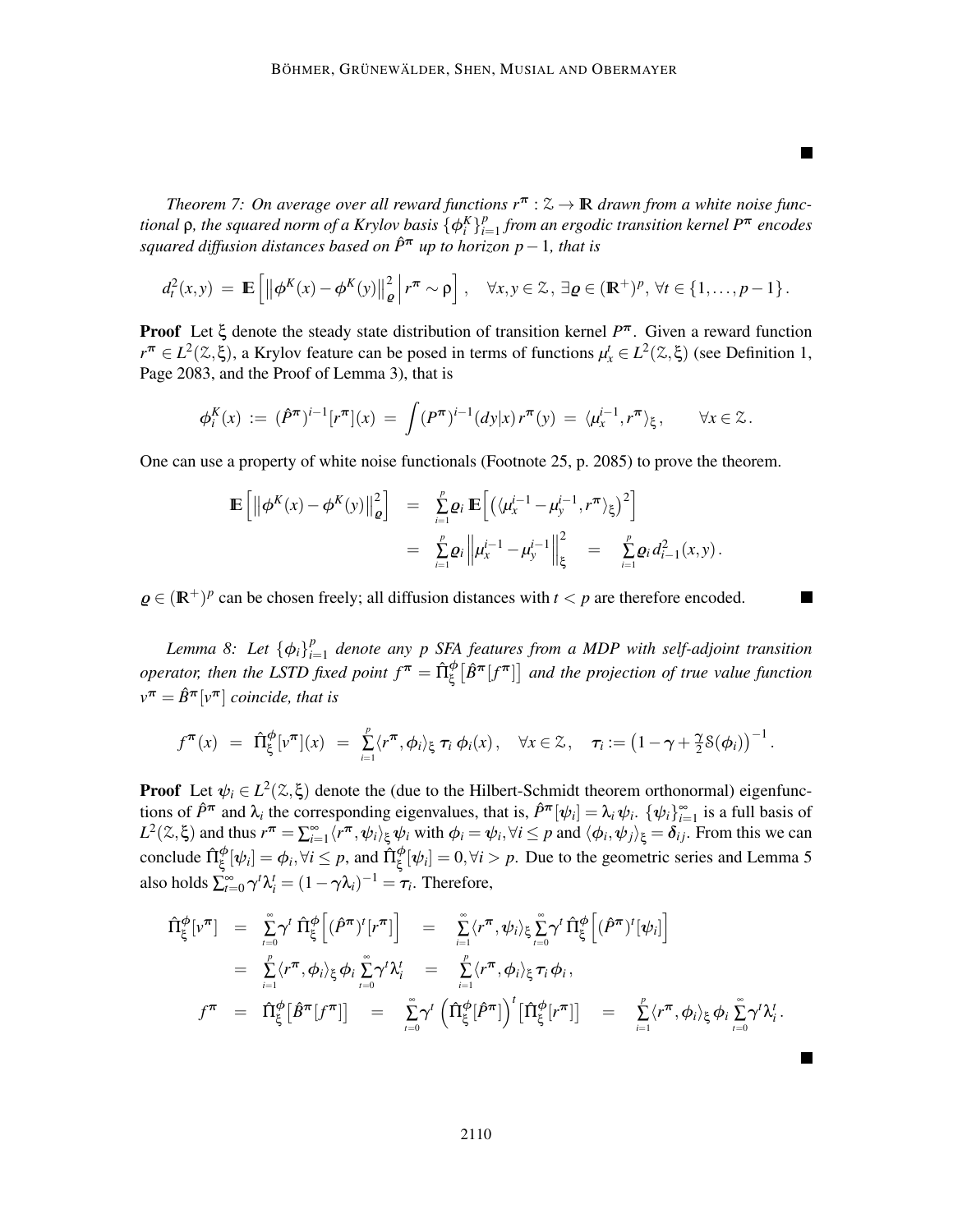*Theorem 11: Let*  $\xi$  *be the steady state distribution on*  $\lambda$  *of a MDP with policy*  $\pi$  *and a selfadjoint transition operator in*  $L^2(\mathbb{Z}, \xi)$ *. Let further*  $\Phi_p = {\phi_i}_i^p$ *i*=1 *be any set of p SFA features and*  $v^{\pi} \in L^2(\mathbb{Z}, \xi)$  *the true value of the above MDP. The improvement of the LSTD solution*  $f^{(p)} :=$  $\hat{\Pi}^{\Phi_p}_\varepsilon$  $\int_{\xi}^{\Phi_p} [\hat{B}^{\bm{\pi}}[f^{(p)}]]$  by including the p'th feature is bounded from below by

$$
\left\|v^{\pi} - f^{(p-1)}\right\|_{\xi} - \left\|v^{\pi} - f^{(p)}\right\|_{\xi} \geq \frac{1-\gamma}{2} \frac{\langle r^{\pi}, \phi_p \rangle_{\xi}^2}{\|r^{\pi}\|_{\xi}} \tau_p^2, \quad \tau_p := \left(1 - \gamma + \frac{\gamma}{2} \mathcal{S}(\phi_p)\right)^{-1}.
$$

**Proof** Let  $\{\phi_i\}_{i=1}^{\infty}$  denote the extension of  $\Phi_p$  to a full orthonormal basis of  $L^2(\mathcal{Z}, \xi)$ , that is,  $f(\cdot) = \sum_{i=1}^{\infty} \langle f, \phi_i \rangle_{\xi} \phi_i(\cdot), \forall f \in L^2(\mathcal{Z}, \xi)$ . Lemma 8 shows that  $f^{(p)} = \hat{\Pi}_{\xi}^{\Phi_p}$  $\mathbb{E}_{\xi}^{\Phi_p}[v^{\boldsymbol{\pi}}], \forall p \in \mathbb{N},$ 

$$
\left\|v^{\boldsymbol{\pi}} - \hat{\Pi}_{\xi}^{\Phi_{p-1}}[v^{\boldsymbol{\pi}}]\right\|_{\xi}^{2} - \left\|v^{\boldsymbol{\pi}} - \hat{\Pi}_{\xi}^{\Phi_{p}}[v^{\boldsymbol{\pi}}]\right\|_{\xi}^{2} = \left\|\sum_{i=p}^{\infty}\langle v^{\boldsymbol{\pi}}, \phi_{i}\rangle_{\xi}\phi_{i}\right\|_{\xi}^{2} - \left\|\sum_{i=p+1}^{\infty}\langle v^{\boldsymbol{\pi}}, \phi_{i}\rangle_{\xi}\phi_{i}\right\|_{\xi}^{2} = \langle v^{\boldsymbol{\pi}}, \phi_{p}\rangle_{\xi}^{2}.
$$

Note further that  $\langle v^{\pi}, \phi_p \rangle_{\xi}^2 = \langle r^{\pi}, \phi_p \rangle_{\xi}^2 \tau_p^2$ , and that one can bound the norm of  $v^{\pi}$ :

$$
\left\|v^{\boldsymbol{\pi}}\right\|_{\xi} = \left\|\sum_{t=0}^{\infty} \gamma^t \left(\hat{P}^{\boldsymbol{\pi}}\right)^t \left[r^{\boldsymbol{\pi}}\right]\right\|_{\xi} \leq \sum_{t=0}^{\infty} \gamma^t \left\|\left(\hat{P}^{\boldsymbol{\pi}}\right)^t \left[r^{\boldsymbol{\pi}}\right]\right\|_{\xi} \leq \sum_{t=0}^{\infty} \gamma^t \left\|r^{\boldsymbol{\pi}}\right\|_{\xi} = \frac{1}{1-\gamma} \left\|r^{\boldsymbol{\pi}}\right\|_{\xi}.
$$

The first equality follows from the proof of Lemma 14, the first inequality from the property of norms, the last inequality from Lemma 15 and the last equality from the geometric series. Using the identity  $a^2 - b^2 = (a - b)(a + b)$  and inequality  $\|\nu^{\pi} - \hat{\Pi}_{\xi}^{\Phi_p}$  $\frac{\partial \Phi_p}{\partial \xi}[\nu^{\boldsymbol{\pi}}]\|_{\xi} \leq \|\nu^{\boldsymbol{\pi}}\|_{\xi},$ 

$$
\left\|v^{\pi}-f\right\|_{\xi}-\left\|v^{\pi}-f'\right\|_{\xi}=\frac{\left\|v^{\pi}-f\right\|_{\xi}^{2}-\left\|v^{\pi}-f'\right\|_{\xi}^{2}}{\left\|v^{\pi}-f\right\|_{\xi}+\left\|v^{\pi}-f'\right\|_{\xi}}\geq \frac{\left\langle v^{\pi}, \phi_{p}\right\rangle_{\xi}^{2}}{2\left\|v^{\pi}\right\|_{\xi}}\geq \frac{1-\gamma}{2}\frac{\left\langle r^{\pi}, \phi_{p}\right\rangle_{\xi}^{2}}{\left\|r^{\pi}\right\|_{\xi}}\tau_{p}^{2},
$$

where  $f := f^{(p-1)}$  and  $f' := f^{(p)}$ .

*Theorem 13: For any infinite ergodic Markov chain with steady state distribution* ξ *over state space* <sup>Z</sup>*, SFA selects features from function set* <sup>F</sup> <sup>⊂</sup> *<sup>L</sup>* 2 (Z,ξ) *that minimize an upper bound on the optimality criterion of Definition 12 for sampling policy* π *and discount factor* γ > 0*, under the assumption that the mean-reward functions r*<sup>π</sup> : <sup>Z</sup> <sup>→</sup> IR *are drawn from a white noise functional in*  $L^2$  (*2*, ξ).

**Proof** Lemma 14 shows that for all  $0 \le \gamma < 1$  the operator  $(\hat{I} - \gamma \hat{P}^{\pi}) : L^2(\mathbb{Z}, \xi) \to L^2(\mathbb{Z}, \xi)$  is invertible. Let  $\hat{\Theta}^{\pi}$  denote this inverse operator. For any mean reward function  $r^{\pi} \in L^2(\mathcal{Z}, \xi)$  the corresponding true value function  $v_r^{\pi} \in L^2(\mathbb{Z}, \xi)$  can be determined analytically:  $v_r^{\pi}(x) = r^{\pi}(x) + \hat{v}$  $\gamma \hat{P}^{\pi} [v_r^{\pi}](x) = \hat{\Theta}^{\pi} [r^{\pi}](x), \forall x \in \mathbb{Z}$ . According to the assumptions, the mean reward functions  $r^{\pi} \sim \rho$ are distributed as a white noise functional, which implies

$$
\int \langle f, r^{\pi} \rangle_{\xi}^2 \rho(dr^{\pi}) = \langle f, f \rangle_{\xi}, \quad \forall f \in L^2(\mathbb{Z}, \xi).
$$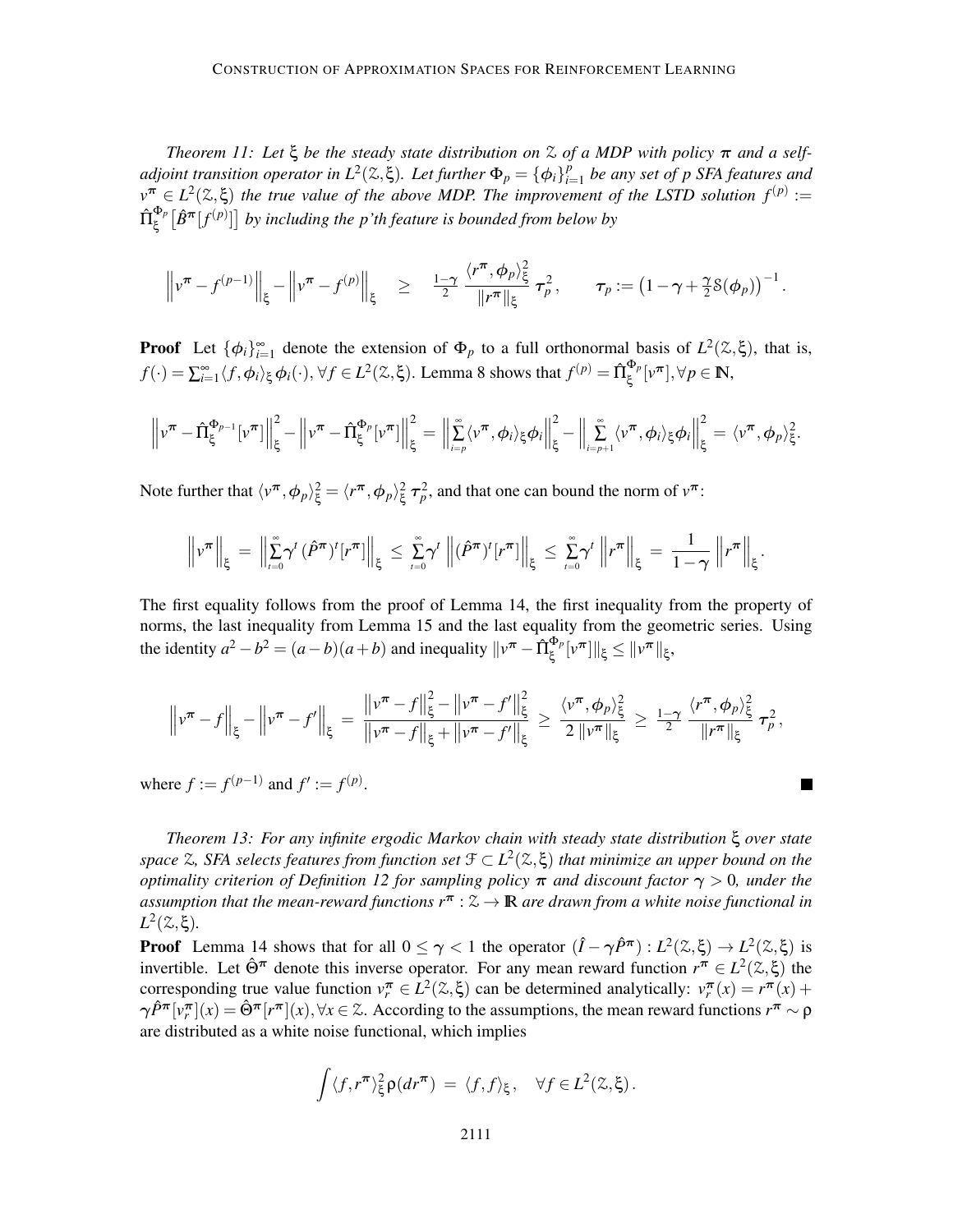We will now show that the SFA objective minimizes an upper bound on Definition 12 and thus also minimizes the bound of Tsitsiklis and Van Roy (1997).

$$
\inf_{\phi \in (J)^p} \mathbb{E} \left[ \left\| v_r^{\pi} - \hat{\Pi}_{\xi}^{\phi} [v_r^{\pi}] \right\|_{\xi}^{2} \Big| r^{\pi} \sim \rho \right]
$$
\n
$$
\equiv \sup_{\phi \in (J)^p} \mathbb{E} \left[ \langle \psi_r^{\pi}, \hat{\Pi}_{\xi}^{\phi} [v_r^{\pi}] \rangle_{\xi} \Big| r^{\pi} \sim \rho \right]
$$
\n
$$
\equiv \sup_{\phi \in (J)^p} \sum_{i=1}^p \mathbb{E} \left[ \langle \phi_i, \hat{\Theta}^{\pi} [r^{\pi}] \rangle_{\xi}^{2} \Big| r^{\pi} \sim \rho \right]
$$
\n
$$
\equiv \sup_{\phi \in (J)^p} \sum_{i=1}^p \left\| (\hat{\Theta}^{\pi})^* [\phi_i] \right\|_{\xi}^{2}
$$
\n
$$
\equiv \inf_{\phi \in (J)^p} \sum_{i=1}^p \left\| (\hat{I} - \gamma (\hat{P}^{\pi})^*) [\phi_i] \right\|_{\xi}^{2}
$$
\n
$$
\leq \inf_{\phi \in (J)^p} \sum_{i=1}^p \left\| (1 + \gamma^2) \langle \phi_i, \phi_i \rangle_{\xi} - 2\gamma \langle \phi_i, \hat{P}^{\pi} [\phi_i] \rangle_{\xi} \right\}
$$
\n
$$
\equiv \inf_{\phi \in (J)^p} \sum_{i=1}^p \left( (1 + \gamma^2) \langle \phi_i, \phi_i \rangle_{\xi} - 2\gamma \langle \phi_i, \hat{P}^{\pi} [\phi_i] \rangle_{\xi} \right) \text{ s.t. } \langle \phi_i, \phi_j \rangle_{\xi} = \delta_{ij}, \forall i, j \text{ (lemma 16)}
$$
\n
$$
\equiv \inf_{\phi \in (J)^p} -2\gamma \sum_{i=1}^p \langle \phi_i, \hat{P}^{\pi} [\phi_i] \rangle_{\xi}
$$
\n
$$
\equiv \inf_{\phi \in (J)^p} 2 \sum_{i=1}^p \langle \phi_i, (\hat{I} - \hat{P}^{\pi}) [\phi_i] \rangle_{\xi}
$$
\n
$$
\equiv \inf_{\phi \in (J)^p} \sum_{i=1}^p \delta(\phi_i)
$$
\

The equivalency marked (\*) holds because the infimum is the same for all  $\gamma > 0$ . In the limit  $\gamma \to 1$ , however,  $(\hat{I} - \gamma \hat{P}^{\pi})$  is not invertible. The fist (constant) right eigenfunction of  $\hat{P}^{\pi}$  must thus be excluded by the zero mean constraint. The last equation is the SFA optimization problem, which therefore minimizes an upper bound on the optimality criterion of Definition 12.

Lemma 14 *For an ergodic transition operator*  $\hat{P}^{\pi}$  *in*  $L^2(\mathcal{Z}, \xi)$  *with steady state distribution* ξ *and*  $0 \leq \gamma < 1$ , the operator  $(\hat{I} - \gamma \hat{P}^{\pi})$  is invertible. Let  $\hat{\Theta}^{\pi}$  denote the inverse,

$$
\left\| \left( \hat{I} - \gamma \hat{P}^{\pi} \right) \left[ \hat{\Theta}^{\pi}[f] \right] - f \right\|_{\xi} = 0, \quad \forall f \in L^{2}(\mathcal{Z}, \xi).
$$

**Proof** Let  $(\hat{P}^{\pi})^t$  denote the composition of *t* operators  $\hat{P}^{\pi}$  with  $(\hat{P}^{\pi})^0 = \hat{I}$  and let  $\hat{\Theta}^{\pi}$  := lim  $\lim_{n\to\infty} \sum_{t=0}^{n-1} \gamma^t (\hat{P}^{\pi})^t$ , then  $\forall f \in L^2(\mathcal{Z}, \xi)$ :

$$
\left\| \left( \hat{I} - \gamma \hat{P}^{\pi} \right) [\hat{\Theta}^{\pi}[f]] - f \right\|_{\xi} = \lim_{n \to \infty} \left\| \left( \hat{I} - \gamma \hat{P}^{\pi} \right) \left[ \sum_{t=0}^{n-1} \gamma^{t} (\hat{P}^{\pi})^{t}[f] \right] - f \right\|_{\xi}
$$
  
= 
$$
\lim_{n \to \infty} \left\| \left( \hat{I} - \gamma^{n} (\hat{P}^{\pi})^{n} \right) [f] - f \right\|_{\xi} = \lim_{n \to \infty} \gamma^{n} \left\| (\hat{P}^{\pi})^{n}[f] \right\|_{\xi} \leq \lim_{n \to \infty} \gamma^{n} \| f \|_{\xi} = 0.
$$

The inequality holds because Lemma 15 shows that  $\hat{P}^{\pi}$  is a non-expansion and the last equality because all  $f \in L^2(\mathbb{Z}, \xi)$  are bounded from above, that is,  $||f||_{\xi} < \infty$ . п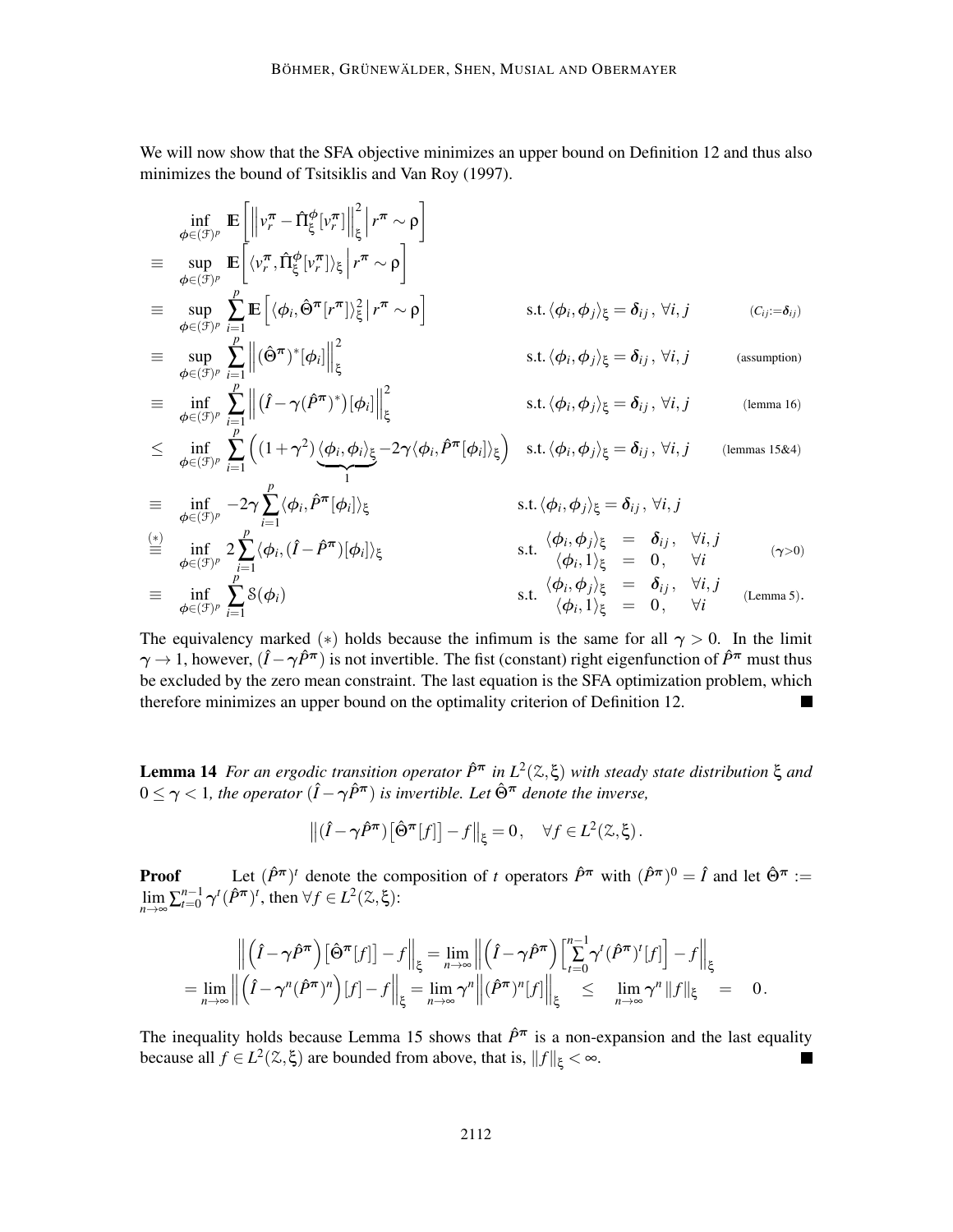Lemma 15 An ergodic transition operator  $\hat{P}^{\pi}$  in  $L^2(\mathcal{Z}, \xi)$  with steady state distribution ξ is a non*expansion, defined as*

$$
\left\| \hat{P}^{\pi}[f] \right\|_{\xi} \leq \left\| f \right\|_{\xi}, \qquad \forall f \in L^{2}(\mathbb{Z}, \xi).
$$

**Proof** Due to Jensens inequality<sup>46</sup> we have

$$
\|\hat{P}^{\pi}[f]\|_{\xi}^{2} = \langle \hat{P}^{\pi}[f], \hat{P}^{\pi}[f] \rangle_{\xi} = \int \xi(dx) \Big( \int P^{\pi}(dy|x) f(y) \Big)^{2}
$$
  
 
$$
\leq \int \underbrace{\int \xi(dx) P^{\pi}(dy|x)}_{\xi(dy) \text{ due to ergodicity}} f^{2}(y) = \langle f, f \rangle_{\xi} = ||f||_{\xi}^{2}, \quad \forall f \in L^{2}(\mathbb{Z}, \xi).
$$

 $\blacksquare$ 

Lemma 16 *For any invertible linear operator*  $\hat{A}: L^2(\mathbb{Z}, \xi) \to L^2(\mathbb{Z}, \xi)$  *holds* 

$$
\sup_{f\in L^2(\mathbb{Z},\xi),\atop{\langle f,f\rangle_\xi=1}}\left\|\hat{A}[f]\right\|_\xi\equiv\inf_{f\in L^2(\mathbb{Z},\xi),\atop{\langle f,f\rangle_\xi=1}}\left\|\hat{A}^{-1}[f]\right\|_\xi.
$$

**Proof** The *operator norm* of an operator  $\hat{A}$  in  $L^2(\mathcal{Z}, \xi)$  is defined as

$$
\|\hat{A}\|_{\xi} := \sup_{f \in L^2(\mathbb{Z},\xi)} \left\{ \frac{\|\hat{A}[f]\|_{\xi}}{\|f\|_{\xi}} \, \big| \, f \neq 0 \right\} = \sup_{f \in L^2(\mathbb{Z},\xi)} \left\{ \|\hat{A}[f]\|_{\xi} \, \big| \, \|f\|_{\xi} = 1 \right\}.
$$

Using the one-to-one transformation  $f \leftarrow \hat{A}^{-1}[f]$  in the equivalency marked  $(*)$ ,

$$
\sup_{f \in L^2(\mathbb{Z},\xi), \atop \langle f,f\rangle_{\xi}=1} \left\|\hat{A}[f]\right\|_{\xi} \equiv \|\hat{A}\|_{\xi} \equiv \sup_{f \in L^2(\mathbb{Z},\xi)} \left\{ \tfrac{\|\hat{A}[f]\|_{\xi}}{\|f\|_{\xi}} \left| \, f \neq 0 \right.\right\} \equiv \inf_{f \in L^2(\mathbb{Z},\xi)} \left\{ \tfrac{\|f\|_{\xi}}{\|\hat{A}[f]\|_{\xi}} \left| \, f \neq 0 \right.\right\}
$$
\n
$$
\stackrel{\text{(*)}}{=} \inf_{f \in L^2(\mathbb{Z},\xi)} \left\{ \tfrac{\|\hat{A} - \mathbb{I}[f]\|_{\xi}}{\|f\|_{\xi}} \left| \, f \neq 0 \right.\right\} \equiv \inf_{f \in L^2(\mathbb{Z},\xi), \atop \langle f,f\rangle_{\xi}=1} \left\|\hat{A}^{-1}[f]\right\|_{\xi}.
$$

## References

- P. Abbeel, A. Coates, M. Quigley, and A. Y. Ng. An application of reinforcement learning to aerobatic helicopter flight. In *Advances in Neural Information Processing Systems*, pages 1–8, 2007.
- M. Belkin and P. Niyogi. Laplacian eigenmaps for dimensionality reduction and data representation. *Neural Computation*, 15(6):1373–1396, 2003.

<sup>46.</sup> If  $P^{\pi}$  is a transition kernel, Jensens inequality (e.g., Boyd and Vandenberghe, 2004) allows  $(\int P^{\pi}(dy|x)f(y))^2 \le$  $\int P^{\pi}(dy|x)f^{2}(y), \forall x \in \mathcal{Z}, \forall f \in L^{2}(\mathcal{Z},\xi).$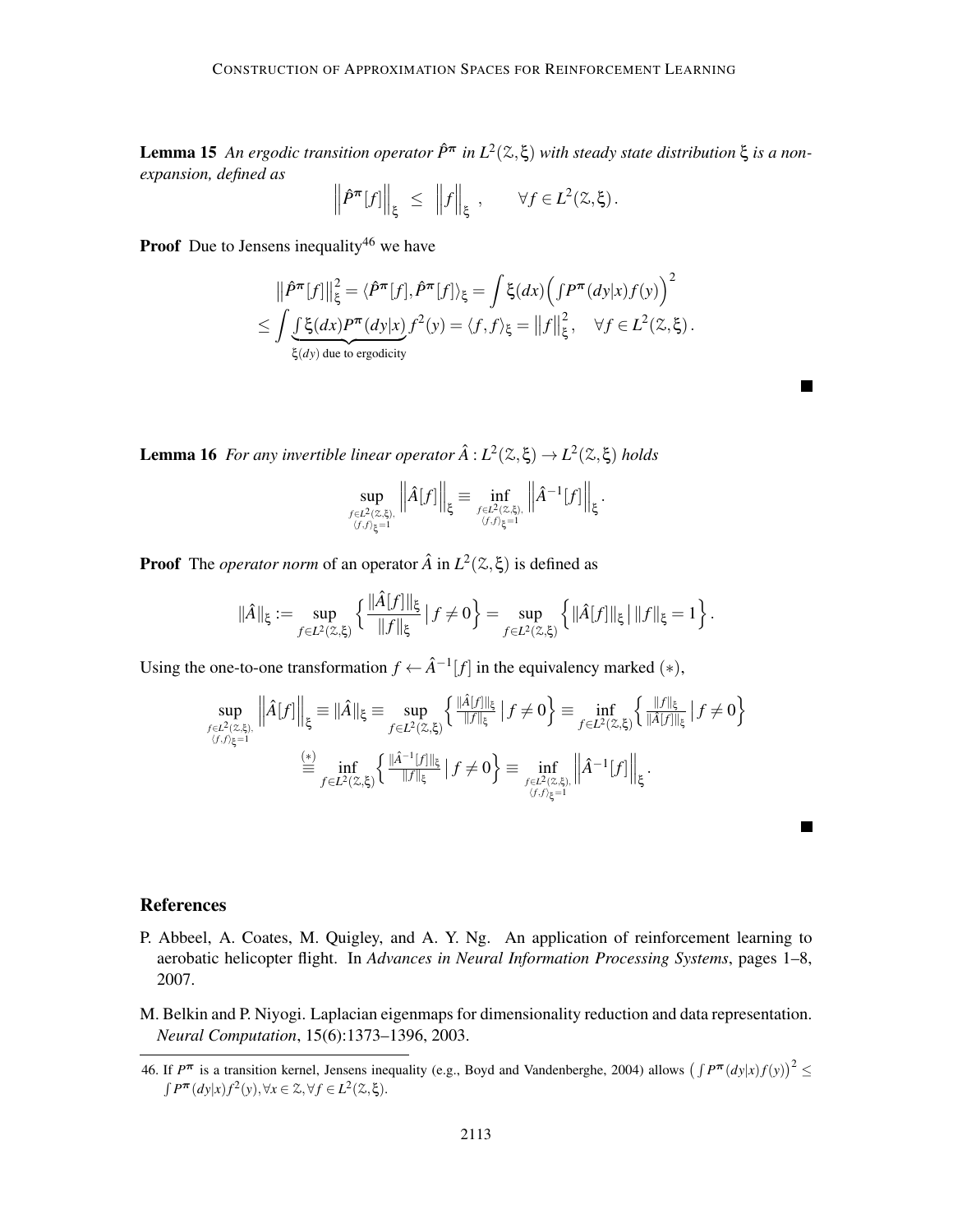- P. Berkes and L. Wiskott. Slow feature analysis yields a rich repertoire of complex cell properties. *Journal of Vision*, 5:579–602, 2005.
- D. P. Bertsekas. *Dynamic Programming and Optimal Control*, volume 2. Athena Scientific, 3rd edition, 2007.
- D. P. Bertsekas and J. N. Tsitsiklis. *Neuro-Dynamic Programming*. Athena Scientific, 1996.
- W. Böhmer, S. Grünewälder, H. Nickisch, and K. Obermayer. Generating feature spaces for linear algorithms with regularized sparse kernel slow feature analysis. *Machine Learning*, 89(1-2): 67–86, 2012.
- M. Bowling, A. Ghodsi, and D. Wilkinson. Action respecting embedding. In *International Conference on Machine learning*, 2005.
- J. A. Boyan and A. W. Moore. Generalization in reinforcement learning: safely approximating the value function. In *Advances in Neural Information Processing Systems*, pages 369–376, 1995.
- S. Boyd and L. Vandenberghe. *Convex Optimization*. Cambridge University Press, 2004.
- S. J. Bradtke and A. G. Barto. Linear least-squares algorithms for temporal difference learning. *Machine Learning*, 22(1/2/3):33–57, 1996.
- R. Coifman, S. Lafon, A. Lee, M. Maggioni, B. Nadler, F. Warner, and S. Zucker. Geometric diffusions as a tool for harmonic analysis and structure definition of data. Part I: diffusion maps. *Proceedings of the National Academy of Science*, 102(21):7426 – 7431, May 2005.
- L. Csató and M. Opper. Sparse on-line Gaussian processes. *Neural Computation*, 14(3):641–668, 2002.
- E. Brian Davies. *Linear Operators and their Spectra*. Cambridge University Press, 2007.
- A. J. Davison. Real-time simultaneous localization and mapping with a single camera. In *IEEE International Conference on Computer Vision*, volume 2, page 1403, 2003.
- D.P. de Farias and B. Van Roy. The linear programming approach to approximate dynamic programming. *Operations Research*, 51(6):850–865, 2003.
- Y. Engel, S. Mannor, and R. Meir. Bayes meets Bellman: the Gaussian process approach to temporal difference learning. In *International Conference on Machine Learning*, pages 154–161, 2003.
- K. Ferguson and S. Mahadevan. Proto-transfer learning in Markov decision processes using spectral methods. In *ICML Workshop on Transfer Learning*, 2006.
- E. Ferrante, A. Lazaric, and M. Restelli. Transfer of task representation in reinforcement learning using policy-based proto-value functions. In *International Joint Conference on Autonomous Agents and Multiagent Systems*, 2008.
- P. Földiák. Learning invariance from transformation sequences. *Neural Computation*, 3(2):194– 200, 1991.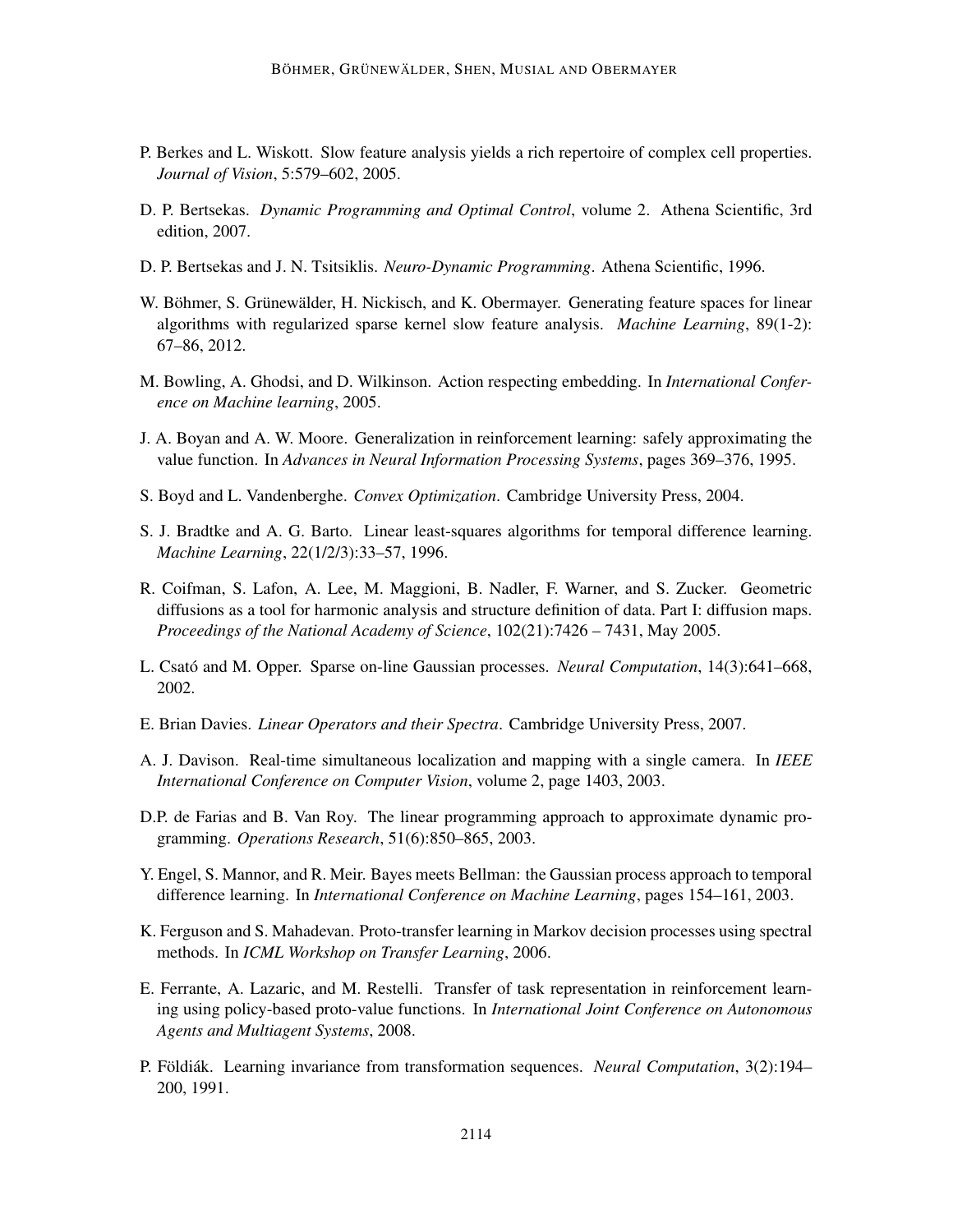- M. Franzius, H. Sprekeler, and L. Wiskott. Slowness and sparseness leads to place, head-direction, and spatial-view cells. *PLoS Computational Biology*, 3(8):e166, 2007.
- S. Grünewälder and K. Obermayer. The optimal unbiased value estimator and its relation to LSTD, TD and MC. *Machine Learning*, 83:289–330, 2011.
- C. Guestrin, D. Koller, and R. Parr. Max-norm projections for factored MDPs. In *International Joint Conference on Artificial Intelligence*, pages 673–682, 2001.
- C. Guestrin, M. Hauskrecht, and B. Kveton. Solving factored MDPs with continuous and discrete variables. In *Uncertainty in Artificial Intelligence*, pages 235–242, 2004.
- M. Hauskrecht and B. Kveton. Linear program approximations for factored continuous-state Markov decision processes. In *Advances in Neural Information Processing Systems*, pages 895– 902, 2003.
- S. Haykin. *Neural Networks: A Comprehensive Foundation*. Prentice Hall, 2nd edition, 1998. ISBN 978-0132733502.
- G. E. Hinton and S. Osindero. A fast learning algorithm for deep belief nets. *Neural Computation*, 18:1527–1554, 2006.
- H. Holden, B. Øksendal, J. Ubøe, and T. Zhang. *Stochastic Partial Differential Equations*. Springer Science+Business Media, 2nd edition, 2010.
- O. C. Jenkins and M. J. Mataric. A spatio-temporal extension to Isomap nonlinear dimension reduction. In *International Conference on Machine Learning*, 2004.
- S. T. Jensen and A. Rahbek. On the law of large numbers for (geometrically) ergodic Markov chains. *Economic Theory*, 23:761–766, 2007.
- S. Jodogne and J. H. Piater. Closed-loop learning of visual control policies. *Journal of Artificial Intelligence Research*, 28:349–391, 2007.
- L. P. Kaelbling, M. L. Littman, and A. W. Moore. Reinforcement learning: a survey. *Journal of Artificial Intelligence Research*, 4:237–285, 1996.
- L. P. Kaelbling, M. L. Littman, and A. R. Cassandra. Planning and acting in partially observable stochastic domains. *Artificial Intelligence*, 101:99–134, 1998.
- J. Kober and J. Peters. Policy search for motor primitives in robotics. In *Advances in Neural Information Processing Systems*, 2009.
- D. Koller and R. Parr. Computing factored value functions for policies in structured MDPs. In *International Joint Conference on Artificial Intelligence*, pages 1332–1339, 1999.
- D. Koller and R. Parr. Policy iteration for factored MDPs. In *Uncertainty in Artificial Intelligence*, pages 326–334, 2000.
- V. R. Kompella, M. D. Luciw, and J. Schmidhuber. Incremental slow feature analysis: adaptive lowcomplexity slow feature updating from high-dimensional input streams. *Neural Computation*, 24 (11):2994–3024, 2012.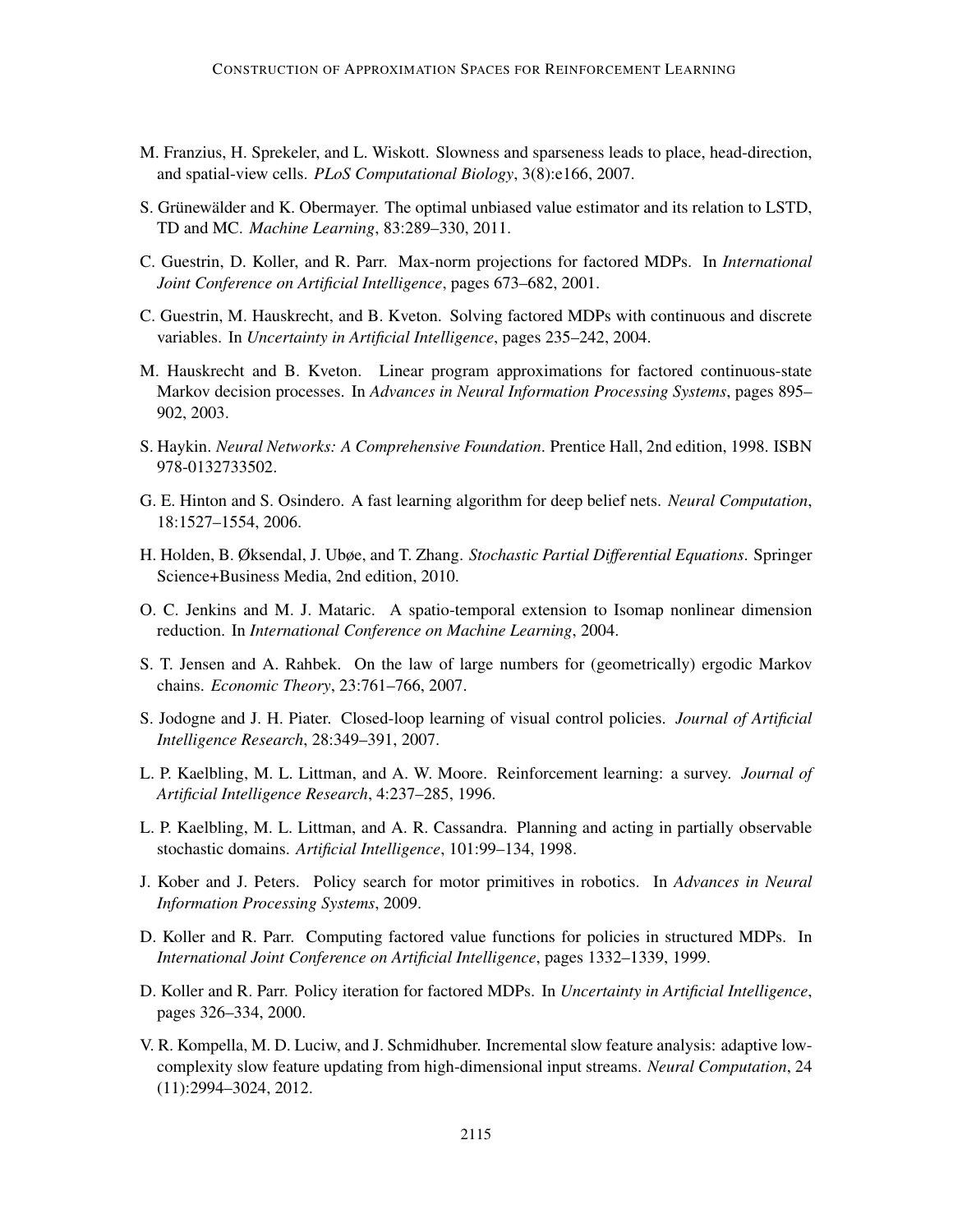- G. D. Konidaris, S. Osentoski, and P.S. Thomas. Value function approximation in reinforcement learning using the Fourier basis. In *Proceedings of the Twenty-Fifth Conference on Artificial Intelligence*, 2011.
- M. G. Lagoudakis and R. Parr. Least-squares policy iteration. *Journal of Machine Learning Research*, 4:1107–1149, 2003.
- S. Lange and M. Riedmiller. Deep auto-encoder neural networks in reinforcement learning. In *International Joint Conference on Neural Networks*, pages 1–8, 2010.
- R. Legenstein, N. Wilbert, and L. Wiskott. Reinforcement learning on slow features of highdimensional input streams. *PLoS Computational Biology*, 6(8):e1000894, 2010.
- M. L. Littman, R. S. Sutton, and S. Singh. Predictive representations of state. In *In Advances In Neural Information Processing Systems 14*, 2001.
- D. G. Lowe. Object recognition from local scale-invariant features. In *International Conference on Computer Vision*, 1999.
- M. Luciw and J. Schmidhuber. Low complexity proto-value function learning from sensory observations with incremental slow feature analysis. In *International Conference on Artificial Neural Networks and Machine Learning*, volume III, pages 279–287. Springer-Verlag, 2012.
- S. Mahadevan and B. Liu. Basis construction from power series expansions of value functions. In *Advances in Neutral Information Processing Systems*, pages 1540–1548, 2010.
- S. Mahadevan and M. Maggioni. Proto-value functions: a Laplacian framework for learning representations and control in Markov decision processes. *Journal of Machine Learning Research*, 8: 2169–2231, 2007.
- S. Mallat and Z. Zhang. Matching pursuits with time-frequency dictionaries. *IEEE Transactions On Signal Processing*, 41:3397–3415, 1993.
- N. Mehta, S. Natarajan, P. Tadepalli, and A. Fern. Transfer in variable-reward hierarchical reinforcement learning. *Machine Learning*, 73:289–312, 2008.
- R. Parr, C. Painter-Wakefield, L. Li, and M. Littman. Analyzing feature generation for valuefunction approximation. In *International Conference on Machine Learning*, 2007.
- R. Parr, L. Li, G. Taylor, C. Painter-Wakefiled, and M. L. Littman. An analysis of linear models, linear value-function approximation, and feature selection for reinforcement learning. In *International Conference on Machine Learning*, 2008.
- K. Pearson. On lines and planes of closest fit to systems of points in space. *Philosophical Magazine Series 6*, 2(11):559 – 572, 1901.
- M. Petrik. An analysis of Laplacian methods for value function approximation in MDPs. In *International Joint Conference on Artificial Intelligence*, pages 2574–2579, 2007.
- M. Petrik and S. Zilberstein. Robust approximate bilinear programming for value function approximation. *Journal of Machine Learning Research*, 12:3027–3063, 2011.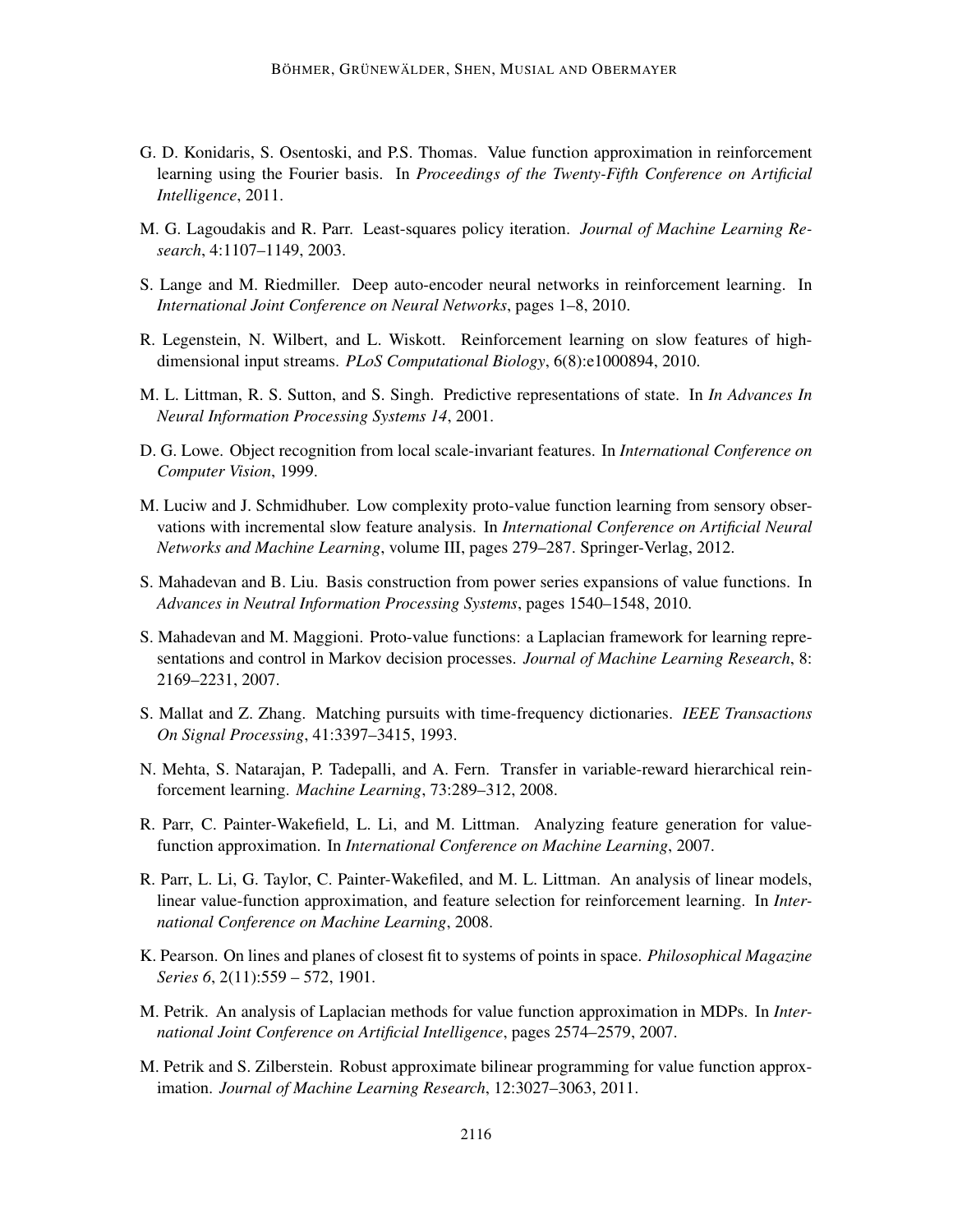- C. E. Rasmussen and C. K. I. Williams. *Gaussian Processes for Machine Learning*. MIT Press, 2006.
- M. Reed and B. Simon. *Methods of Modern Mathematical Physics I: Functional Analysis*. Academic Press, 1980. ISBN 0-12-585050-6.
- B. Schölkopf and A. J. Smola. *Learning with Kernels*. MIT Press, 2002. ISBN 978-0262194754.
- B. Schölkopf, A. Smola, and K.-R. Müller. Nonlinear component analysis as a kernel eigenvalue problem. *Neural Computation*, 10(5):1299–1319, 1998.
- R. Smith, M. Slef, and P. Cheeseman. Estimating uncertain spatial relationships in robotics. In *Autonomous Robot Vehicles*. Springer-Verlag, 1990.
- A.J. Smola and B. Schölkopf. Sparse greedy matrix approximation for machine learning. In *Proceedings to the 17th International Conference Machine Learning*, pages 911–918, 2000.
- M. Snel and S. Whiteson. Multi-task reinforcement learning: Shaping and feature selection. In *European Workshop on Reinforcement Learning*, pages 237–248, 2011.
- N. Sprague. Predictive projections. In *International Joint Conference on Artificial Intelligence*, pages 1223–1229, 2009.
- H. Sprekeler. On the relationship of slow feature analysis and Laplacian eigenmaps. *Neural Computation*, 23(12):3287–3302, 2011.
- Y. Sun, F. Gomez, M. Ring, and J. Schmidhuber. Incremental basis construction from temporal difference error. In *International Conference on Machine Learning*, pages 481–488, 2011.
- R. S. Sutton. Generalization in reinforcement learning: successful examples using sparse coarse coding. In *Advances in Neural Information Processing Systems*, pages 1038–1044, 1996.
- R. S. Sutton and A. G. Barto. *Reinforcement Learning: An Introduction*. MIT Press, 1998.
- M. E. Taylor and P. Stone. Transfer learning for reinforcement learning domains: A survey. *Journal of Machine Learning Research*, 10:1633–1685, 2009.
- J. B. Tenenbaum, V. de Silva, and J. C. Langford. A global framework for nonlinear dimensionality reduction. *Science*, 290:2319 – 2323, 2000.
- S. Thrun and A. Schwartz. Issues in using function approximation for reinforcement learning. In *Proceedings of the Fourth Connectionist Models Summer School*, 1993.
- J.N. Tsitsiklis and B. Van Roy. An analysis of temporal-difference learning with function approximation. *IEEE Transactions on Automatic Control*, 42(5):674–690, 1997.
- G. Wahba. *Spline Models for Observational Data*. Society for Industrial and Applied Mathematics, 1990.
- C. Watkins and P. Dayan. Q-learning. *Machine Learning*, 8:279–292, 1992.